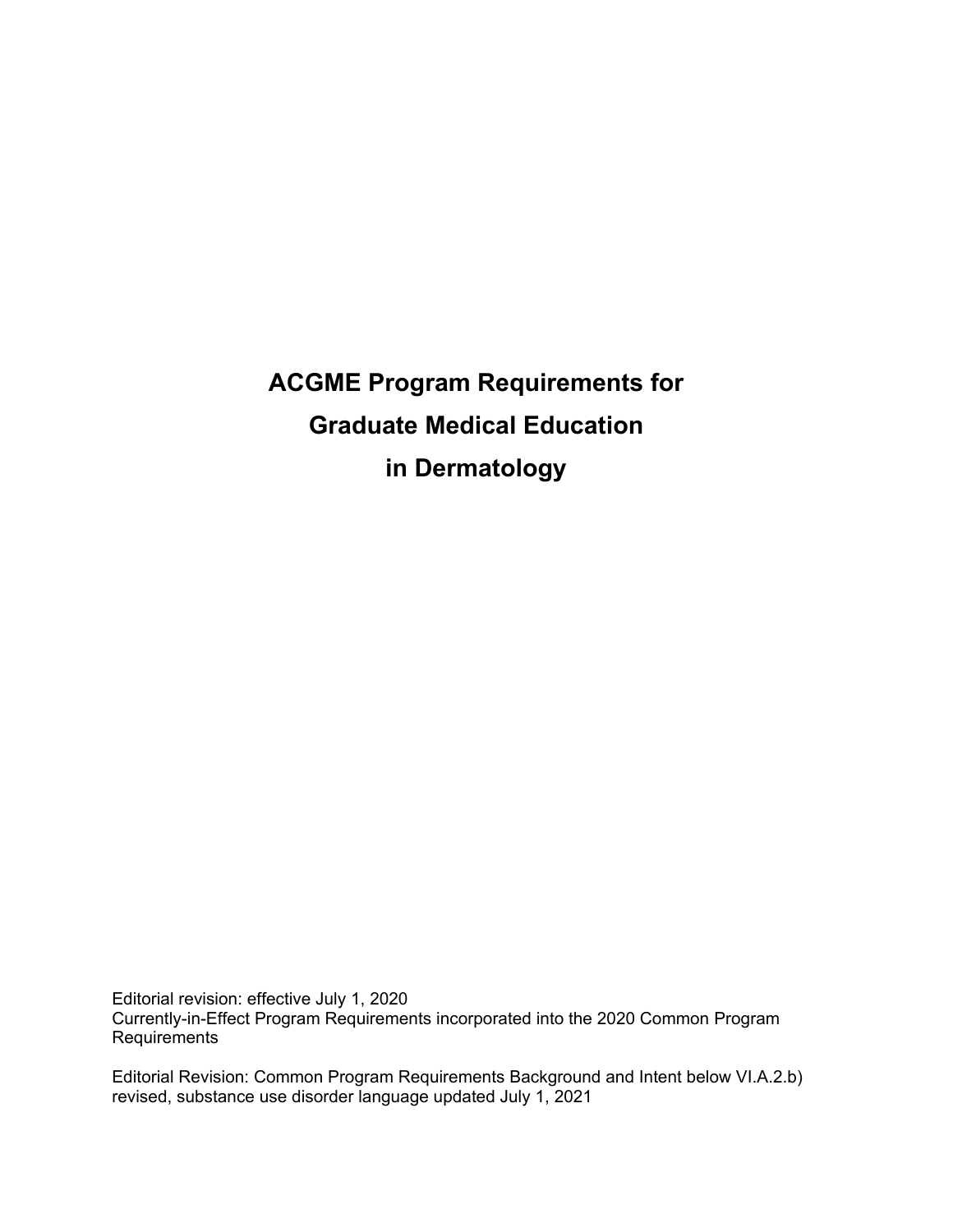| Int.A.      |                                                                        |  |
|-------------|------------------------------------------------------------------------|--|
| Int.B.      |                                                                        |  |
| Int.C.      |                                                                        |  |
|             |                                                                        |  |
| I.A.        |                                                                        |  |
| I.B.        |                                                                        |  |
| l.C.        |                                                                        |  |
| LD.         |                                                                        |  |
| I.E.        |                                                                        |  |
|             |                                                                        |  |
| II.A.       |                                                                        |  |
| II.B.       |                                                                        |  |
| ILC.        |                                                                        |  |
| II.D.       |                                                                        |  |
|             |                                                                        |  |
| III.A.      |                                                                        |  |
| III.B.      |                                                                        |  |
| III.C.      |                                                                        |  |
|             |                                                                        |  |
| IV.A.       |                                                                        |  |
| IV.B.       |                                                                        |  |
| IV.C.       |                                                                        |  |
| IV.D.       |                                                                        |  |
|             |                                                                        |  |
| <b>V.A.</b> |                                                                        |  |
| V.B.        |                                                                        |  |
| V.C.        |                                                                        |  |
|             |                                                                        |  |
| VI.A.       | Patient Safety, Quality Improvement, Supervision, and Accountability39 |  |
| VI.B.       |                                                                        |  |
| VI.C.       |                                                                        |  |
| VI.D.       |                                                                        |  |
| VI.E.       | Clinical Responsibilities, Teamwork, and Transitions of Care50         |  |
| VI.F.       |                                                                        |  |
|             |                                                                        |  |

# **Contents**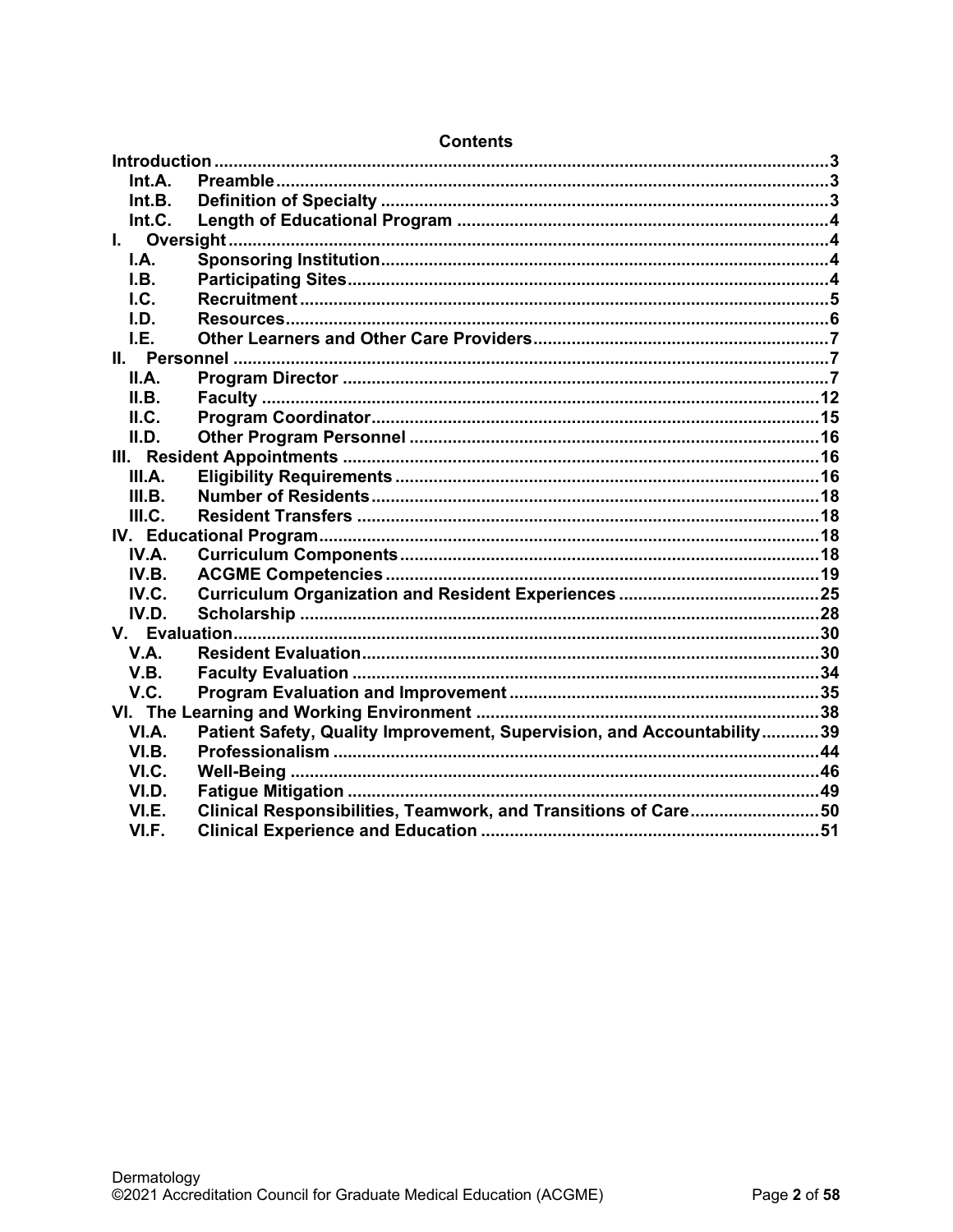## **ACGME Program Requirements for Graduate Medical Education in Dermatology**

## **Common Program Requirements (Residency) are in BOLD**

Where applicable, text in italics describes the underlying philosophy of the requirements in that section. These philosophic statements are not program requirements and are therefore not citable.

#### <span id="page-2-0"></span>**Introduction**

<span id="page-2-1"></span>**Int.A.** *Graduate medical education is the crucial step of professional development between medical school and autonomous clinical practice. It is in this vital phase of the continuum of medical education that residents learn to provide optimal patient care under the supervision of faculty members who not only instruct, but serve as role models of excellence, compassion, professionalism, and scholarship.*

> *Graduate medical education transforms medical students into physician scholars who care for the patient, family, and a diverse community; create and integrate new knowledge into practice; and educate future generations of physicians to serve the public. Practice patterns established during graduate medical education persist many years later.*

> *Graduate medical education has as a core tenet the graded authority and responsibility for patient care. The care of patients is undertaken with appropriate faculty supervision and conditional independence, allowing residents to attain the knowledge, skills, attitudes, and empathy required for autonomous practice. Graduate medical education develops physicians who focus on excellence in delivery of safe, equitable, affordable, quality care; and the health of the populations they serve. Graduate medical education values the strength that a diverse group of physicians brings to medical care.*

> *Graduate medical education occurs in clinical settings that establish the foundation for practice-based and lifelong learning. The professional development of the physician, begun in medical school, continues through faculty modeling of the effacement of self-interest in a humanistic environment that emphasizes joy in curiosity, problem-solving, academic rigor, and discovery. This transformation is often physically, emotionally, and intellectually demanding and occurs in a variety of clinical learning environments committed to graduate medical education and the well-being of patients, residents, fellows, faculty members, students, and all members of the health care team.*

#### <span id="page-2-2"></span>**Int.B. Definition of Specialty**

Accredited programs in dermatology provide educational and practical experiences that result in delivery of superior specialized care to patients with diseases of the skin, hair, nails, and mucous membranes.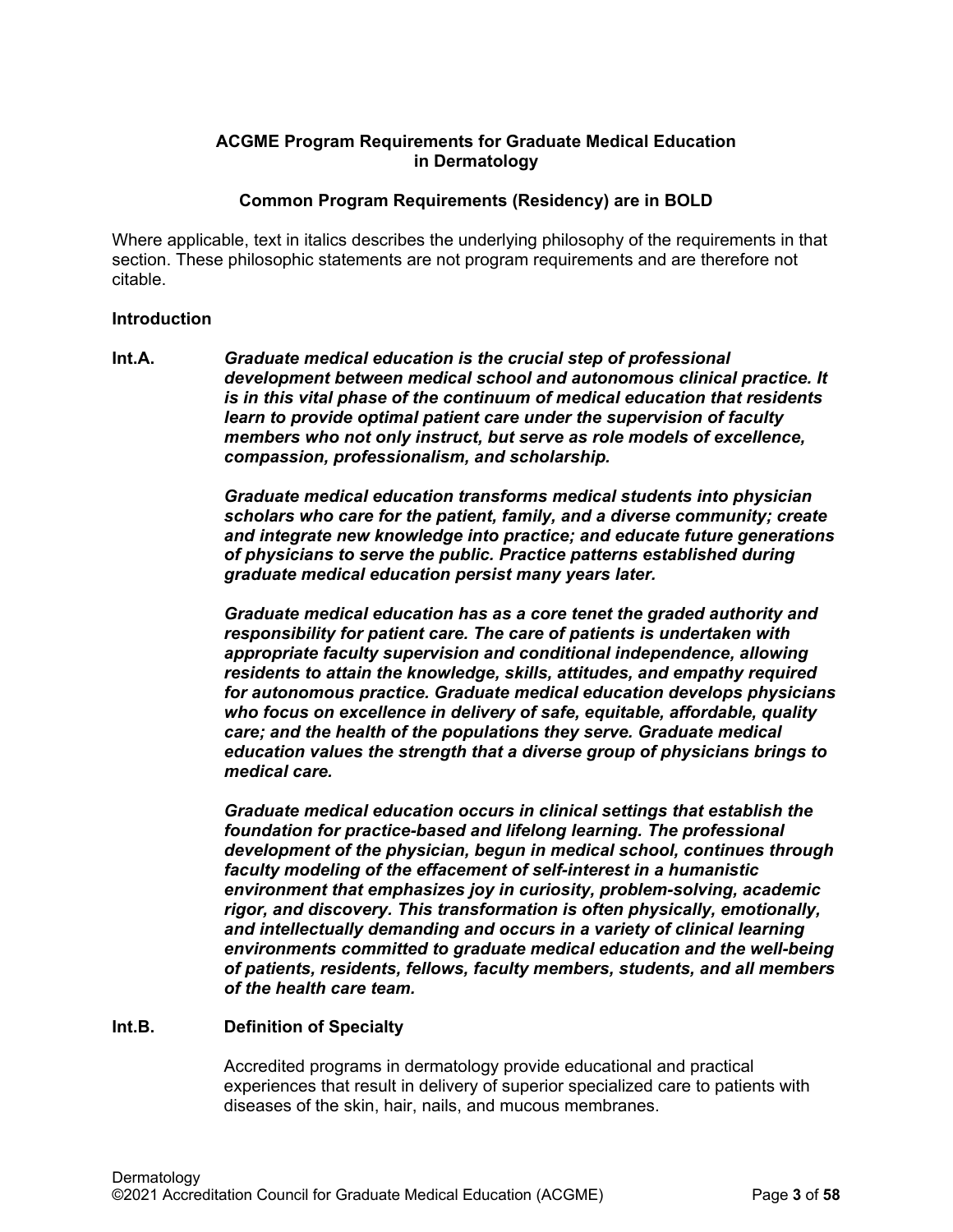# <span id="page-3-0"></span>**Int.C. Length of Educational Program**

The educational program in dermatology must be 36 months in length.  $(C$ Ore)\*

## <span id="page-3-1"></span>**I. Oversight**

# <span id="page-3-2"></span>**I.A. Sponsoring Institution**

*The Sponsoring Institution is the organization or entity that assumes the ultimate financial and academic responsibility for a program of graduate medical education, consistent with the ACGME Institutional Requirements.*

*When the Sponsoring Institution is not a rotation site for the program, the most commonly utilized site of clinical activity for the program is the primary clinical site.*

**Background and Intent: Participating sites will reflect the health care needs of the community and the educational needs of the residents. A wide variety of organizations may provide a robust educational experience and, thus, Sponsoring Institutions and participating sites may encompass inpatient and outpatient settings including, but not limited to a university, a medical school, a teaching hospital, a nursing home, a school of public health, a health department, a public health agency, an organized health care delivery system, a medical examiner's office, an educational consortium, a teaching health center, a physician group practice, federally qualified health center, or an educational foundation.**

<span id="page-3-3"></span>

| I.A.1.      | The program must be sponsored by one ACGME-accredited<br>Sponsoring Institution. (Core)                                                                                                                                         |
|-------------|---------------------------------------------------------------------------------------------------------------------------------------------------------------------------------------------------------------------------------|
| I.B.        | <b>Participating Sites</b>                                                                                                                                                                                                      |
|             | A participating site is an organization providing educational experiences or<br>educational assignments/rotations for residents.                                                                                                |
| I.B.1.      | The program, with approval of its Sponsoring Institution, must<br>designate a primary clinical site. (Core)                                                                                                                     |
| I.B.2.      | There must be a program letter of agreement (PLA) between the<br>program and each participating site that governs the relationship<br>between the program and the participating site providing a required<br>assignment. (Core) |
| I.B.2.a)    | The PLA must:                                                                                                                                                                                                                   |
| I.B.2.a)(1) | be renewed at least every 10 years; and, (Core)                                                                                                                                                                                 |
| I.B.2.a)(2) | be approved by the designated institutional official<br>(DIO). (Core)                                                                                                                                                           |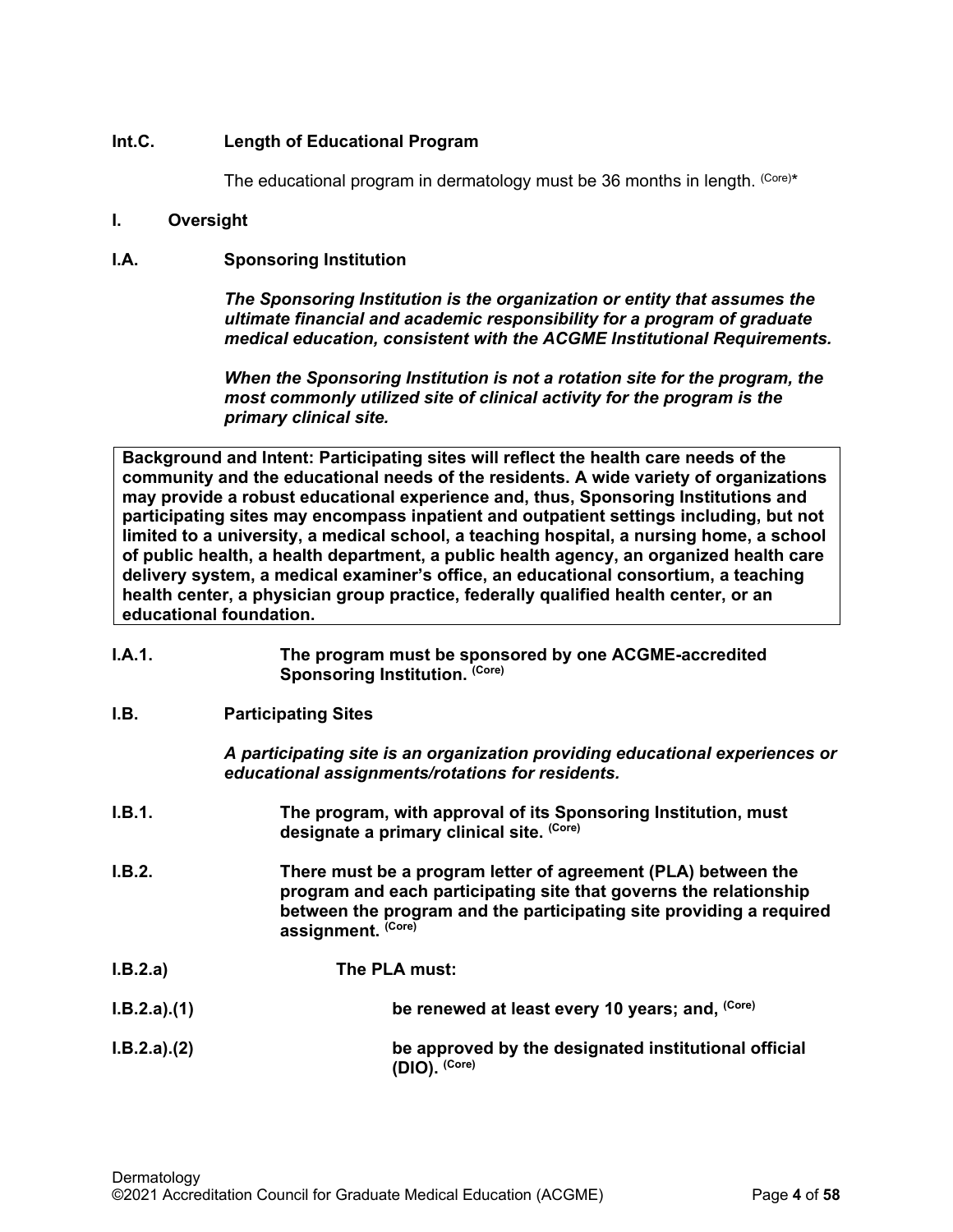- **I.B.3. The program must monitor the clinical learning and working environment at all participating sites. (Core)**
- **I.B.3.a) At each participating site there must be one faculty member, designated by the program director as the site director, who is accountable for resident education at that site, in collaboration with the program director. (Core)**

**Background and Intent: While all residency programs must be sponsored by a single ACGME-accredited Sponsoring Institution, many programs will utilize other clinical settings to provide required or elective training experiences. At times it is appropriate to utilize community sites that are not owned by or affiliated with the Sponsoring Institution. Some of these sites may be remote for geographic, transportation, or communication issues. When utilizing such sites the program must ensure the quality of the educational experience. The requirements under I.B.3. are intended to ensure that this will be the case.**

**Suggested elements to be considered in PLAs will be found in the ACGME Program Director's Guide to the Common Program Requirements. These include:**

- **Identifying the faculty members who will assume educational and supervisory responsibility for residents**
- **Specifying the responsibilities for teaching, supervision, and formal evaluation of residents**
- **Specifying the duration and content of the educational experience**
- **Stating the policies and procedures that will govern resident education during the assignment**
- **I.B.4. The program director must submit any additions or deletions of participating sites routinely providing an educational experience, required for all residents, of one month full time equivalent (FTE) or more through the ACGME's Accreditation Data System (ADS). (Core)**
- I.B.5. Required rotations to participating sites that are geographically distant from the Sponsoring Institution must offer educational opportunities not available locally that significantly augment residents' overall educational experience. (Detail)†
- I.B.6. Rotational experiences occurring outside of the Sponsoring Institution should occur with a clear educational rationale that does not place learning or resident well-being at risk as a result of significant or burdensome daily travel or transit time to reach the clinical education site.<br>
(Detail)
- <span id="page-4-0"></span>**I.C. The program, in partnership with its Sponsoring Institution, must engage in practices that focus on mission-driven, ongoing, systematic recruitment and retention of a diverse and inclusive workforce of residents, fellows (if present), faculty members, senior administrative staff members, and other relevant members of its academic community. (Core)**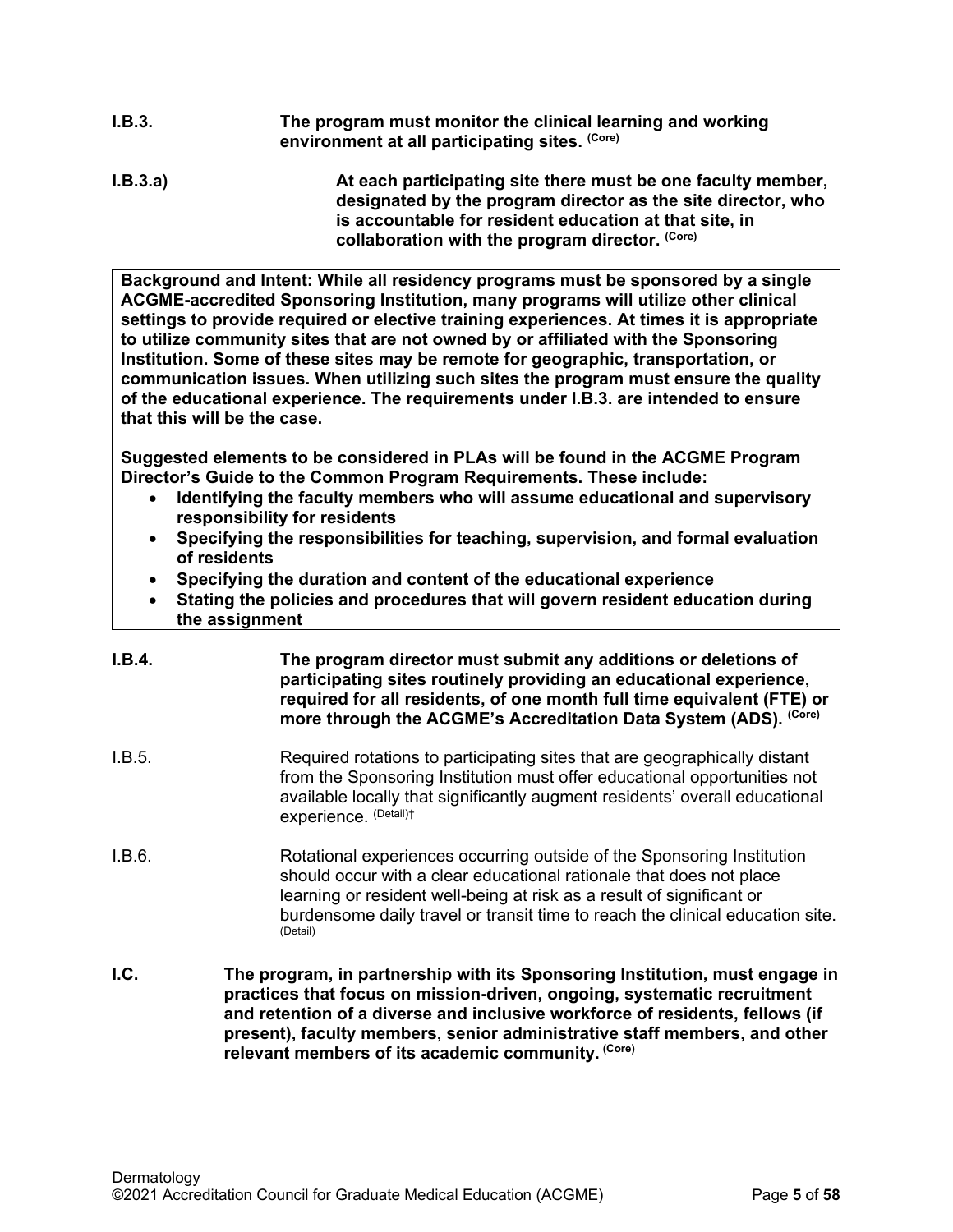**Background and Intent: It is expected that the Sponsoring Institution has, and programs implement, policies and procedures related to recruitment and retention of minorities underrepresented in medicine and medical leadership in accordance with the Sponsoring Institution's mission and aims. The program's annual evaluation must include an assessment of the program's efforts to recruit and retain a diverse workforce, as noted in V.C.1.c).(5).(c).**

# <span id="page-5-0"></span>**I.D. Resources**

| I.D.1.   | The program, in partnership with its Sponsoring Institution, must<br>ensure the availability of adequate resources for resident education.<br>(Core)                                                                                                                                                                                                                   |
|----------|------------------------------------------------------------------------------------------------------------------------------------------------------------------------------------------------------------------------------------------------------------------------------------------------------------------------------------------------------------------------|
| I.D.1.a) | The program must provide equipment for taking and reviewing<br>clinical photographs, as well as for viewing educational materials,<br>including portable digital cameras, a microscope with image<br>capture system, a digital image filing and retrieval system, a<br>laptop computer and digital projector, and a viewing room with a<br>projection screen. (Detail) |
| I.D.1.b  | There must be adequate space available for didactic conferences.<br>(Detail)                                                                                                                                                                                                                                                                                           |
| I.D.2.   | The program, in partnership with its Sponsoring Institution, must<br>ensure healthy and safe learning and working environments that<br>promote resident well-being and provide for: (Core)                                                                                                                                                                             |
| I.D.2.a) | access to food while on duty; (Core)                                                                                                                                                                                                                                                                                                                                   |
| I.D.2.b  | safe, quiet, clean, and private sleep/rest facilities available<br>and accessible for residents with proximity appropriate for<br>safe patient care; (Core)                                                                                                                                                                                                            |

**Background and Intent: Care of patients within a hospital or health system occurs continually through the day and night. Such care requires that residents function at their peak abilities, which requires the work environment to provide them with the ability to meet their basic needs within proximity of their clinical responsibilities. Access to food and rest are examples of these basic needs, which must be met while residents are working. Residents should have access to refrigeration where food may be stored. Food should be available when residents are required to be in the hospital overnight. Rest facilities are necessary, even when overnight call is not required, to accommodate the fatigued resident.**

**I.D.2.c) clean and private facilities for lactation that have refrigeration capabilities, with proximity appropriate for safe patient care; (Core)**

**Background and Intent: Sites must provide private and clean locations where residents may lactate and store the milk within a refrigerator. These locations should be in close proximity to clinical responsibilities. It would be helpful to have additional support**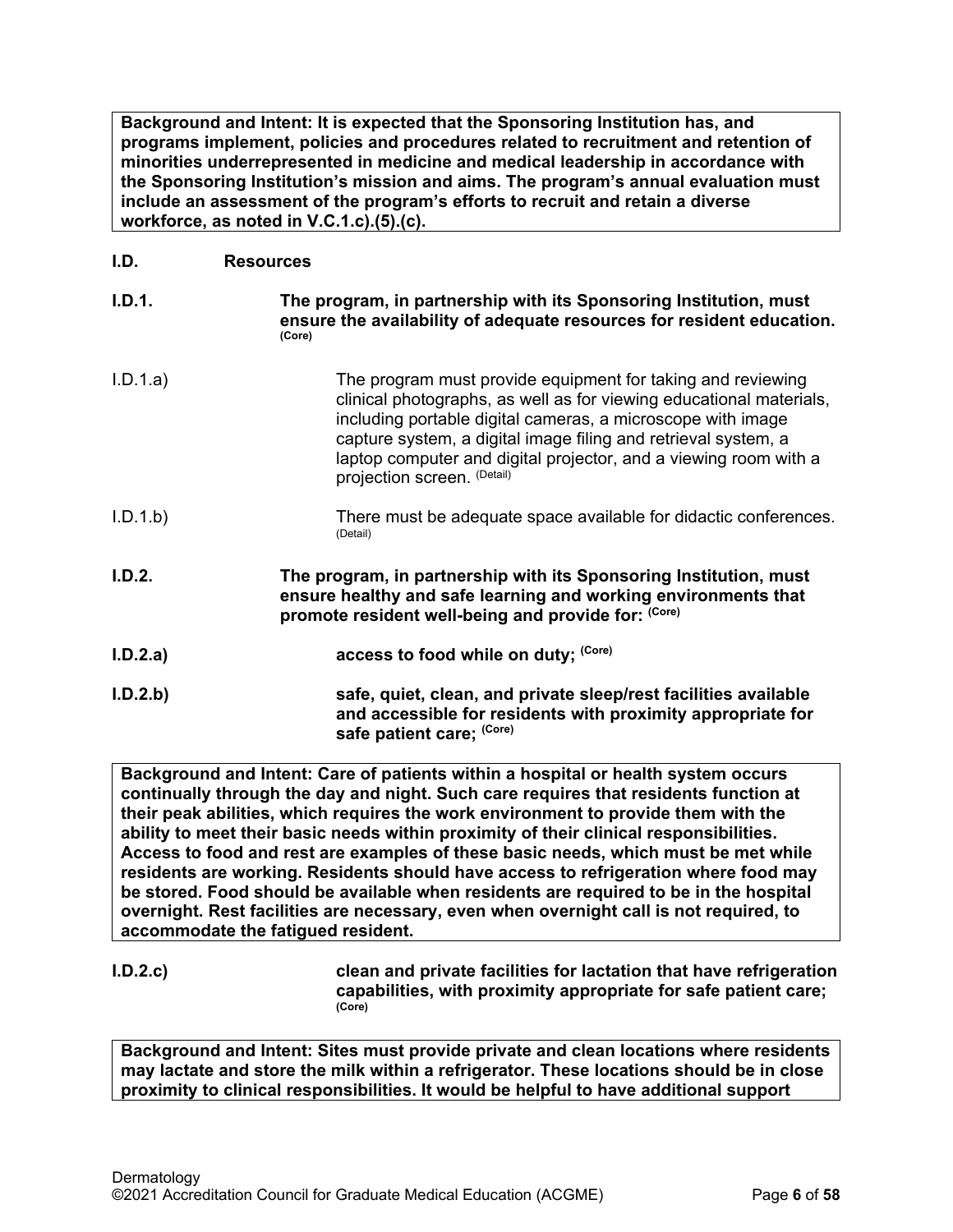**within these locations that may assist the resident with the continued care of patients, such as a computer and a phone. While space is important, the time required for lactation is also critical for the well-being of the resident and the resident's family, as outlined in VI.C.1.d).(1).**

| I.D.2.d  | security and safety measures appropriate to the participating<br>site; and, (Core)                                                                                                                                                                                                                |
|----------|---------------------------------------------------------------------------------------------------------------------------------------------------------------------------------------------------------------------------------------------------------------------------------------------------|
| I.D.2.e  | accommodations for residents with disabilities consistent<br>with the Sponsoring Institution's policy. (Core)                                                                                                                                                                                     |
| I.D.3.   | Residents must have ready access to specialty-specific and other<br>appropriate reference material in print or electronic format. This<br>must include access to electronic medical literature databases with<br>full text capabilities. (Core)                                                   |
| I.D.4.   | The program's educational and clinical resources must be adequate<br>to support the number of residents appointed to the program. (Core)                                                                                                                                                          |
| I.D.4.a) | There must be a sufficient number of adult and pediatric patients<br>to ensure adequate exposure to and education in medical,<br>pediatric, surgical, and procedural dermatology as evidenced by<br>residents reaching graduate-level milestones by the end of the<br>educational program. (Core) |
| I.D.4.b) | There must be a sufficient number of dermatopathology<br>specimens available to and reviewed by residents to ensure<br>adequate exposure to and education in dermatopathology. (Core)                                                                                                             |
| I.E.     | The presence of other learners and other care providers, including, but not<br>limited to, residents from other programs, subspecialty fellows, and<br>advanced practice providers, must enrich the appointed residents'<br>education. (Core)                                                     |
| I.E.1.   | The program must report circumstances when the presence of other<br>learners has interfered with the residents' education to the DIO and<br>Graduate Medical Education Committee (GMEC). (Core)                                                                                                   |

<span id="page-6-0"></span>**Background and Intent: The clinical learning environment has become increasingly complex and often includes care providers, students, and post-graduate residents and fellows from multiple disciplines. The presence of these practitioners and their learners enriches the learning environment. Programs have a responsibility to monitor the learning environment to ensure that residents' education is not compromised by the presence of other providers and learners.**

<span id="page-6-1"></span>**II. Personnel**

# <span id="page-6-2"></span>**II.A. Program Director**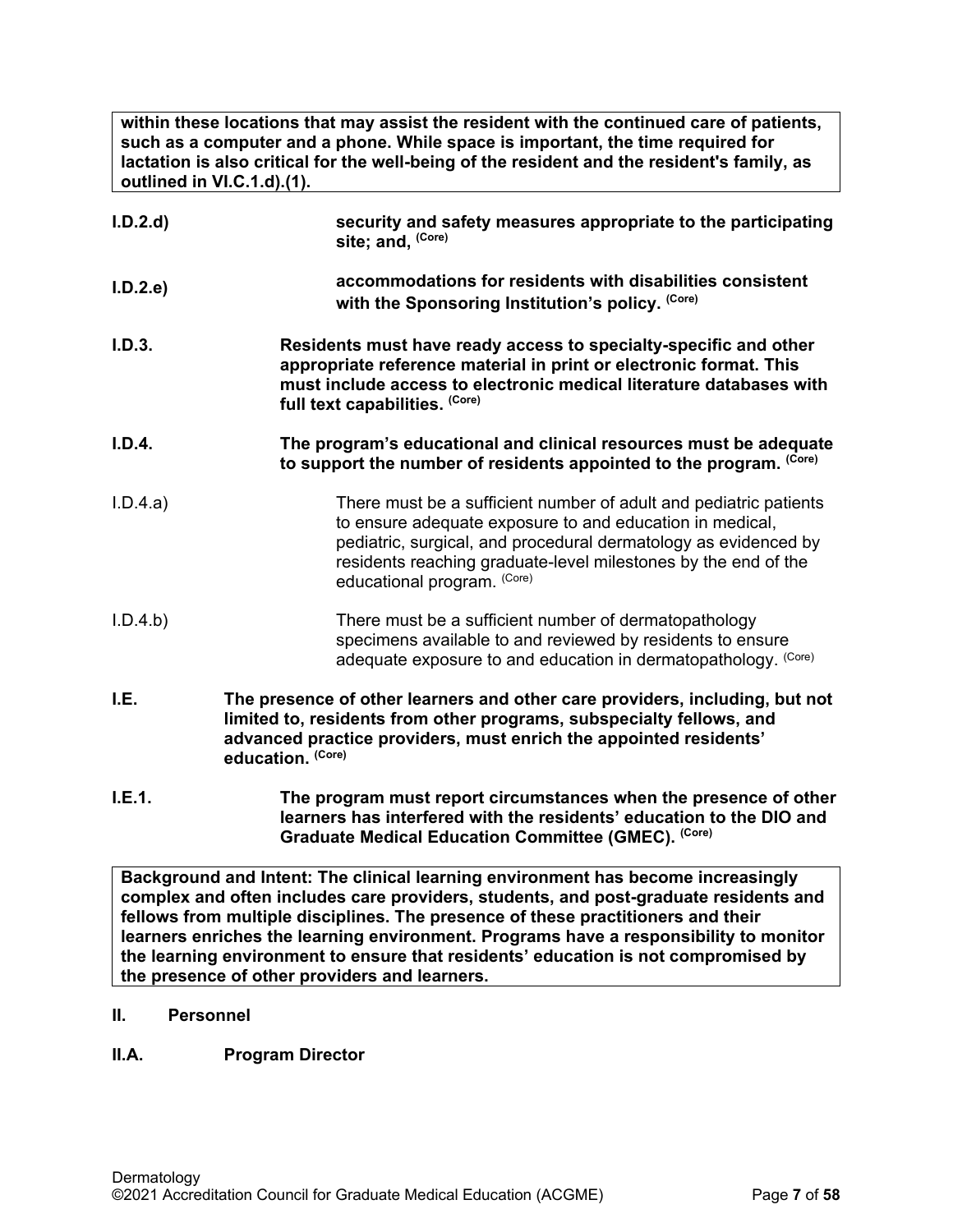| ILA.1.a)       | The Sponsoring Institution's GMEC must approve a change in<br>program director. (Core)                                                                                                                                                                                                                                                                                                                                                                                                                                                                                                                    |
|----------------|-----------------------------------------------------------------------------------------------------------------------------------------------------------------------------------------------------------------------------------------------------------------------------------------------------------------------------------------------------------------------------------------------------------------------------------------------------------------------------------------------------------------------------------------------------------------------------------------------------------|
| II.A.1.b)      | Final approval of the program director resides with the<br>Review Committee. (Core)                                                                                                                                                                                                                                                                                                                                                                                                                                                                                                                       |
|                | Background and Intent: While the ACGME recognizes the value of input from<br>numerous individuals in the management of a residency, a single individual must be<br>designated as program director and made responsible for the program. This<br>individual will have dedicated time for the leadership of the residency, and it is this<br>individual's responsibility to communicate with the residents, faculty members, DIO,<br>GMEC, and the ACGME. The program director's nomination is reviewed and approved<br>by the GMEC. Final approval of program directors resides with the Review Committee. |
| ILA.1.c)       | The program must demonstrate retention of the program<br>director for a length of time adequate to maintain continuity<br>of leadership and program stability. (Core)                                                                                                                                                                                                                                                                                                                                                                                                                                     |
|                | Background and Intent: The success of residency programs is generally enhanced by<br>continuity in the program director position. The professional activities required of a<br>program director are unique and complex and take time to master. All programs are<br>encouraged to undertake succession planning to facilitate program stability when<br>there is necessary turnover in the program director position.                                                                                                                                                                                     |
| <b>II.A.2.</b> | At a minimum, the program director must be provided with the<br>salary support required to devote 20 percent FTE of non-clinical<br>time to the administration of the program. (Core)                                                                                                                                                                                                                                                                                                                                                                                                                     |
| ILA.2.a)       | For programs with an approved resident complement of more than<br>12, the Sponsoring Institution and the program must support<br>additional program leadership, including an associate program<br>director. (Core)                                                                                                                                                                                                                                                                                                                                                                                        |
| ILA.2.a)(1)    | The appointed term of an interim director should not<br>exceed six months. (Core)                                                                                                                                                                                                                                                                                                                                                                                                                                                                                                                         |
| ILA.2.a)(2)    | If the temporary absence is eight weeks or longer, the<br>Review Committee must be notified via ADS. (Core)                                                                                                                                                                                                                                                                                                                                                                                                                                                                                               |
| ILA.2.a)(3)    | The interim director must be a full-time faculty member,<br>with current certification by the American Board of<br>Dermatology, or by the American Osteopathic Board of<br>Dermatology, with at least three years of experience<br>educating dermatology residents or fellows. (Core)                                                                                                                                                                                                                                                                                                                     |
|                | Background and Intent: Twenty percent FTE is defined as one day per week.                                                                                                                                                                                                                                                                                                                                                                                                                                                                                                                                 |
| Dermatology    | ©2021 Accreditation Council for Graduate Medical Education (ACGME)<br>Page 8 of 58                                                                                                                                                                                                                                                                                                                                                                                                                                                                                                                        |

**II.A.1. There must be one faculty member appointed as program director** 

**with authority and accountability for the overall program, including** 

**compliance with all applicable program requirements. (Core)**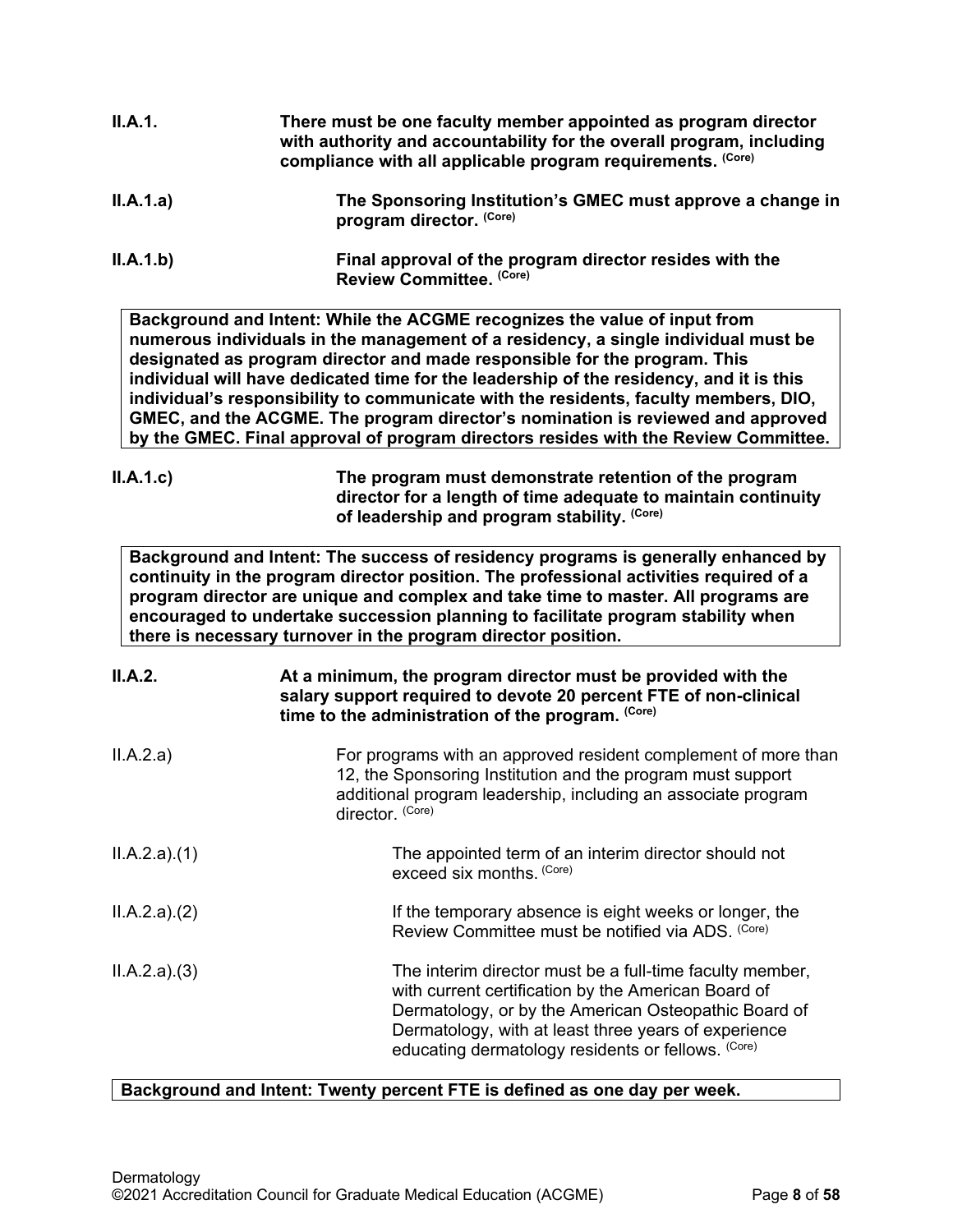**"Administrative time" is defined as non-clinical time spent meeting the responsibilities of the program director as detailed in requirements II.A.4.-II.A.4.a).(16).** 

**The requirement does not address the source of funding required to provide the specified salary support.**

**II.A.3. Qualifications of the program director:**

**II.A.3.a) must include specialty expertise and at least three years of documented educational and/or administrative experience, or qualifications acceptable to the Review Committee; (Core)**

**Background and Intent: Leading a program requires knowledge and skills that are established during residency and subsequently further developed. The time period from completion of residency until assuming the role of program director allows the individual to cultivate leadership abilities while becoming professionally established. The three-year period is intended for the individual's professional maturation.**

**The broad allowance for educational and/or administrative experience recognizes that strong leaders arise through diverse pathways. These areas of expertise are important when identifying and appointing a program director. The choice of a program director should be informed by the mission of the program and the needs of the community. In certain circumstances, the program and Sponsoring Institution may propose and the Review Committee may accept a candidate for program director who fulfills these goals but does not meet the three-year minimum.**

Specialty Background and Intent: Successful administration of a dermatology residency program requires administrative time. At least half of the required 0.2 FTE should include blocked time to complete administrative requirements of the residency. Time spent in clinics supervising residents, while important, should not be counted in the required 0.2 FTE of administrative time.

| II.A.3.b) | must include current certification in the specialty for which<br>they are the program director by the American Board of<br>Dermatology or by the American Osteopathic Board of<br>Dermatology, or specialty qualifications that are acceptable to<br>the Review Committee; (Core) |
|-----------|-----------------------------------------------------------------------------------------------------------------------------------------------------------------------------------------------------------------------------------------------------------------------------------|
| ILA.3.c   | must include current medical licensure and appropriate<br>medical staff appointment; (Core)                                                                                                                                                                                       |
| II.A.3.d  | must include ongoing clinical activity; and, (Core)                                                                                                                                                                                                                               |
|           | Reckargund and Intent: A program director is a released of faculty members and                                                                                                                                                                                                    |

**Background and Intent: A program director is a role model for faculty members and residents. The program director must participate in clinical activity consistent with the specialty. This activity will allow the program director to role model the Core Competencies for the faculty members and residents.**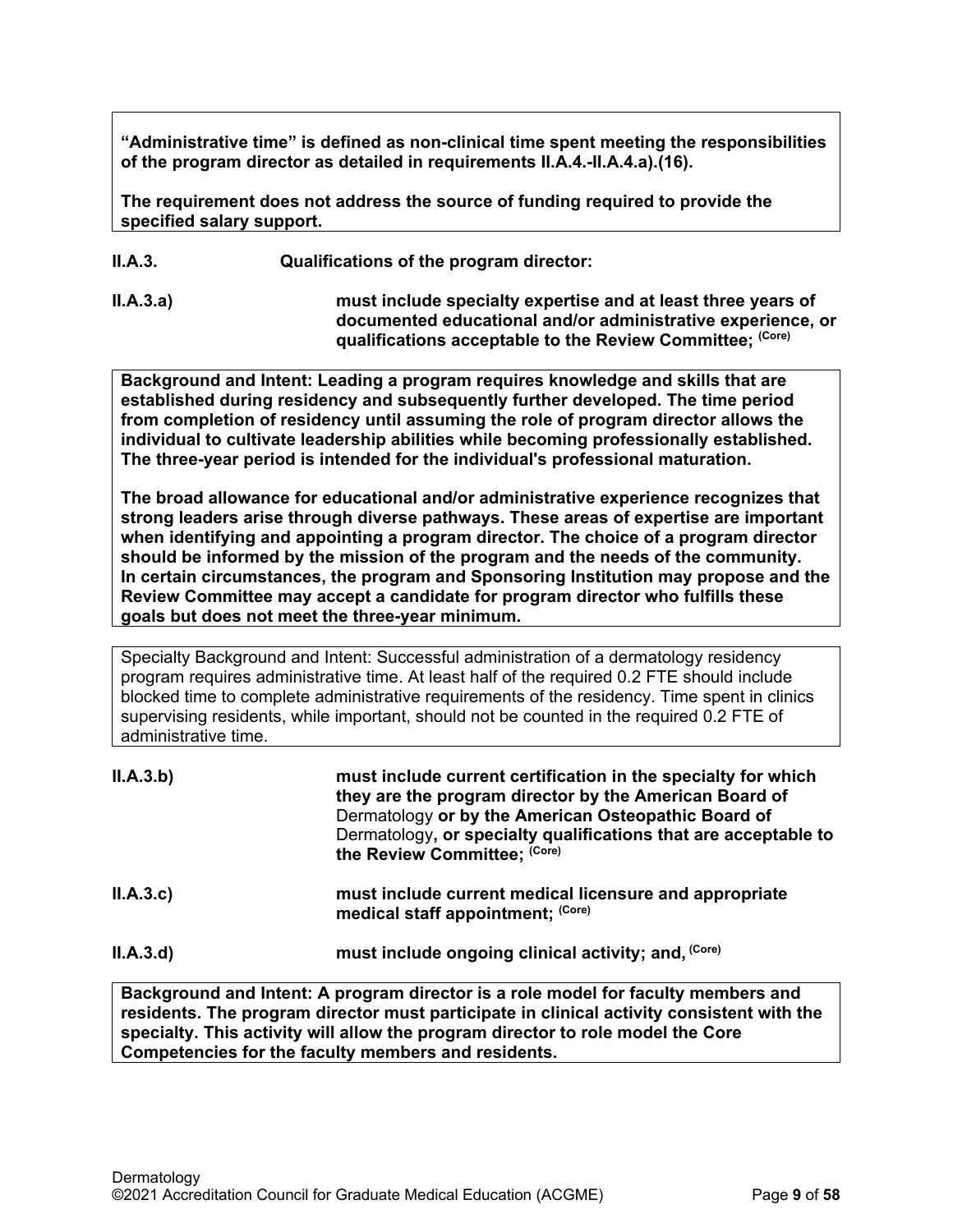| II.A.3.e)   | must include a minimum of one year of documented experience<br>serving as a core faculty member for an ACGME-accredited<br>dermatology program, or specialty qualifications that are<br>acceptable to the Review Committee. (Core)                                                                                                                         |
|-------------|------------------------------------------------------------------------------------------------------------------------------------------------------------------------------------------------------------------------------------------------------------------------------------------------------------------------------------------------------------|
| II.A.4.     | <b>Program Director Responsibilities</b>                                                                                                                                                                                                                                                                                                                   |
|             | The program director must have responsibility, authority, and<br>accountability for: administration and operations; teaching and<br>scholarly activity; resident recruitment and selection, evaluation,<br>and promotion of residents, and disciplinary action; supervision of<br>residents; and resident education in the context of patient care. (Core) |
| II.A.4.a)   | The program director must:                                                                                                                                                                                                                                                                                                                                 |
| ILA.4.a)(1) | be a role model of professionalism; (Core)                                                                                                                                                                                                                                                                                                                 |

**Background and Intent: The program director, as the leader of the program, must serve as a role model to residents in addition to fulfilling the technical aspects of the role. As residents are expected to demonstrate compassion, integrity, and respect for others, they must be able to look to the program director as an exemplar. It is of utmost importance, therefore, that the program director model outstanding professionalism, high quality patient care, educational excellence, and a scholarly approach to work. The program director creates an environment where respectful discussion is welcome, with the goal of continued improvement of the educational experience.**

**II.A.4.a).(2) design and conduct the program in a fashion consistent with the needs of the community, the mission(s) of the Sponsoring Institution, and the mission(s) of the program; (Core)**

**Background and Intent: The mission of institutions participating in graduate medical education is to improve the health of the public. Each community has health needs that vary based upon location and demographics. Programs must understand the social determinants of health of the populations they serve and incorporate them in the design and implementation of the program curriculum, with the ultimate goal of addressing these needs and health disparities.**

**II.A.4.a).(3) administer and maintain a learning environment conducive to educating the residents in each of the ACGME Competency domains; (Core)**

**Background and Intent: The program director may establish a leadership team to assist in the accomplishment of program goals. Residency programs can be highly complex. In a complex organization, the leader typically has the ability to delegate authority to others, yet remains accountable. The leadership team may include physician and non-physician personnel with varying levels of education, training, and experience.**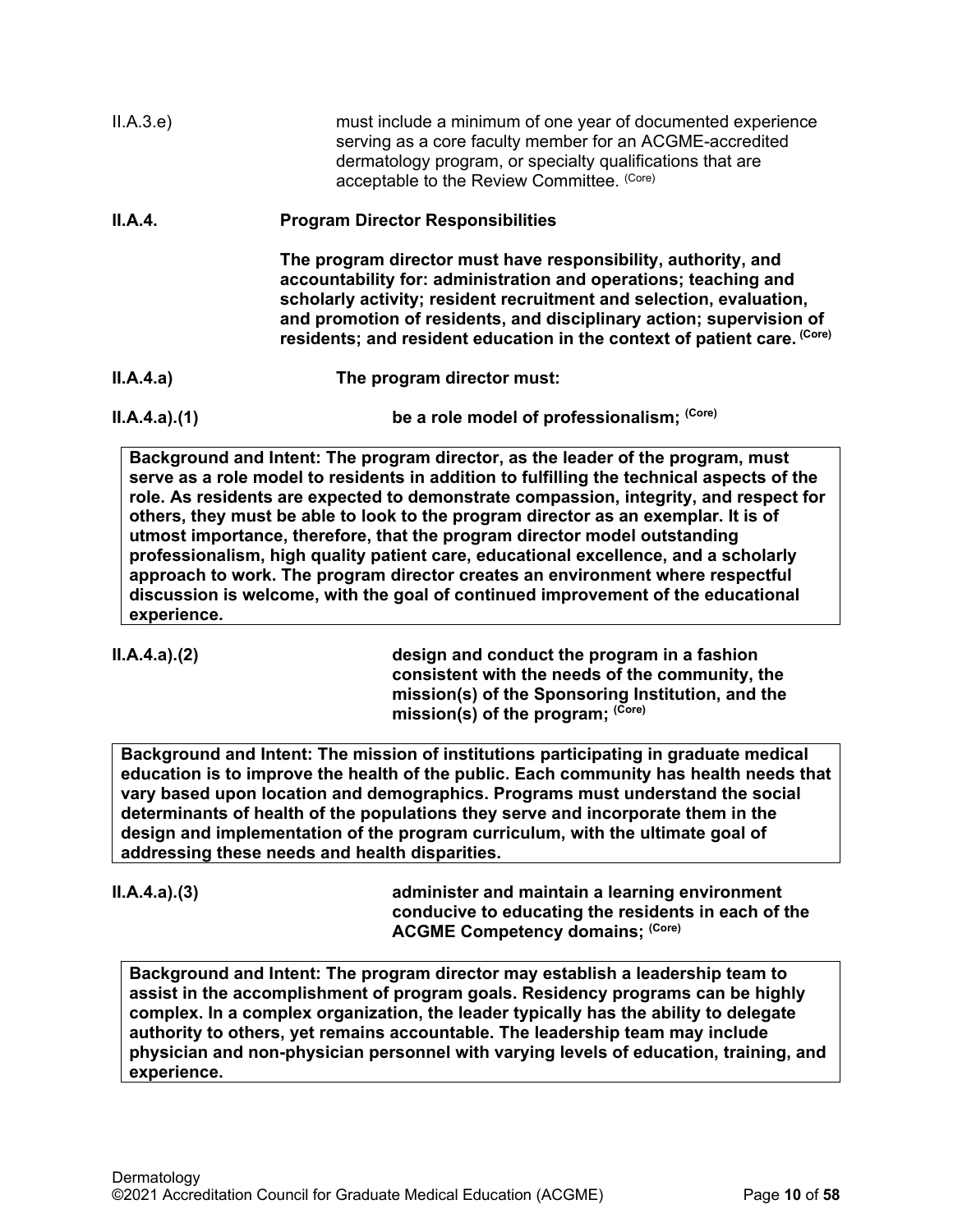| ILA.4.a)(4)                                                  | develop and oversee a process to evaluate candidates<br>prior to approval as program faculty members for<br>participation in the residency program education and<br>at least annually thereafter, as outlined in V.B.; (Core)                                                                                                                                |
|--------------------------------------------------------------|--------------------------------------------------------------------------------------------------------------------------------------------------------------------------------------------------------------------------------------------------------------------------------------------------------------------------------------------------------------|
| ILA.4.a)(5)                                                  | have the authority to approve program faculty<br>members for participation in the residency program<br>education at all sites; (Core)                                                                                                                                                                                                                        |
| ILA.4.a)(6)                                                  | have the authority to remove program faculty<br>members from participation in the residency program<br>education at all sites; (Core)                                                                                                                                                                                                                        |
| ILA.4.a)(7)                                                  | have the authority to remove residents from<br>supervising interactions and/or learning environments<br>that do not meet the standards of the program; (Core)                                                                                                                                                                                                |
| of the clinical learning environment are not met.            | Background and Intent: The program director has the responsibility to ensure that all<br>who educate residents effectively role model the Core Competencies. Working with a<br>resident is a privilege that is earned through effective teaching and professional role<br>modeling. This privilege may be removed by the program director when the standards |
| the program director controls who is teaching the residents. | There may be faculty in a department who are not part of the educational program, and                                                                                                                                                                                                                                                                        |
| ILA.4.a)(8)                                                  | submit accurate and complete information required<br>and requested by the DIO, GMEC, and ACGME; (Core)                                                                                                                                                                                                                                                       |

| provide applicants who are offered an interview with<br>information related to the applicant's eligibility for the<br>relevant specialty board examination(s); (Core) |
|-----------------------------------------------------------------------------------------------------------------------------------------------------------------------|
|                                                                                                                                                                       |
|                                                                                                                                                                       |

- **II.A.4.a).(10) provide a learning and working environment in which residents have the opportunity to raise concerns and provide feedback in a confidential manner as appropriate, without fear of intimidation or retaliation; (Core)**
- **II.A.4.a).(11) ensure the program's compliance with the Sponsoring Institution's policies and procedures related to grievances and due process; (Core)**
- **II.A.4.a).(12) ensure the program's compliance with the Sponsoring Institution's policies and procedures for due process when action is taken to suspend or dismiss, not to promote, or not to renew the appointment of a resident; (Core)**

**Background and Intent: A program does not operate independently of its Sponsoring Institution. It is expected that the program director will be aware of the Sponsoring**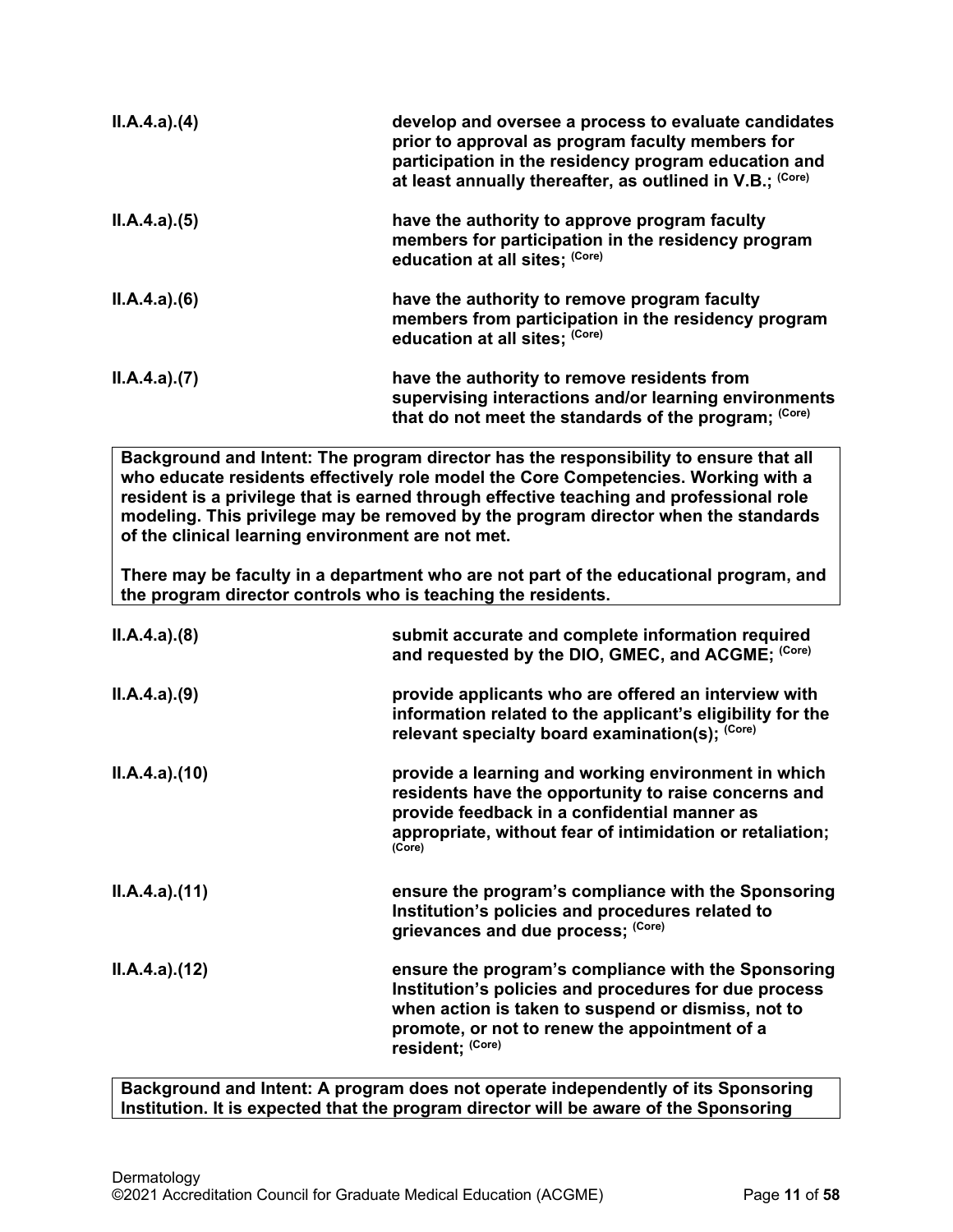**Institution's policies and procedures, and will ensure they are followed by the program's leadership, faculty members, support personnel, and residents.**

| ILA.4.a)(13)     | ensure the program's compliance with the Sponsoring<br>Institution's policies and procedures on employment<br>and non-discrimination; (Core) |
|------------------|----------------------------------------------------------------------------------------------------------------------------------------------|
| II.A.4.a)(13)(a) | Residents must not be required to sign a non-<br>competition guarantee or restrictive covenant.<br>(Core)                                    |
| ILA.4.a)(14)     | document verification of program completion for all<br>graduating residents within 30 days; (Core)                                           |
| ILA.4.a.(15)     | provide verification of an individual resident's<br>completion upon the resident's request, within 30<br>days; and, (Core)                   |

**Background and Intent: Primary verification of graduate medical education is important to credentialing of physicians for further training and practice. Such verification must be accurate and timely. Sponsoring Institution and program policies for record retention are important to facilitate timely documentation of residents who have previously completed the program. Residents who leave the program prior to completion also require timely documentation of their summative evaluation.**

**II.A.4.a).(16) obtain review and approval of the Sponsoring Institution's DIO before submitting information or requests to the ACGME, as required in the Institutional Requirements and outlined in the ACGME Program Director's Guide to the Common Program Requirements. (Core)**

# <span id="page-11-0"></span>**II.B. Faculty**

*Faculty members are a foundational element of graduate medical education – faculty members teach residents how to care for patients. Faculty members provide an important bridge allowing residents to grow and become practice-ready, ensuring that patients receive the highest quality of care. They are role models for future generations of physicians by demonstrating compassion, commitment to excellence in teaching and patient care, professionalism, and a dedication to lifelong learning. Faculty members experience the pride and joy of fostering the growth and development of future colleagues. The care they provide is enhanced by the opportunity to teach. By employing a scholarly approach to patient care, faculty members, through the graduate medical education system, improve the health of the individual and the population.*

*Faculty members ensure that patients receive the level of care expected from a specialist in the field. They recognize and respond to the needs of the patients, residents, community, and institution. Faculty members provide appropriate levels of supervision to promote patient safety. Faculty*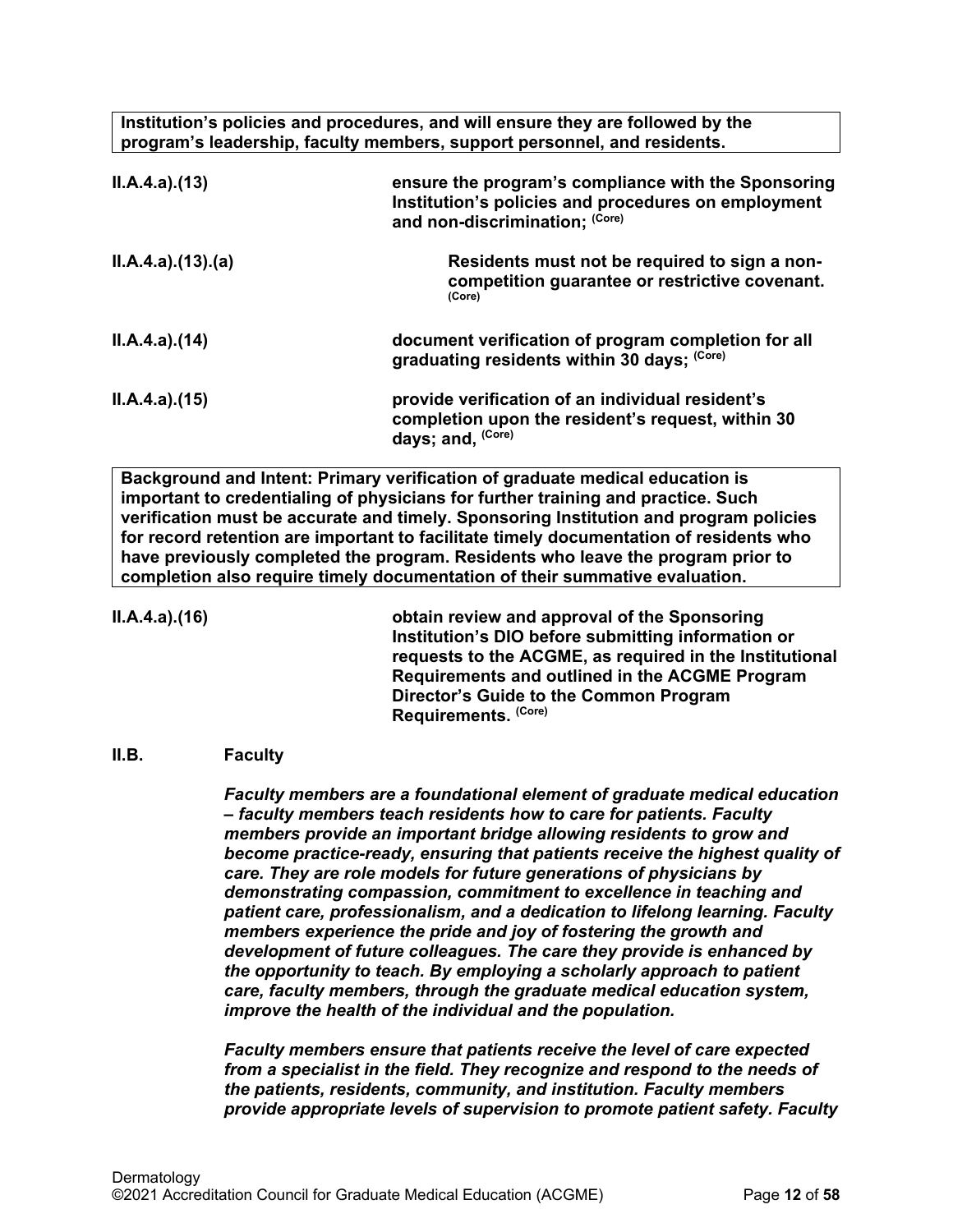*members create an effective learning environment by acting in a professional manner and attending to the well-being of the residents and themselves.*

**Background and Intent: "Faculty" refers to the entire teaching force responsible for educating residents. The term "faculty," including "core faculty," does not imply or require an academic appointment or salary support.**

| II.B.1.   | At each participating site, there must be a sufficient number of<br>faculty members with competence to instruct and supervise all<br>residents at that location. (Core) |
|-----------|-------------------------------------------------------------------------------------------------------------------------------------------------------------------------|
| II.B.2.   | <b>Faculty members must:</b>                                                                                                                                            |
| II.B.2.a) | be role models of professionalism; (Core)                                                                                                                               |
| II.B.2.b) | demonstrate commitment to the delivery of safe, quality,<br>cost-effective, patient-centered care; (Core)                                                               |

**Background and Intent: Patients have the right to expect quality, cost-effective care with patient safety at its core. The foundation for meeting this expectation is formed during residency and fellowship. Faculty members model these goals and continually strive for improvement in care and cost, embracing a commitment to the patient and the community they serve.**

| II.B.2.c  | demonstrate a strong interest in the education of residents;<br>(Core)                                                  |
|-----------|-------------------------------------------------------------------------------------------------------------------------|
| II.B.2.d  | devote sufficient time to the educational program to fulfill<br>their supervisory and teaching responsibilities; (Core) |
| II.B.2.e  | administer and maintain an educational environment<br>conducive to educating residents; (Core)                          |
| II.B.2.f  | regularly participate in organized clinical discussions,<br>rounds, journal clubs, and conferences; and, (Core)         |
| II.B.2.g. | pursue faculty development designed to enhance their skills<br>at least annually: (Core)                                |

**Background and Intent: Faculty development is intended to describe structured programming developed for the purpose of enhancing transference of knowledge, skill, and behavior from the educator to the learner. Faculty development may occur in a variety of configurations (lecture, workshop, etc.) using internal and/or external resources. Programming is typically needs-based (individual or group) and may be specific to the institution or the program. Faculty development programming is to be reported for the residency program faculty in the aggregate.**

**II.B.2.g).(1) as educators;** <sup>(Core)</sup>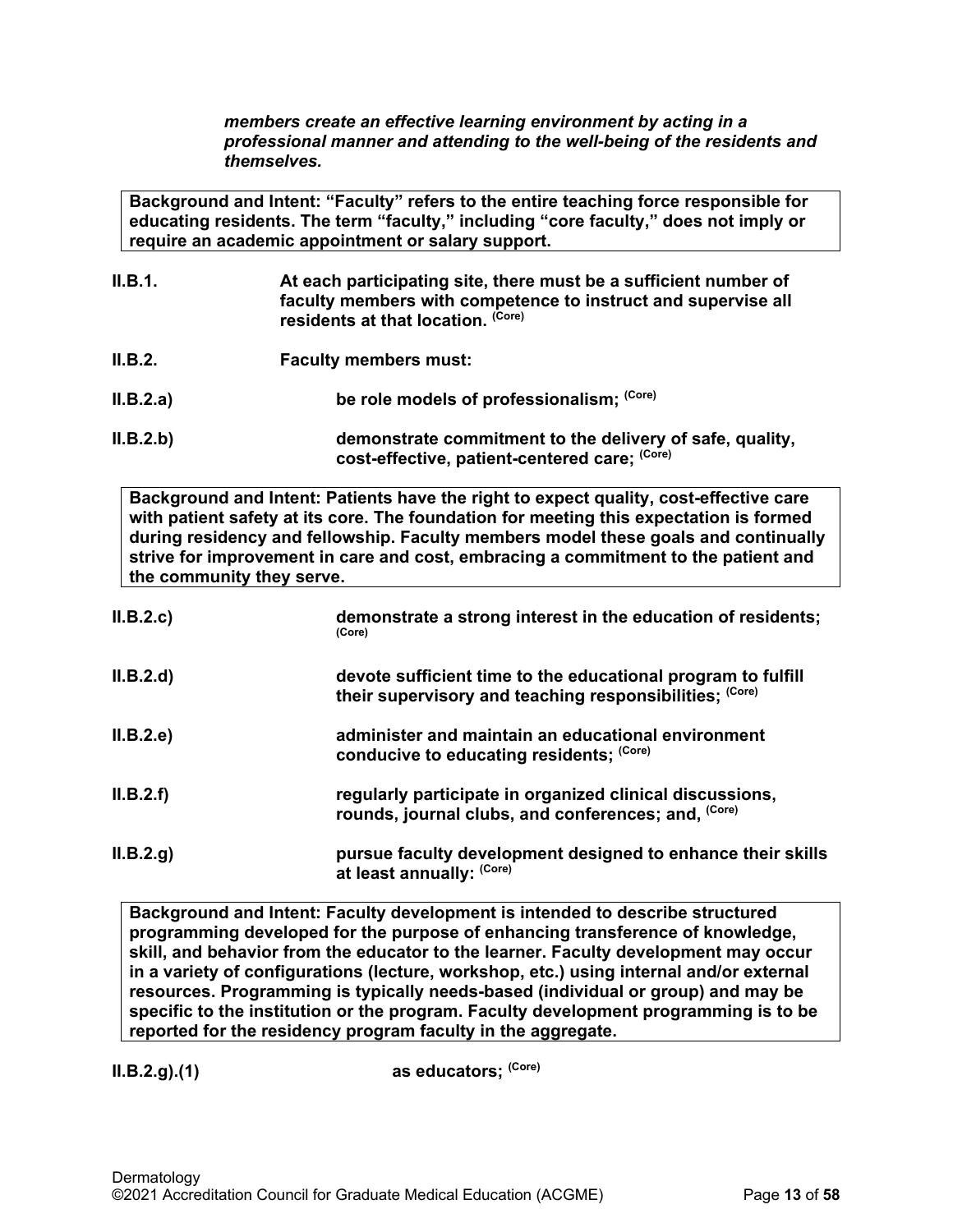| ILB.2.g. (2) | in quality improvement and patient safety; (Core)                                         |
|--------------|-------------------------------------------------------------------------------------------|
| ILB.2.g. (3) | in fostering their own and their residents' well-being;<br>and. (Core)                    |
| ILB.2.q)(4)  | in patient care based on their practice-based learning<br>and improvement efforts. (Core) |

**Background and Intent: Practice-based learning serves as the foundation for the practice of medicine. Through a systematic analysis of one's practice and review of the literature, one is able to make adjustments that improve patient outcomes and care. Thoughtful consideration to practice-based analysis improves quality of care, as well as patient safety. This allows faculty members to serve as role models for residents in practice-based learning.**

| II.B.3.        | <b>Faculty Qualifications</b>                                                                                                                                                                                                                    |
|----------------|--------------------------------------------------------------------------------------------------------------------------------------------------------------------------------------------------------------------------------------------------|
| II.B.3.a)      | Faculty members must have appropriate qualifications in<br>their field and hold appropriate institutional appointments.<br>(Core)                                                                                                                |
| II.B.3.b)      | <b>Physician faculty members must:</b>                                                                                                                                                                                                           |
| ILB.3.b)(1)    | have current certification in the specialty by the<br>American Board of Dermatology or the American<br>Osteopathic Board of Dermatology, or possess<br>qualifications judged acceptable to the Review<br>Committee. (Core)                       |
| ILB.3.b)(1)(a) | Physician faculty members directing resident<br>education in dermatopathology should have<br>subspecialty certification in dermatopathology by<br>the American Board of Dermatology, or the<br>American Osteopathic Board of Dermatology. (Core) |
| ILB.3.b)(1)(b) | Physician faculty members directing resident<br>education in dermatologic surgery should have<br>advanced fellowship education in procedural<br>dermatology. (Core)                                                                              |
| II.B.3.c       | Any non-physician faculty members who participate in<br>residency program education must be approved by the<br>program director. (Core)                                                                                                          |

**Background and Intent: The provision of optimal and safe patient care requires a team approach. The education of residents by non-physician educators enables the resident to better manage patient care and provides valuable advancement of the residents' knowledge. Furthermore, other individuals contribute to the education of the resident in the basic science of the specialty or in research methodology. If the program director determines that the contribution of a non-physician individual is**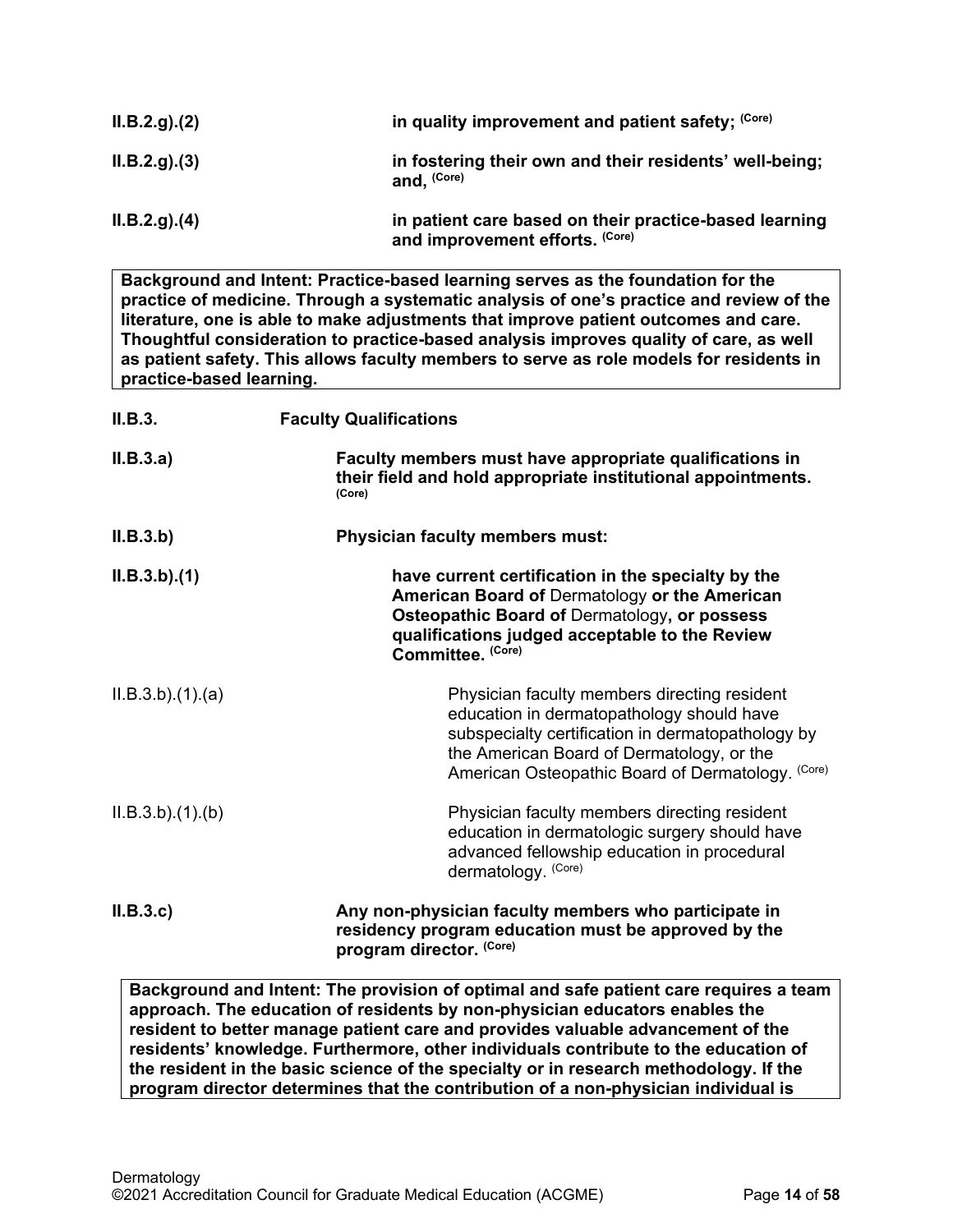**significant to the education of the residents, the program director may designate the individual as a program faculty member or a program core faculty member.**

Specialty Background and Intent: While the Review Committee recognizes the role of nonphysician faculty members as an important part of the clinical team, their faculty role should be as conference educators, workshop leaders, and as clinical team members, and should not be as clinical supervisors in the patient care environment.

# **II.B.4. Core Faculty**

**Core faculty members must have a significant role in the education and supervision of residents and must devote a significant portion of their entire effort to resident education and/or administration, and must, as a component of their activities, teach, evaluate, and provide formative feedback to residents. (Core)**

**Background and Intent: Core faculty members are critical to the success of resident education. They support the program leadership in developing, implementing, and assessing curriculum and in assessing residents' progress toward achievement of competence in the specialty. Core faculty members should be selected for their broad knowledge of and involvement in the program, permitting them to effectively evaluate the program, including completion of the annual ACGME Faculty Survey.**

| II.B.4.a) | Core faculty members must be designated by the program<br>director. (Core)                                                 |
|-----------|----------------------------------------------------------------------------------------------------------------------------|
| II.B.4.b) | Core faculty members must complete the annual ACGME<br>Faculty Survey. (Core)                                              |
| II.B.4.c  | There should be a core faculty member-to-resident ratio of at least<br>one-to-three. (Core)                                |
| II.C.     | <b>Program Coordinator</b>                                                                                                 |
| II.C.1.   | There must be a program coordinator. (Core)                                                                                |
| II.C.2.   | At a minimum, the program coordinator must be supported at 50<br>percent FTE for the administration of the program. (Core) |

<span id="page-14-0"></span>**Background and Intent: Fifty percent FTE is defined as two-and-a-half (2.5) days per week.** 

**The requirement does not address the source of funding required to provide the specified salary support.**

**Each program requires a lead administrative person, frequently referred to as a program coordinator, administrator, or as titled by the institution. This person will frequently manage the day-to-day operations of the program and serve as an important liaison with learners, faculty and other staff members, and the ACGME. Individuals serving in this role are recognized as program coordinators by the ACGME.**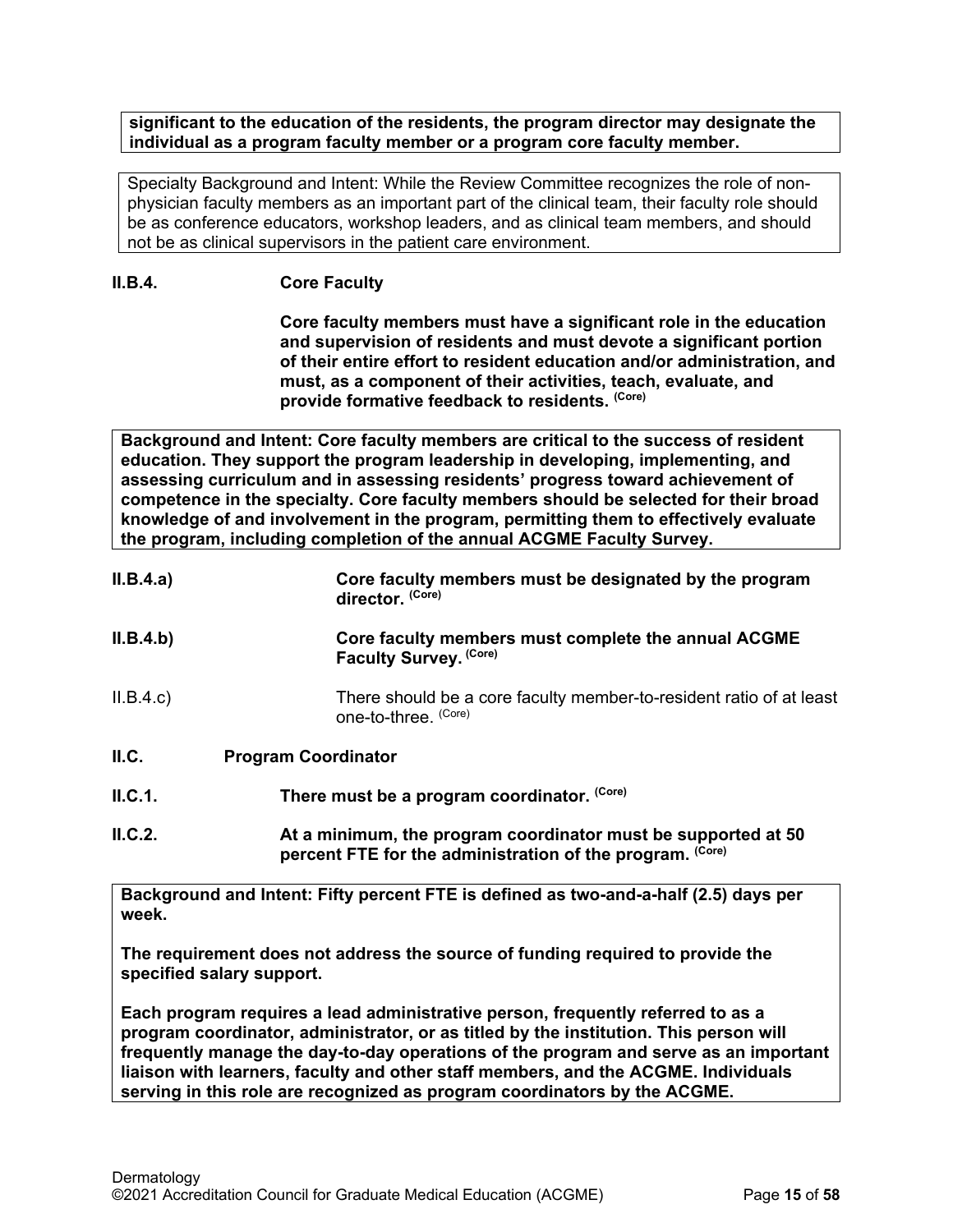**The program coordinator is a member of the leadership team and is critical to the success of the program. As such, the program coordinator must possess skills in leadership and personnel management. Program coordinators are expected to develop unique knowledge of the ACGME and Program Requirements, policies, and procedures. Program coordinators assist the program director in accreditation efforts, educational programming, and support of residents.**

**Programs, in partnership with their Sponsoring Institutions, should encourage the professional development of their program coordinators and avail them of opportunities for both professional and personal growth. Programs with fewer residents may not require a full-time coordinator; one coordinator may support more than one program.**

# <span id="page-15-0"></span>**II.D. Other Program Personnel**

**The program, in partnership with its Sponsoring Institution***,* **must jointly ensure the availability of necessary personnel for the effective administration of the program. (Core)**

II.D.1. The Sponsoring Institution must ensure the availability of adequate clerical, clinical, and nursing personnel to ensure that residents' duties principally encompass the diagnosis and treatment of patients, and not duties which are primarily clerical or nursing in nature. (Core)

**Background and Intent: Multiple personnel may be required to effectively administer a program. These may include staff members with clerical skills, project managers, education experts, and staff members to maintain electronic communication for the program. These personnel may support more than one program in more than one discipline.**

- <span id="page-15-1"></span>**III. Resident Appointments**
- <span id="page-15-2"></span>**III.A. Eligibility Requirements**

| III.A.1.   | An applicant must meet one of the following qualifications to be<br>eligible for appointment to an ACGME-accredited program: (Core)                                                                                                                                                                                                                            |
|------------|----------------------------------------------------------------------------------------------------------------------------------------------------------------------------------------------------------------------------------------------------------------------------------------------------------------------------------------------------------------|
| III.A.1.a) | graduation from a medical school in the United States or<br>Canada, accredited by the Liaison Committee on Medical<br>Education (LCME) or graduation from a college of<br>osteopathic medicine in the United States, accredited by the<br>American Osteopathic Association Commission on<br>Osteopathic College Accreditation (AOACOCA); or, <sup>(Core)</sup> |
| III.A.1.b) | graduation from a medical school outside of the United<br>States or Canada, and meeting one of the following additional<br>qualifications: (Core)                                                                                                                                                                                                              |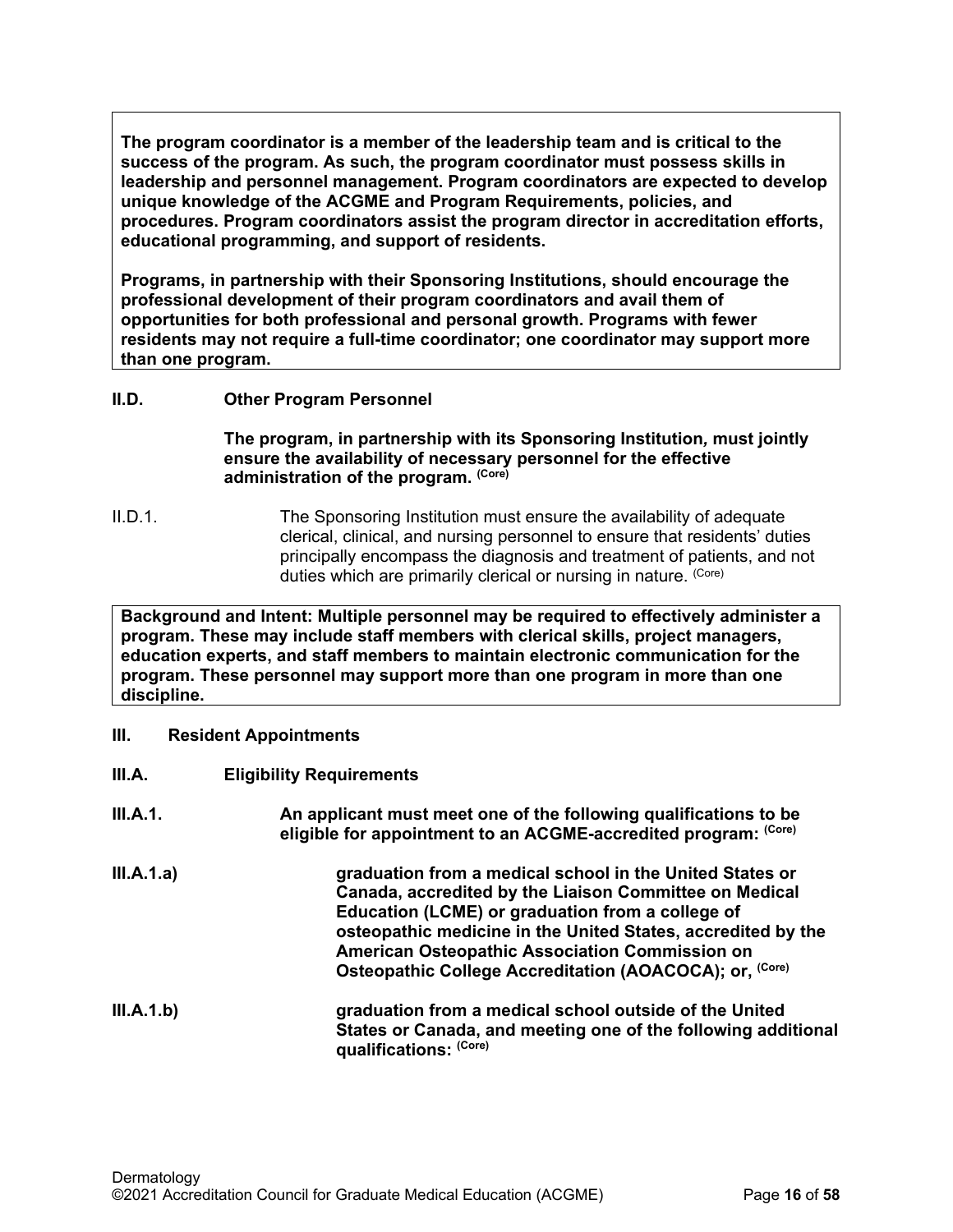| III.A.1.b)(1)                   | holding a currently valid certificate from the<br><b>Educational Commission for Foreign Medical</b><br>Graduates (ECFMG) prior to appointment; or, (Core)                                                                                                                                                                                                                                                                                                                                                                                                                                                                                                  |
|---------------------------------|------------------------------------------------------------------------------------------------------------------------------------------------------------------------------------------------------------------------------------------------------------------------------------------------------------------------------------------------------------------------------------------------------------------------------------------------------------------------------------------------------------------------------------------------------------------------------------------------------------------------------------------------------------|
| III.A.1.b)(2)                   | holding a full and unrestricted license to practice<br>medicine in the United States licensing jurisdiction in<br>which the ACGME-accredited program is located. (Core)                                                                                                                                                                                                                                                                                                                                                                                                                                                                                    |
| III.A.2.                        | All prerequisite post-graduate clinical education required for initial<br>entry or transfer into ACGME-accredited residency programs must<br>be completed in ACGME-accredited residency programs, AOA-<br>approved residency programs, Royal College of Physicians and<br>Surgeons of Canada (RCPSC)-accredited or College of Family<br>Physicians of Canada (CFPC)-accredited residency programs<br>located in Canada, or in residency programs with ACGME<br>International (ACGME-I) Advanced Specialty Accreditation. (Core)                                                                                                                            |
| III.A.2.a)                      | Residency programs must receive verification of each<br>resident's level of competency in the required clinical field<br>using ACGME, CanMEDS, or ACGME-I Milestones evaluations<br>from the prior training program upon matriculation. (Core)                                                                                                                                                                                                                                                                                                                                                                                                             |
| <b>Specialty Accreditation.</b> | Background and Intent: Programs with ACGME-I Foundational Accreditation or from<br>institutions with ACGME-I accreditation do not qualify unless the program has also<br>achieved ACGME-I Advanced Specialty Accreditation. To ensure entrants into ACGME-<br>accredited programs from ACGME-I programs have attained the prerequisite<br>milestones for this training, they must be from programs that have ACGME-I Advanced                                                                                                                                                                                                                              |
| III.A.2.a)(1)                   | Prior to appointment in the program, residents must have<br>successfully completed a broad-based clinical year (PGY-<br>1) in an emergency medicine, family medicine, general<br>surgery, internal medicine, obstetrics and gynecology,<br>pediatrics, or transitional year program accredited by the<br>ACGME, or in such a program that satisfies the<br>requirements in III.A.2. (Core)                                                                                                                                                                                                                                                                 |
| III.A.2.a)(1).(a)               | During the broad-based clinical year (PGY-1),<br>elective rotations in dermatology must not exceed a<br>total of two months. (Core)                                                                                                                                                                                                                                                                                                                                                                                                                                                                                                                        |
| III.A.3.                        | A physician who has completed a residency program that was not<br>accredited by ACGME, AOA, RCPSC, CFPC, or ACGME-I (with<br><b>Advanced Specialty Accreditation) may enter an ACGME-accredited</b><br>residency program in the same specialty at the PGY-1 level and, at<br>the discretion of the program director of the ACGME-accredited<br>program and with approval by the GMEC, may be advanced to the<br>PGY-2 level based on ACGME Milestones evaluations at the ACGME-<br>accredited program. This provision applies only to entry into<br>residency in those specialties for which an initial clinical year is not<br>required for entry. (Core) |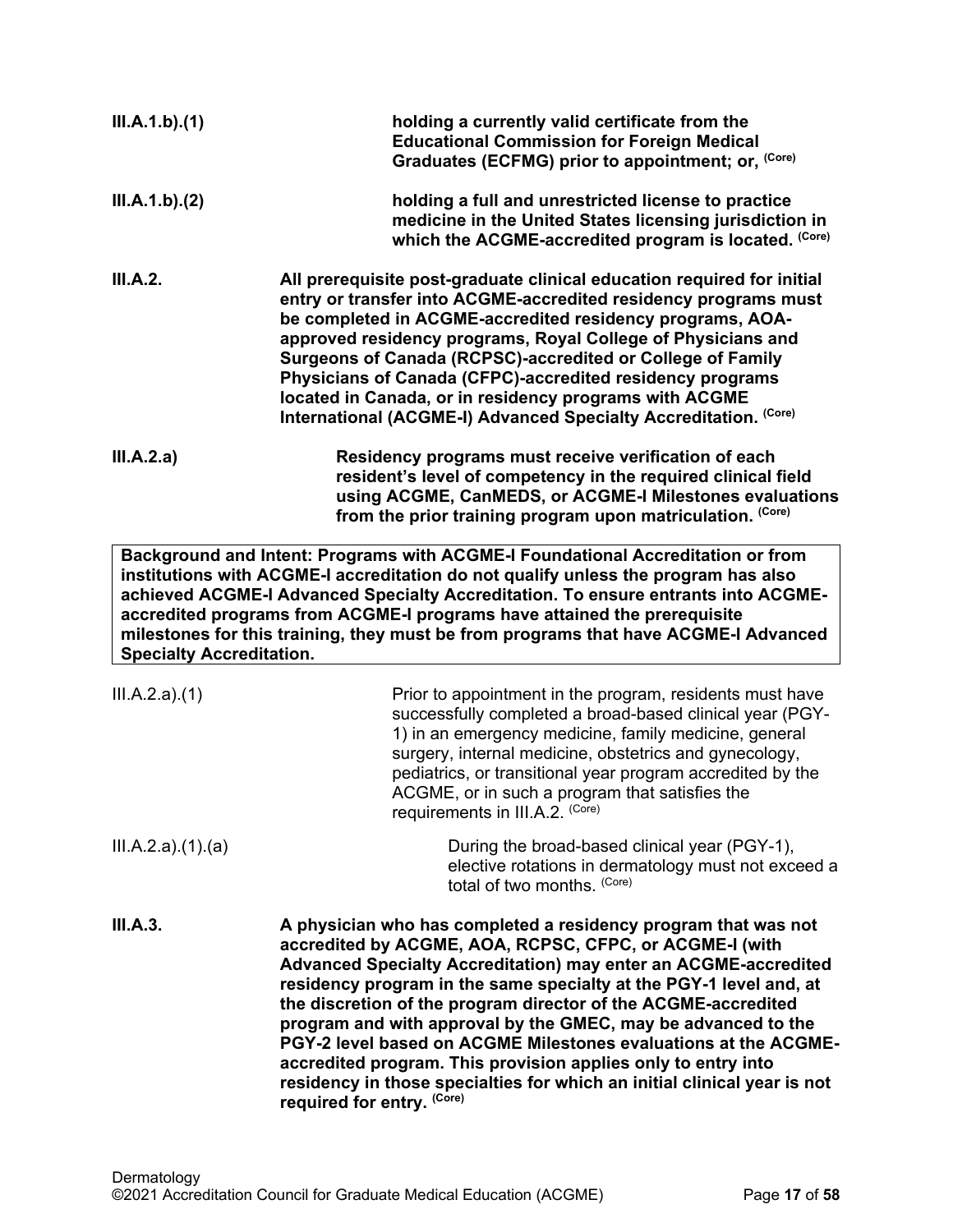- <span id="page-17-0"></span>**III.B. The program director must not appoint more residents than approved by the Review Committee. (Core)**
- **III.B.1. All complement increases must be approved by the Review Committee. (Core)**
- <span id="page-17-1"></span>**III.C. Resident Transfers**

**The program must obtain verification of previous educational experiences and a summative competency-based performance evaluation prior to acceptance of a transferring resident, and Milestones evaluations upon matriculation. (Core)**

<span id="page-17-2"></span>**IV. Educational Program**

*The ACGME accreditation system is designed to encourage excellence and innovation in graduate medical education regardless of the organizational affiliation, size, or location of the program.*

*The educational program must support the development of knowledgeable, skillful physicians who provide compassionate care.*

*In addition, the program is expected to define its specific program aims consistent with the overall mission of its Sponsoring Institution, the needs of the community it serves and that its graduates will serve, and the distinctive capabilities of physicians it intends to graduate. While programs must demonstrate substantial compliance with the Common and specialty-specific Program Requirements, it is recognized that within this framework, programs may place different emphasis on*  research, leadership, public health, etc. It is expected that the program aims will *reflect the nuanced program-specific goals for it and its graduates; for example, it is expected that a program aiming to prepare physician-scientists will have a different curriculum from one focusing on community health.*

- <span id="page-17-3"></span>**IV.A.** The curriculum must contain the following educational components: (Core)
- **IV.A.1. a set of program aims consistent with the Sponsoring Institution's mission, the needs of the community it serves, and the desired distinctive capabilities of its graduates; (Core)**
- **IV.A.1.a) The program's aims must be made available to program applicants, residents, and faculty members. (Core)**
- **IV.A.2. competency-based goals and objectives for each educational experience designed to promote progress on a trajectory to autonomous practice. These must be distributed, reviewed, and available to residents and faculty members; (Core)**

**Background and Intent: The trajectory to autonomous practice is documented by Milestones evaluation. The Milestones detail the progress of a resident in attaining skill in each competency domain. They are developed by each specialty group and**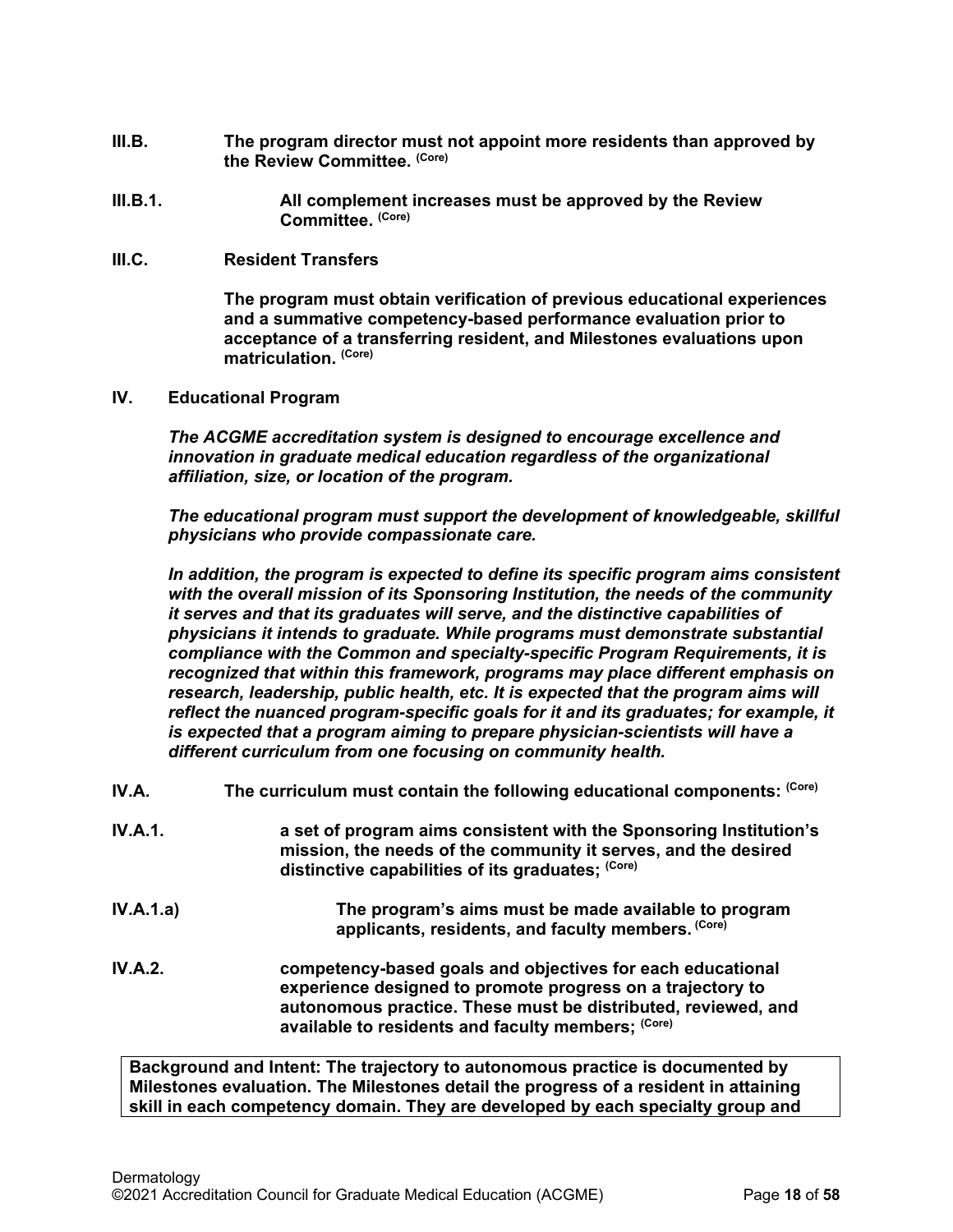**allow evaluation based on observable behaviors. Milestones are considered formative and should be used to identify learning needs. This may lead to focused or general curricular revision in any given program or to individualized learning plans for any specific resident.**

## **IV.A.3. delineation of resident responsibilities for patient care, progressive responsibility for patient management, and graded supervision; (Core)**

**Background and Intent: These responsibilities may generally be described by PGY level and specifically by Milestones progress as determined by the Clinical Competency Committee. This approach encourages the transition to competencybased education. An advanced learner may be granted more responsibility independent of PGY level and a learner needing more time to accomplish a certain task may do so in a focused rather than global manner.**

**IV.A.4.a) Residents must be provided with protected time to participate in core didactic activities. (Core)**

**Background and Intent: It is intended that residents will participate in structured didactic activities. It is recognized that there may be circumstances in which this is not possible. Programs should define core didactic activities for which time is protected and the circumstances in which residents may be excused from these didactic activities. Didactic activities may include, but are not limited to, lectures, conferences, courses, labs, asynchronous learning, simulations, drills, case discussions, grand rounds, didactic teaching, and education in critical appraisal of medical evidence.**

- **IV.A.5. advancement of residents' knowledge of ethical principles foundational to medical professionalism; and, (Core)**
- **IV.A.6. advancement in the residents' knowledge of the basic principles of scientific inquiry, including how research is designed, conducted, evaluated, explained to patients, and applied to patient care. (Core)**

# <span id="page-18-0"></span>**IV.B. ACGME Competencies**

**Background and Intent: The Competencies provide a conceptual framework describing the required domains for a trusted physician to enter autonomous practice. These Competencies are core to the practice of all physicians, although the specifics are further defined by each specialty. The developmental trajectories in each of the Competencies are articulated through the Milestones for each specialty.**

## **IV.B.1. The program must integrate the following ACGME Competencies into the curriculum: (Core)**

# **IV.B.1.a) Professionalism**

**IV.A.4. a broad range of structured didactic activities; (Core)**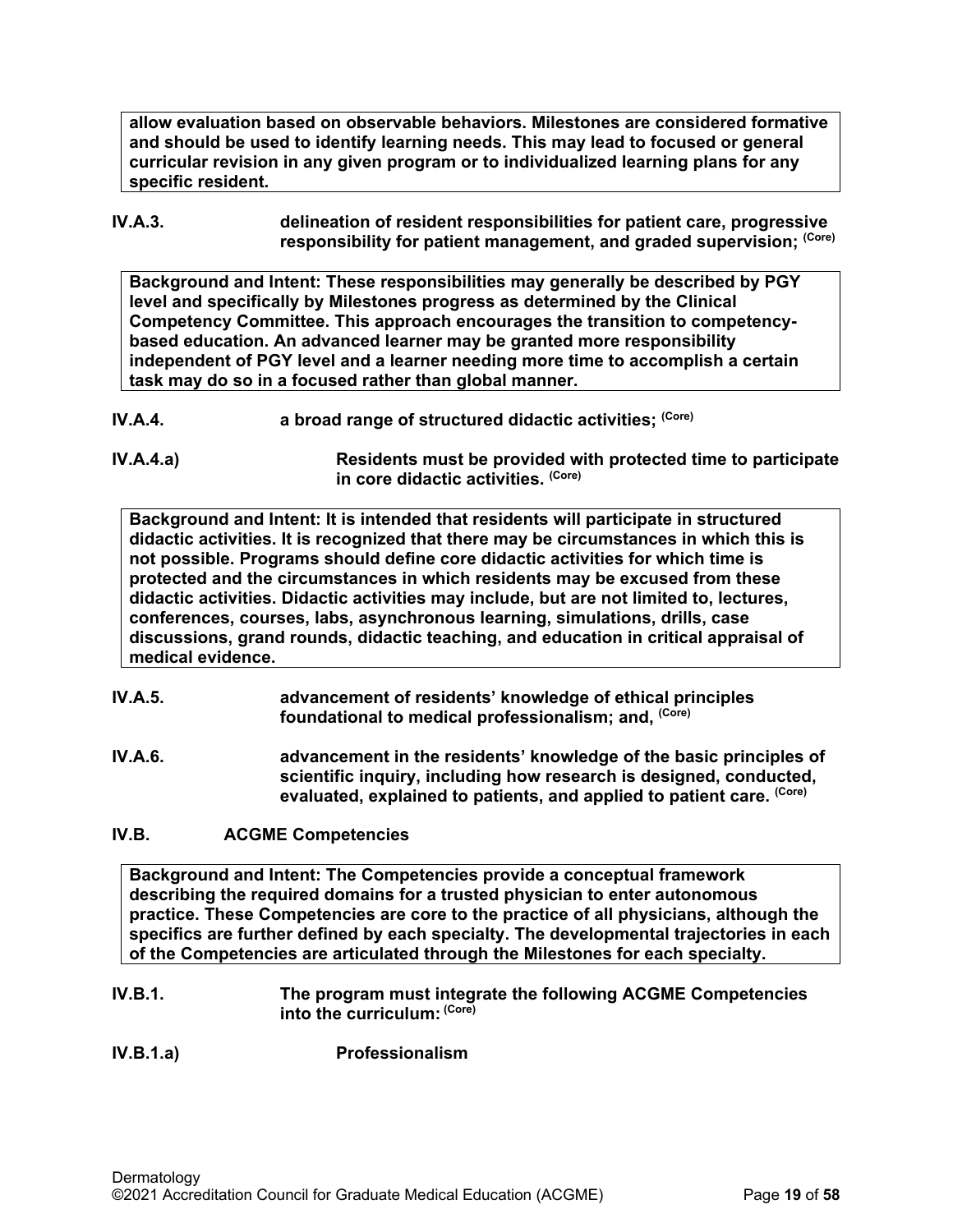|                                                 | Residents must demonstrate a commitment to<br>professionalism and an adherence to ethical principles. (Core)                                                                                                                                                                                                                                |
|-------------------------------------------------|---------------------------------------------------------------------------------------------------------------------------------------------------------------------------------------------------------------------------------------------------------------------------------------------------------------------------------------------|
| IV.B.1.a)(1)                                    | Residents must demonstrate competence in:                                                                                                                                                                                                                                                                                                   |
| IV.B.1.a)(1)(a)                                 | compassion, integrity, and respect for others;<br>(Core)                                                                                                                                                                                                                                                                                    |
| IV.B.1.a)(1)(b)                                 | responsiveness to patient needs that<br>supersedes self-interest; (Core)                                                                                                                                                                                                                                                                    |
| situation based on skill set or knowledge base. | Background and Intent: This includes the recognition that under certain<br>circumstances, the interests of the patient may be best served by transitioning care to<br>another provider. Examples include fatigue, conflict or duality of interest, not<br>connecting well with a patient, or when another physician would be better for the |
| IV.B.1.a)(1)(c)                                 | respect for patient privacy and autonomy; (Core)                                                                                                                                                                                                                                                                                            |
| IV.B.1.a)(1)(d)                                 | accountability to patients, society, and the<br>profession; (Core)                                                                                                                                                                                                                                                                          |
| IV.B.1.a)(1)(e)                                 | respect and responsiveness to diverse patient<br>populations, including but not limited to<br>diversity in gender, age, culture, race, religion,<br>disabilities, national origin, socioeconomic<br>status, and sexual orientation; (Core)                                                                                                  |
| IV.B.1.a).(1).(f)                               | ability to recognize and develop a plan for one's<br>own personal and professional well-being; and,<br>(Core)                                                                                                                                                                                                                               |
| IV.B.1.a)(1)(g)                                 | appropriately disclosing and addressing<br>conflict or duality of interest. (Core)                                                                                                                                                                                                                                                          |
| IV.B.1.b)                                       | <b>Patient Care and Procedural Skills</b>                                                                                                                                                                                                                                                                                                   |

**Background and Intent: Quality patient care is safe, effective, timely, efficient, patientcentered, equitable, and designed to improve population health, while reducing per capita costs. (See the Institute of Medicine [IOM]'s** *Crossing the Quality Chasm: A New Health System for the 21st Century***, 2001 and Berwick D, Nolan T, Whittington J.**  *The Triple Aim: care, cost, and quality. Health Affairs.* **2008; 27(3):759-769.). In addition, there should be a focus on improving the clinician's well-being as a means to improve patient care and reduce burnout among residents, fellows, and practicing physicians.**

**These organizing principles inform the Common Program Requirements across all Competency domains. Specific content is determined by the Review Committees with input from the appropriate professional societies, certifying boards, and the community.**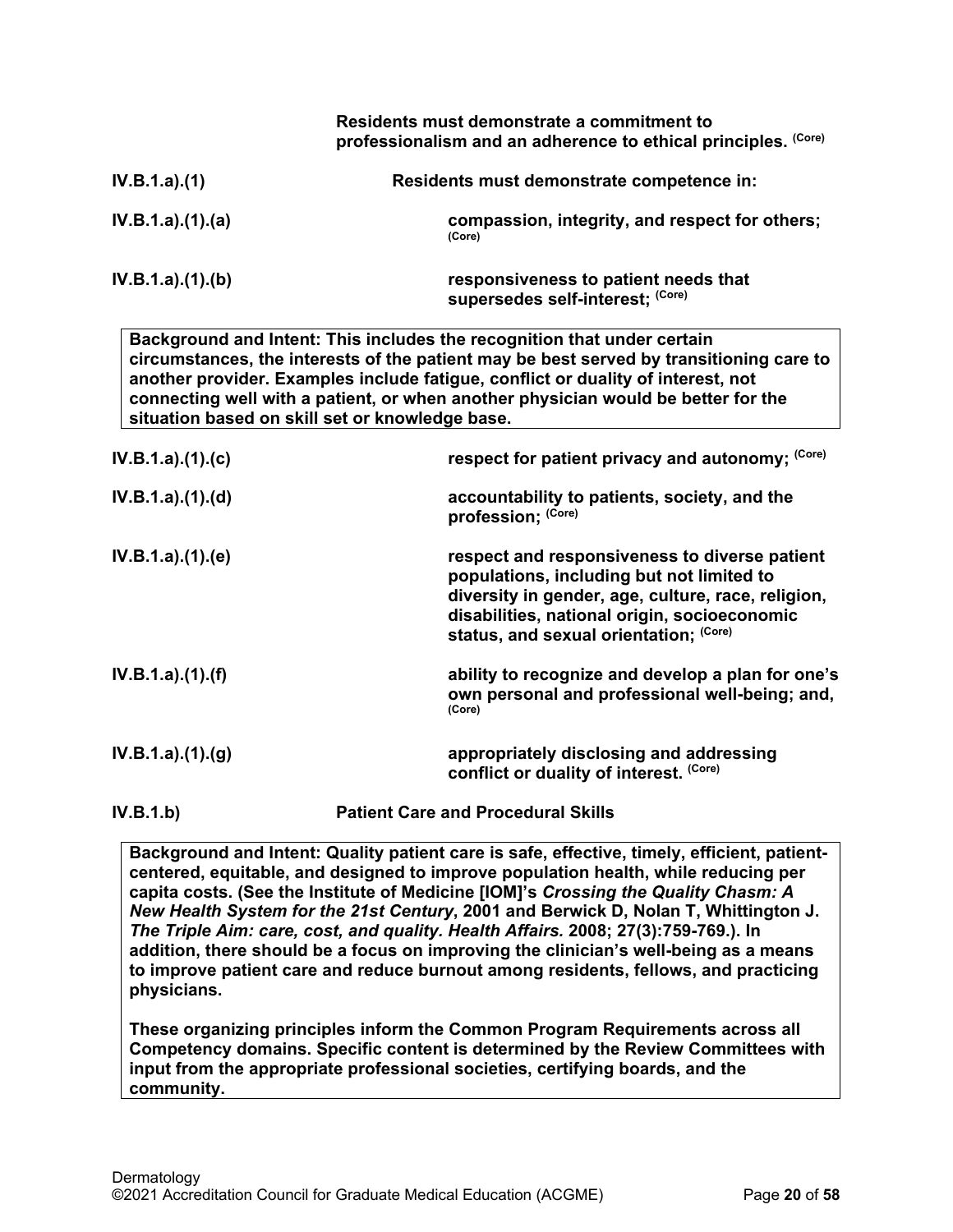| IV.B.1.b)(1)       | Residents must be able to provide patient care that is<br>compassionate, appropriate, and effective for the<br>treatment of health problems and the promotion of<br>health. (Core)                                                                                                                                                                                                         |
|--------------------|--------------------------------------------------------------------------------------------------------------------------------------------------------------------------------------------------------------------------------------------------------------------------------------------------------------------------------------------------------------------------------------------|
| IV.B.1.b)(1)(a)    | Residents are expected to demonstrate the ability<br>to manage patients:                                                                                                                                                                                                                                                                                                                   |
| IV.B.1.b)(1)(a)(i) | in a variety of roles within a health system,<br>with progressive responsibility, to include<br>serving as the principal provider, continuity<br>provider, the leader or member of a multi-<br>disciplinary team of providers, a consultant<br>to other physicians, and a teacher to the<br>patient and other physicians. (Core)                                                           |
| IV.B.1.b)(2)       | Residents must be able to perform all medical,<br>diagnostic, and surgical procedures considered<br>essential for the area of practice. (Core)                                                                                                                                                                                                                                             |
| IV.B.1.b)(2).(a)   | Residents must demonstrate competence in skin<br>biopsy techniques, including local anesthesia and<br>regional blocks, destruction of benign and<br>malignant tumors, excision of benign and malignant<br>tumors, and closures of surgical defects using<br>layered repairs, in patients of all ages, with<br>attention to the chronologic and developmental age<br>of the patient; (Core) |
| IV.B.1.b)(2)(b)    | Residents must gain competence through direct<br>clinical experiences in the application and<br>interpretation of patch test procedures, and in<br>counseling patients on the results. (Core)                                                                                                                                                                                              |
| IV.B.1.b)(2).(c)   | Residents must demonstrate competence in<br>collecting material for and interpreting in-office<br>microscopic studies, including KOH, Tzanck smear,<br>scabies prep, etc. (Core)                                                                                                                                                                                                           |
| IV.B.1.b)(2).(d)   | Residents must demonstrate competence in<br>dermoscopic evaluation of skin lesions. (Core)                                                                                                                                                                                                                                                                                                 |
| IV.B.1.b)(2)(e)    | Residents must demonstrate competence in<br>ordering and interpreting results of dermatology-<br>relevant serologic testing. (Core)                                                                                                                                                                                                                                                        |
| IV.B.1.b)(2)(f)    | Residents must demonstrate competence in the<br>use of and indications/contraindications for<br>photomedicine, phototherapy, and topical/systemic<br>pharmacologic therapies in all age groups,<br>including infants and young children. (Core)                                                                                                                                            |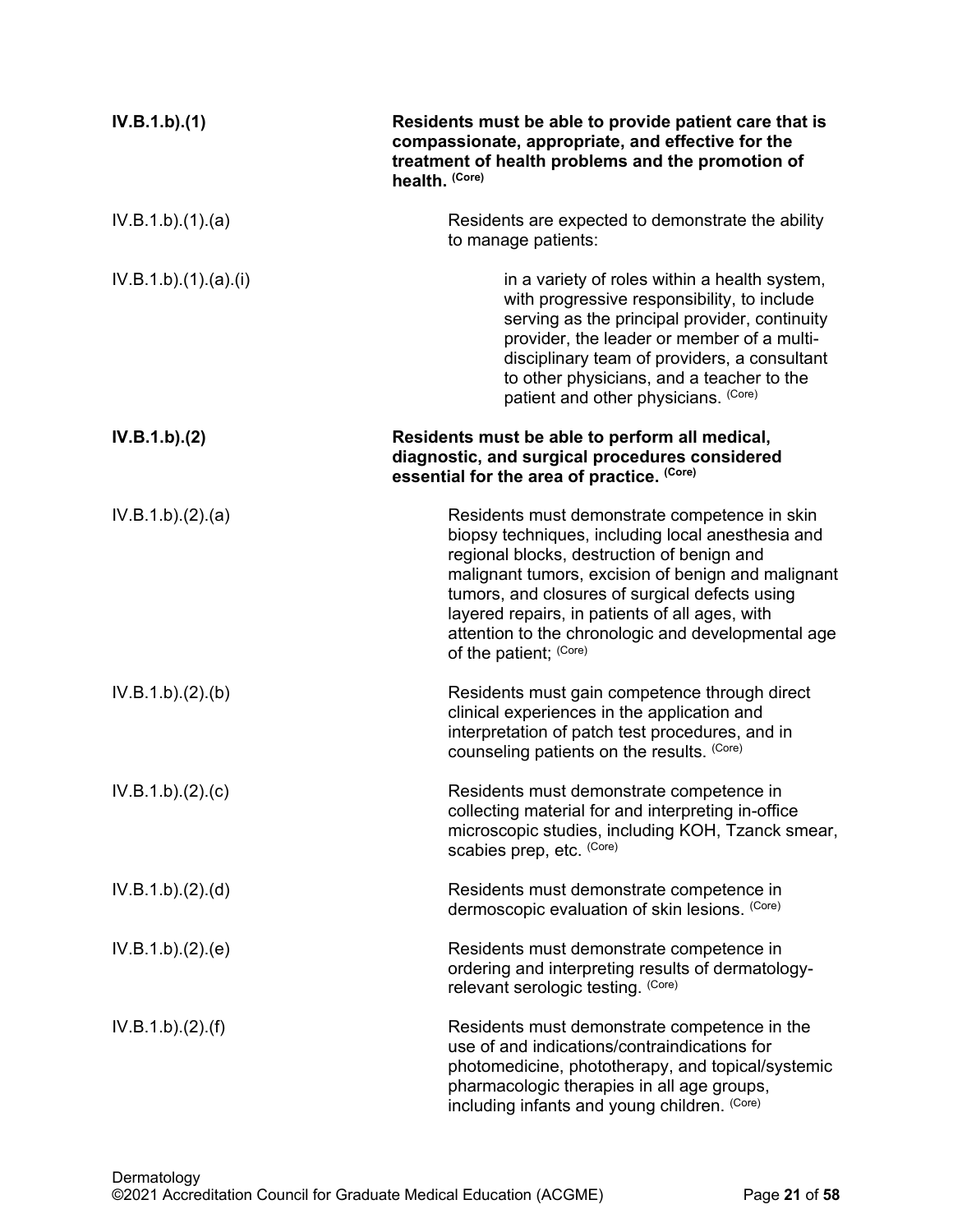| IV.B.1.c        | <b>Medical Knowledge</b>                                                                                                                                                                                                                                                                                                         |
|-----------------|----------------------------------------------------------------------------------------------------------------------------------------------------------------------------------------------------------------------------------------------------------------------------------------------------------------------------------|
|                 | Residents must demonstrate knowledge of established and<br>evolving biomedical, clinical, epidemiological and social-<br>behavioral sciences, as well as the application of this<br>knowledge to patient care. (Core)                                                                                                            |
| $IV.B.1.c.$ (1) | Residents must demonstrate competence in their<br>knowledge of pathophysiology and diagnosis and<br>management of complex medical dermatologic conditions<br>in both adults and children; (Core)                                                                                                                                 |
| IV.B.1.c.2)     | Residents must demonstrate competence in their<br>knowledge of risks and benefits of commonly used<br>dermatologic therapies in infants and children compared to<br>the risks and benefits of those therapies when used in<br>adults; (Core)                                                                                     |
| $IV.B.1.c.$ (3) | Residents must demonstrate competence in the<br>knowledge of diseases specific to pediatric patients, to<br>include neonatal disorders, congenital neoplasms and<br>hamartomas, cutaneous signs of child abuse, and<br>cutaneous manifestations of inherited and sporadic<br>multisystem diseases; (Core)                        |
| $IV.B.1.c.$ (4) | Residents must demonstrate knowledge of proper<br>techniques for botulinum toxin injections, soft tissue<br>augmentation, repairs of cutaneous surgical defects using<br>flaps and grafts, and the use of light, laser, and other<br>energy-based modalities for skin conditions; (Core)                                         |
| IV.B.1.c. (5)   | Residents must demonstrate knowledge of indications and<br>contraindications for, and complications and basic<br>techniques of elective cosmetic dermatology procedures,<br>to include chemical peels, dermabrasion, hair transplants,<br>invasive vein therapies, liposuction, scar revision, and<br>sclerotherapy; and, (Core) |
| IV.B.1.c)(6)    | Residents must have didactic instruction for these topics,<br>but neither performance of these procedures nor direct<br>observation is required. (Detail)                                                                                                                                                                        |
| IV.B.1.c. (7)   | Residents must demonstrate competence in their<br>knowledge of the interpretation of molecular diagnostic<br>tests and direct immunofluorescence specimens. (Core)                                                                                                                                                               |
| IV.B.1.d)       | <b>Practice-based Learning and Improvement</b>                                                                                                                                                                                                                                                                                   |
|                 | Residents must demonstrate the ability to investigate and<br>evaluate their care of patients, to appraise and assimilate                                                                                                                                                                                                         |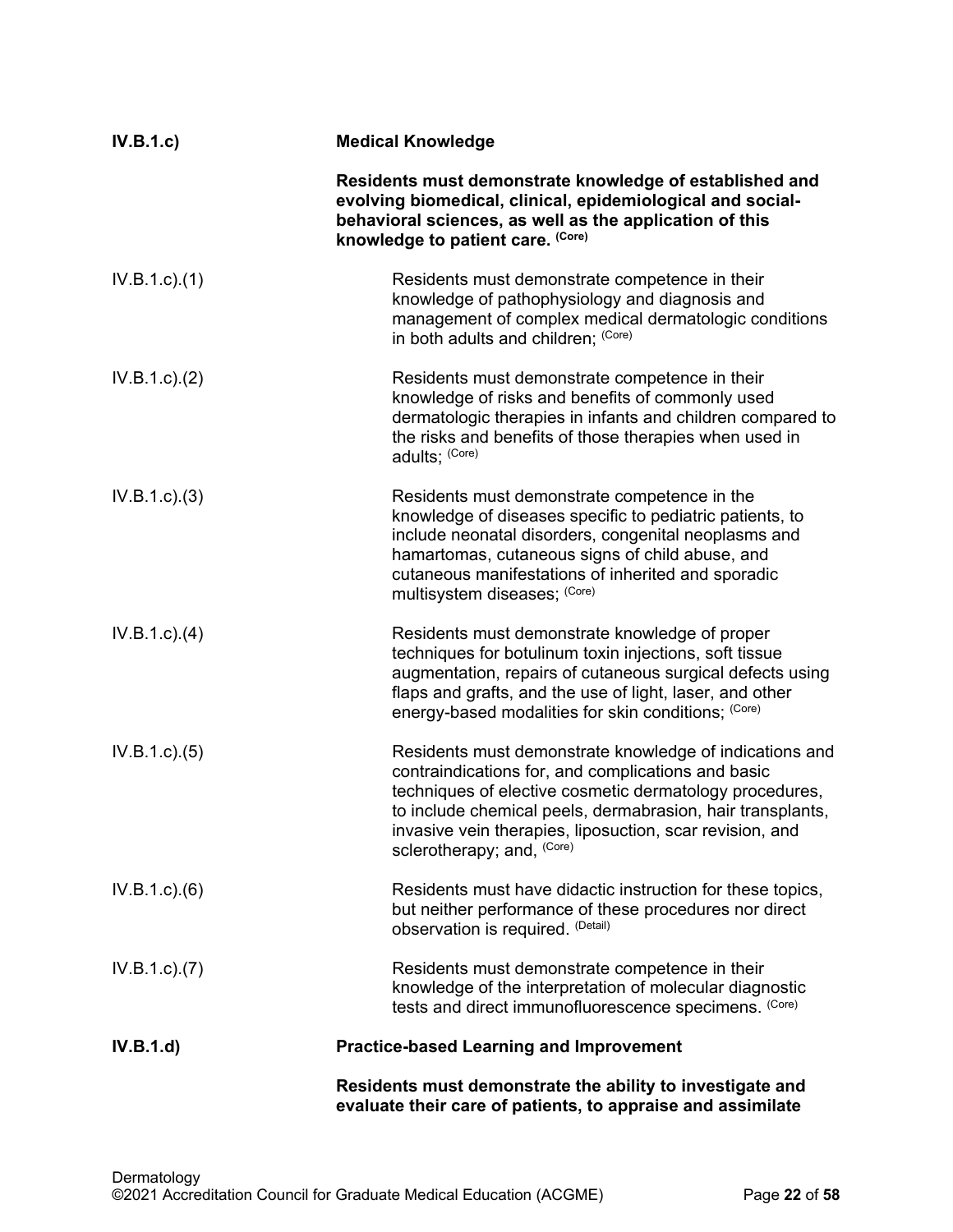**scientific evidence, and to continuously improve patient care based on constant self-evaluation and lifelong learning. (Core)**

**Background and Intent: Practice-based learning and improvement is one of the defining characteristics of being a physician. It is the ability to investigate and evaluate the care of patients, to appraise and assimilate scientific evidence, and to continuously improve patient care based on constant self-evaluation and lifelong learning.**

**The intention of this Competency is to help a physician develop the habits of mind required to continuously pursue quality improvement, well past the completion of residency.**

| $IV.B.1.d$ $(1)$        | Residents must demonstrate competence in:                                                                                                                                                                         |
|-------------------------|-------------------------------------------------------------------------------------------------------------------------------------------------------------------------------------------------------------------|
| $IV.B.1.d$ $(1).$ $(a)$ | identifying strengths, deficiencies, and limits in<br>one's knowledge and expertise; (Core)                                                                                                                       |
| $IV.B.1.d$ . $(1).$ (b) | setting learning and improvement goals; (Core)                                                                                                                                                                    |
| $IV.B.1.d$ $.(1).(c)$   | identifying and performing appropriate learning<br>activities; (Core)                                                                                                                                             |
| $IV.B.1.d$ $(1).d)$     | systematically analyzing practice using quality<br>improvement methods, and implementing<br>changes with the goal of practice improvement;<br>(Core)                                                              |
| $IV.B.1.d$ $(1).$ (e)   | incorporating feedback and formative<br>evaluation into daily practice; (Core)                                                                                                                                    |
| $IV.B.1.d$ $.(1).(f)$   | locating, appraising, and assimilating evidence<br>from scientific studies related to their patients'<br>health problems; and, (Core)                                                                             |
| $IV.B.1.d$ $.(1).(g)$   | using information technology to optimize<br>learning. (Core)                                                                                                                                                      |
| IV.B.1.e                | <b>Interpersonal and Communication Skills</b>                                                                                                                                                                     |
|                         | Residents must demonstrate interpersonal and<br>communication skills that result in the effective exchange of<br>information and collaboration with patients, their families,<br>and health professionals. (Core) |
| IV.B.1.e).(1)           | Residents must demonstrate competence in:                                                                                                                                                                         |
| IV.B.1.e).(1).(a)       | communicating effectively with patients,<br>families, and the public, as appropriate, across<br>a broad range of socioeconomic and cultural<br>backgrounds; (Core)                                                |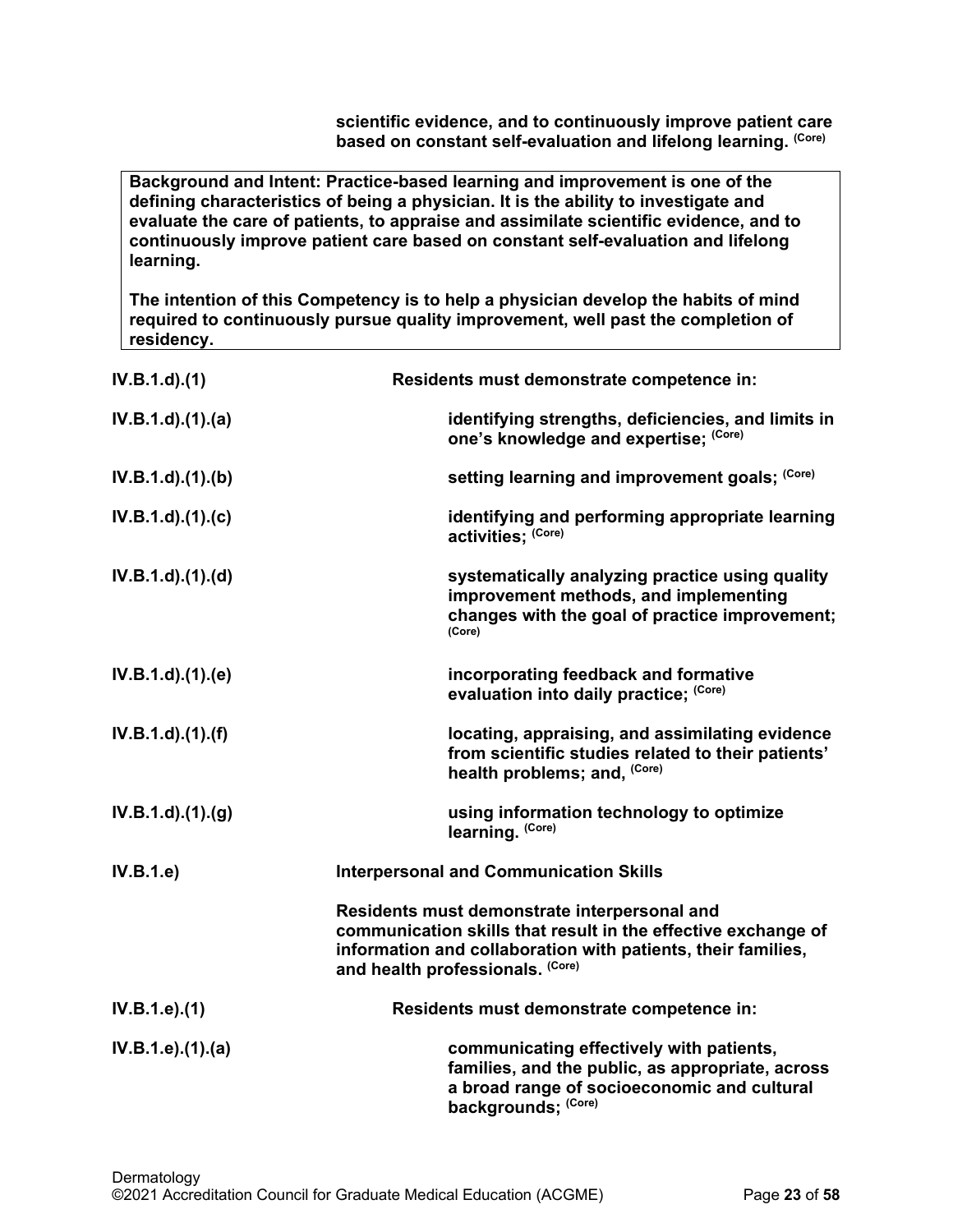| IV.B.1.e).(1).(b)             | communicating effectively with physicians,<br>other health professionals, and health-related<br>agencies; (Core)                                                                                                                                                            |
|-------------------------------|-----------------------------------------------------------------------------------------------------------------------------------------------------------------------------------------------------------------------------------------------------------------------------|
| IV.B.1.e).(1).(c)             | working effectively as a member or leader of a<br>health care team or other professional group;<br>(Core)                                                                                                                                                                   |
| IV.B.1.e).(1).(d)             | educating patients, families, students,<br>residents, and other health professionals; (Core)                                                                                                                                                                                |
| IV.B.1.e).(1).(e)             | acting in a consultative role to other physicians<br>and health professionals; (Core)                                                                                                                                                                                       |
| IV.B.1.e).(1).(f)             | maintaining comprehensive, timely, and legible<br>medical records, if applicable; and, (Core)                                                                                                                                                                               |
| IV.B.1.e. (1). <sub>(g)</sub> | counseling patients regarding their disease and<br>treatment options, and providing appropriate<br>anticipatory guidance to parents and, as age-<br>appropriate, to children, regarding chronic<br>disorders, genodermatoses, and congenital<br>cutaneous anomalies. (Core) |
| IV.B.1.e). (2)                | Residents must learn to communicate with patients<br>and families to partner with them to assess their care<br>goals, including, when appropriate, end-of-life goals.<br>(Core)                                                                                             |

**Background and Intent: When there are no more medications or interventions that can achieve a patient's goals or provide meaningful improvements in quality or length of life, a discussion about the patient's goals, values, and choices surrounding the end of life is one of the most important conversations that can occur. Residents must learn to participate effectively and compassionately in these meaningful human interactions, for the sake of their patients and themselves.**

**Programs may teach this skill through direct clinical experience, simulation, or other means of active learning.**

| IV.B.1.f)     | <b>Systems-based Practice</b>                                                                                                                                                                                                                                                |  |
|---------------|------------------------------------------------------------------------------------------------------------------------------------------------------------------------------------------------------------------------------------------------------------------------------|--|
|               | Residents must demonstrate an awareness of and<br>responsiveness to the larger context and system of health<br>care, including the social determinants of health, as well as<br>the ability to call effectively on other resources to provide<br>optimal health care. (Core) |  |
| IV.B.1.f).(1) | Residents must demonstrate competence in:                                                                                                                                                                                                                                    |  |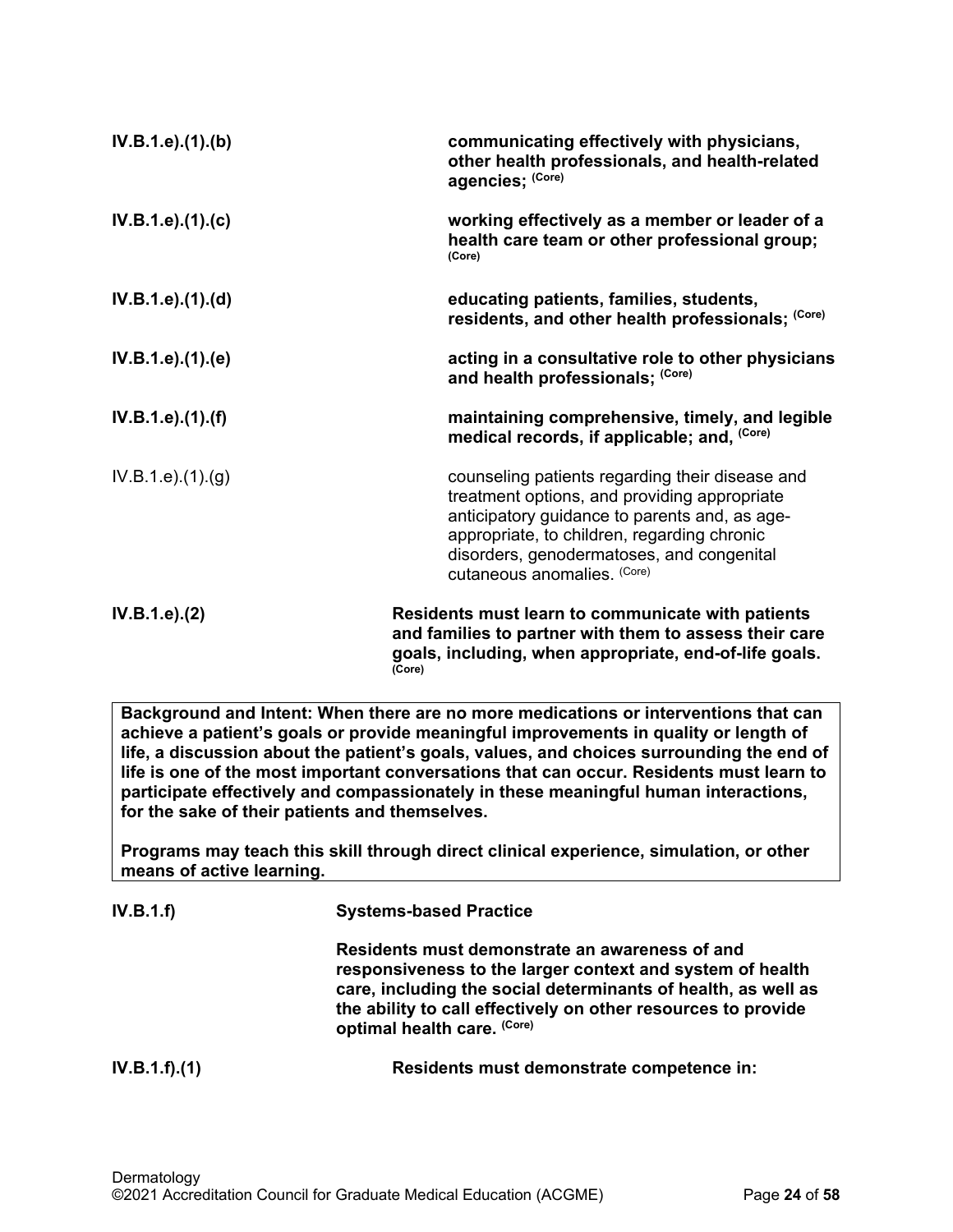<span id="page-24-0"></span>

| IV.B.1.f).(1).(a) | working effectively in various health care<br>delivery settings and systems relevant to their<br>clinical specialty; (Core)                                                                                                                                                                                                                                                                                              |
|-------------------|--------------------------------------------------------------------------------------------------------------------------------------------------------------------------------------------------------------------------------------------------------------------------------------------------------------------------------------------------------------------------------------------------------------------------|
|                   | Background and Intent: Medical practice occurs in the context of an increasingly<br>complex clinical care environment where optimal patient care requires attention to<br>compliance with external and internal administrative and regulatory requirements.                                                                                                                                                              |
| IV.B.1.f).(1).(b) | coordinating patient care across the health care<br>continuum and beyond as relevant to their<br>clinical specialty; (Core)                                                                                                                                                                                                                                                                                              |
|                   | Background and Intent: Every patient deserves to be treated as a whole person.<br>Therefore it is recognized that any one component of the health care system does not<br>meet the totality of the patient's needs. An appropriate transition plan requires<br>coordination and forethought by an interdisciplinary team. The patient benefits from<br>proper care and the system benefits from proper use of resources. |
| IV.B.1.f).(1).(c) | advocating for quality patient care and optimal<br>patient care systems; (Core)                                                                                                                                                                                                                                                                                                                                          |
| IV.B.1.f).(1).(d) | working in interprofessional teams to enhance<br>patient safety and improve patient care quality;<br>(Core)                                                                                                                                                                                                                                                                                                              |
| IV.B.1.f).(1).(e) | participating in identifying system errors and<br>implementing potential systems solutions; (Core)                                                                                                                                                                                                                                                                                                                       |
| IV.B.1.f).(1).(f) | incorporating considerations of value, cost<br>awareness, delivery and payment, and risk-<br>benefit analysis in patient and/or population-<br>based care as appropriate; and, (Core)                                                                                                                                                                                                                                    |
| IV.B.1.f)(1)(g)   | understanding health care finances and its<br>impact on individual patients' health decisions.<br>(Core)                                                                                                                                                                                                                                                                                                                 |
| IV.B.1.f).(2)     | Residents must learn to advocate for patients within<br>the health care system to achieve the patient's and<br>family's care goals, including, when appropriate, end-<br>of-life goals. (Core)                                                                                                                                                                                                                           |
| IV.C.             | <b>Curriculum Organization and Resident Experiences</b>                                                                                                                                                                                                                                                                                                                                                                  |
| <b>IV.C.1.</b>    | The curriculum must be structured to optimize resident educational<br>experiences, the length of these experiences, and supervisory<br>continuity. (Core)                                                                                                                                                                                                                                                                |
| IV.C.1.a)         | Assignment of rotations must be structured to minimize the<br>frequency of rotational transitions, and rotations must be of<br>sufficient length to provide a quality educational experience,                                                                                                                                                                                                                            |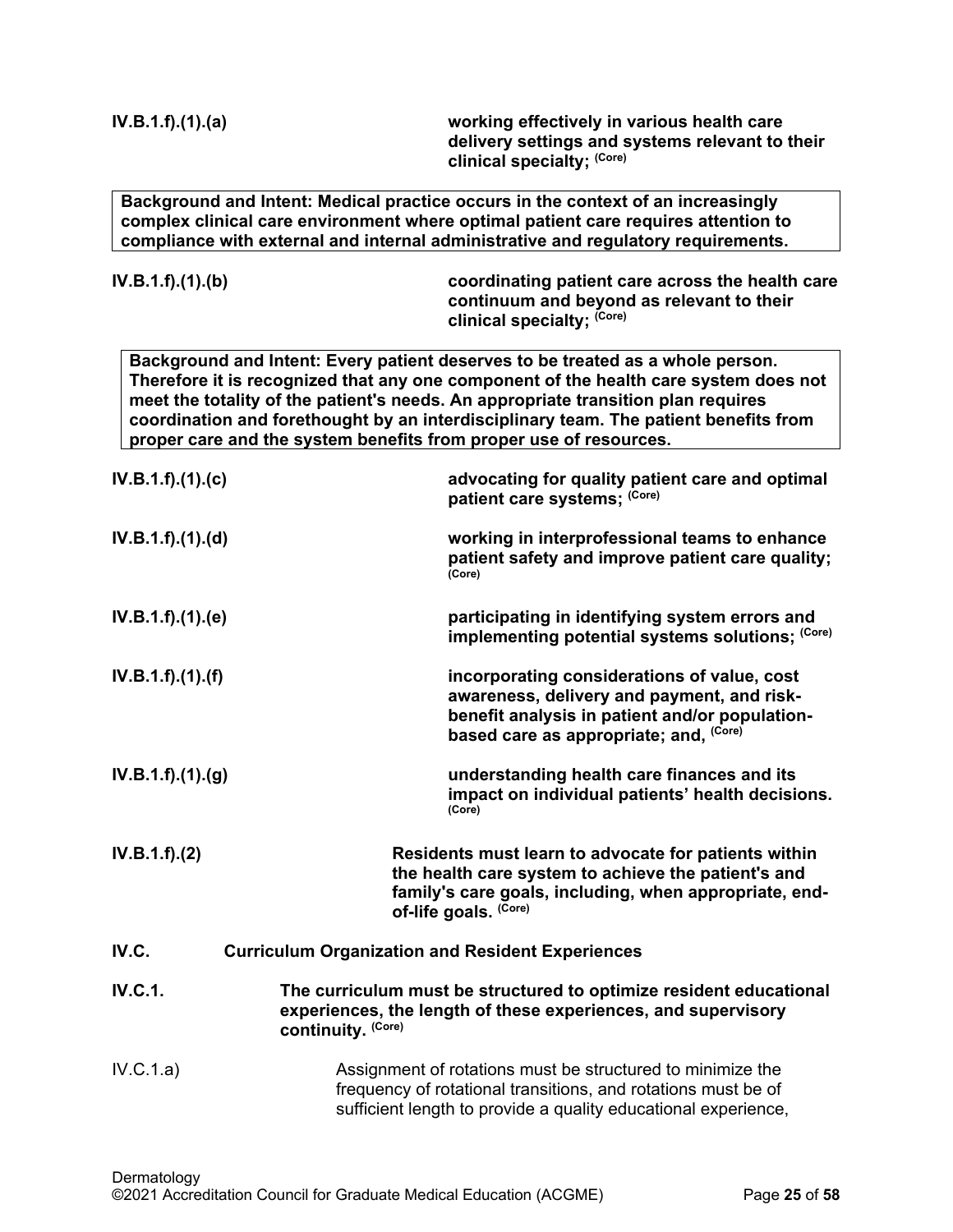|                | defined by continuity of patient care, ongoing supervision,<br>longitudinal relationships with faculty members, and high-quality<br>assessment and feedback. (Core)                                                                                                                                                                                                                                                                  |  |
|----------------|--------------------------------------------------------------------------------------------------------------------------------------------------------------------------------------------------------------------------------------------------------------------------------------------------------------------------------------------------------------------------------------------------------------------------------------|--|
| IV.C.1.b)      | Clinical experiences should be structured to facilitate learning in a<br>manner that allows residents to function as part of an effective<br>interprofessional team that works together longitudinally with<br>shared goals of patient safety and quality improvement. (Core)                                                                                                                                                        |  |
| Committee.     | Background and Intent: In some specialties, frequent rotational transitions,<br>inadequate continuity of faculty member supervision, and dispersed patient locations<br>within the hospital have adversely affected optimal resident education and effective<br>team-based care. The need for patient care continuity varies from specialty to<br>specialty and by clinical situation, and may be addressed by the individual Review |  |
| <b>IV.C.2.</b> | The program must provide instruction and experience in pain<br>management if applicable for the specialty, including recognition of<br>the signs of addiction. (Core)                                                                                                                                                                                                                                                                |  |
| IV.C.2.a)      | Instruction must include pain assessment and management<br>relevant to dermatology, including appropriate use of local<br>anesthesia and post-procedural analgesics, and recognition of the<br>signs of pain medication addiction and drug-seeking behavior.<br>(Core)                                                                                                                                                               |  |
| IV.C.3.        | A resident's time throughout each year of the program must be related to<br>the direct care of outpatients and inpatients, to include clinical<br>conferences and didactic lectures related to patient care, consultations,<br>inpatient rounds, and other subspecialty rotations concerning<br>dermatology. (Core)                                                                                                                  |  |
| IV.C.4.        | The clinical experience must include:                                                                                                                                                                                                                                                                                                                                                                                                |  |
| IV.C.4.a)      | consultations, inpatient rounds, dermatologic surgery,<br>dermatopathology, pediatric dermatology, and other dermatology-<br>related subspecialty experiences; and, (Core)                                                                                                                                                                                                                                                           |  |
| IV.C.4.b)      | significant exposure to other procedures, either through direct<br>observation or as an assistant in Mohs micrographic surgery, and<br>reconstruction of these defects, to include flaps and grafts, and<br>the application of a wide range of lasers and other energy<br>sources. (Core)                                                                                                                                            |  |
| IV.C.5.        | Residents must have experiences in medical dermatology, procedural<br>dermatology, dermatopathology, and pediatric dermatology, including:<br>(Core)                                                                                                                                                                                                                                                                                 |  |
| IV.C.5.a)      | following a core group of individual patients throughout the<br>majority of the program in a minimum of a once-monthly continuity<br>of care clinic setting, as well as in follow-up of inpatients and                                                                                                                                                                                                                               |  |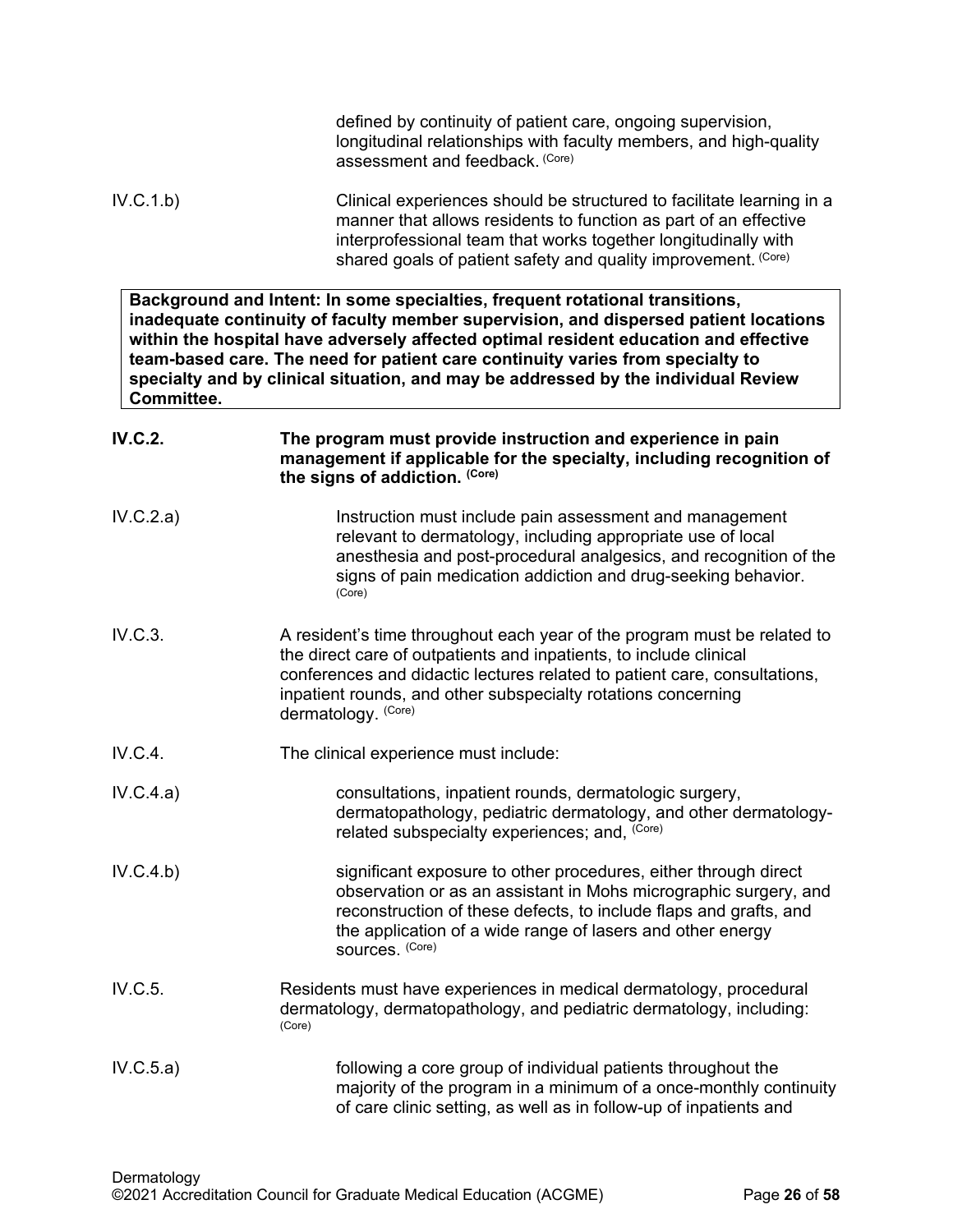|              | patients seen as consults or during night or weekend call; (Core)                                                                                                                                                                                                                                                                                                                                                                                                 |  |  |
|--------------|-------------------------------------------------------------------------------------------------------------------------------------------------------------------------------------------------------------------------------------------------------------------------------------------------------------------------------------------------------------------------------------------------------------------------------------------------------------------|--|--|
| IV.C.5.b)    | medical dermatology encounters with patients having primary skin<br>disease, to include immunobullous diseases, contact dermatitis,<br>connective tissue diseases, congenital skin diseases, skin cancer,<br>and infectious diseases, as well as medically-complicated patients<br>displaying dermatologic manifestations of systemic disease or<br>therapy; (Core)                                                                                               |  |  |
| IV.C.5.c)    | pediatric dermatology encounters in diagnosing and managing<br>infants and children with neonatal skin disorders, atopic dermatitis,<br>psoriasis, blistering disorders, disorders of hair and nails, skin<br>infections (fungal, bacterial, and viral), vascular tumors and<br>malformations, congenital and acquired pigmented lesions and<br>other hamartomas, cutaneous signs of child abuse, and<br>cutaneous manifestations of multisystem diseases; (Core) |  |  |
| IV.C.5.d)    | providing consultations for neonatal and pediatric inpatients; (Core)                                                                                                                                                                                                                                                                                                                                                                                             |  |  |
| IV.C.5.e)    | exposure to procedures, either through direct observation or as an<br>assistant at surgery, including Mohs surgery with encounters in<br>micrographic surgery, and reconstruction of these defects, to<br>include the use of flaps and grafts, the application of a wide range<br>of lasers and other energy sources, botulinum toxin injections, and<br>soft tissue procedural dermatology; and, (Core)                                                          |  |  |
| IV.C.5.f)    | dermatopathology encounters with routinely stained histologic<br>sections from the full spectrum of dermatologic disease. (Core)                                                                                                                                                                                                                                                                                                                                  |  |  |
| IV.C.5.f)(1) | A portion of this exposure must occur in an active faculty-<br>run sign-out setting and with the use of study sets. (Core)                                                                                                                                                                                                                                                                                                                                        |  |  |
| IV.C.6.      | Each resident must record all required procedures and medical/surgical<br>cases in the ACGME Case Log System, and ensure that the data entered<br>is accurate and complete for all 36 months of the program. (Core)                                                                                                                                                                                                                                               |  |  |
| IV.C.7.      | There should be a well-organized course of instruction in the basic<br>sciences related to medical dermatology, surgical and aesthetic<br>dermatology, dermatopathology, and pediatric dermatology. (Core)                                                                                                                                                                                                                                                        |  |  |
| IV.C.8.      | The curriculum should contain instruction dedicated to ethical behavior<br>and professionalism aspects of medicine. (Core)                                                                                                                                                                                                                                                                                                                                        |  |  |
| IV.C.9.      | Didactic sessions should include lectures, conferences, seminars,<br>demonstrations, clinical education rounds, book and journal reviews,<br>patient case reviews, and histologic slide review. (Core)                                                                                                                                                                                                                                                            |  |  |
| IV.C.9.a)    | The majority of conference education for residents, including<br>didactics, should occur within the program, with a clear faculty<br>commitment. Attendance at other accredited programs'<br>conferences, which may be appropriate to augment the                                                                                                                                                                                                                 |  |  |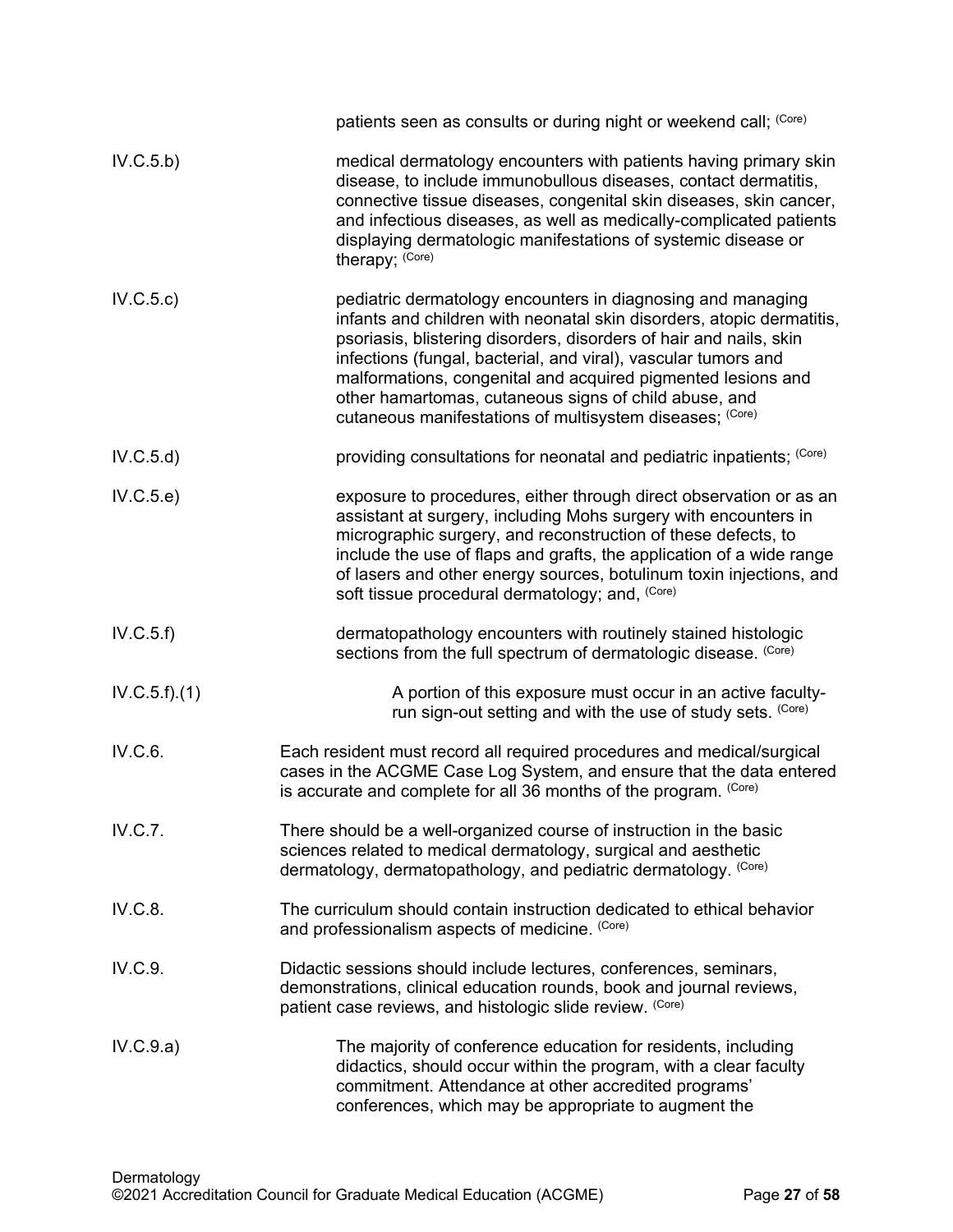|           | conference education of residents, should be supplemental, with<br>outsourcing of faculty member-led conferences not to exceed 25<br>percent of the total. (Detail)                                 |
|-----------|-----------------------------------------------------------------------------------------------------------------------------------------------------------------------------------------------------|
| IV.C.9.b) | Topics relating to cosmetic techniques, including liposuction, scar<br>revision, laser resurfacing, hair transplants, and invasive vein<br>therapies, must be included in didactic sessions. (Core) |
| IV.C.9.c) | Interpretation of direct immunofluorescence specimens must be<br>included in didactic sessions. (Core)                                                                                              |

# <span id="page-27-0"></span>**IV.D. Scholarship**

*Medicine is both an art and a science. The physician is a humanistic scientist who cares for patients. This requires the ability to think critically, evaluate the literature, appropriately assimilate new knowledge, and practice lifelong learning. The program and faculty must create an environment that fosters the acquisition of such skills through resident participation in scholarly activities. Scholarly activities may include discovery, integration, application, and teaching.*

*The ACGME recognizes the diversity of residencies and anticipates that programs prepare physicians for a variety of roles, including clinicians, scientists, and educators. It is expected that the program's scholarship will reflect its mission(s) and aims, and the needs of the community it serves. For example, some programs may concentrate their scholarly activity on quality improvement, population health, and/or teaching, while other programs might choose to utilize more classic forms of biomedical research as the focus for scholarship.*

| IV.D.1.   | <b>Program Responsibilities</b>                                                                                                                                                    |  |
|-----------|------------------------------------------------------------------------------------------------------------------------------------------------------------------------------------|--|
| IV.D.1.a) | The program must demonstrate evidence of scholarly<br>activities consistent with its mission(s) and aims. (Core)                                                                   |  |
| IV.D.1.b) | The program, in partnership with its Sponsoring Institution,<br>must allocate adequate resources to facilitate resident and<br>faculty involvement in scholarly activities. (Core) |  |
| IV.D.1.c  | The program must advance residents' knowledge and<br>practice of the scholarly approach to evidence-based patient<br>care. (Core)                                                  |  |

**Background and Intent: The scholarly approach can be defined as a synthesis of teaching, learning, and research with the aim of encouraging curiosity and critical thinking based on an understanding of physiology, pathophysiology, differential diagnosis, treatments, treatment alternatives, efficiency of care, and patient safety. While some faculty members are responsible for fulfilling the traditional elements of scholarship through research, integration, and teaching, all faculty members are responsible for advancing residents' scholarly approach to patient care.**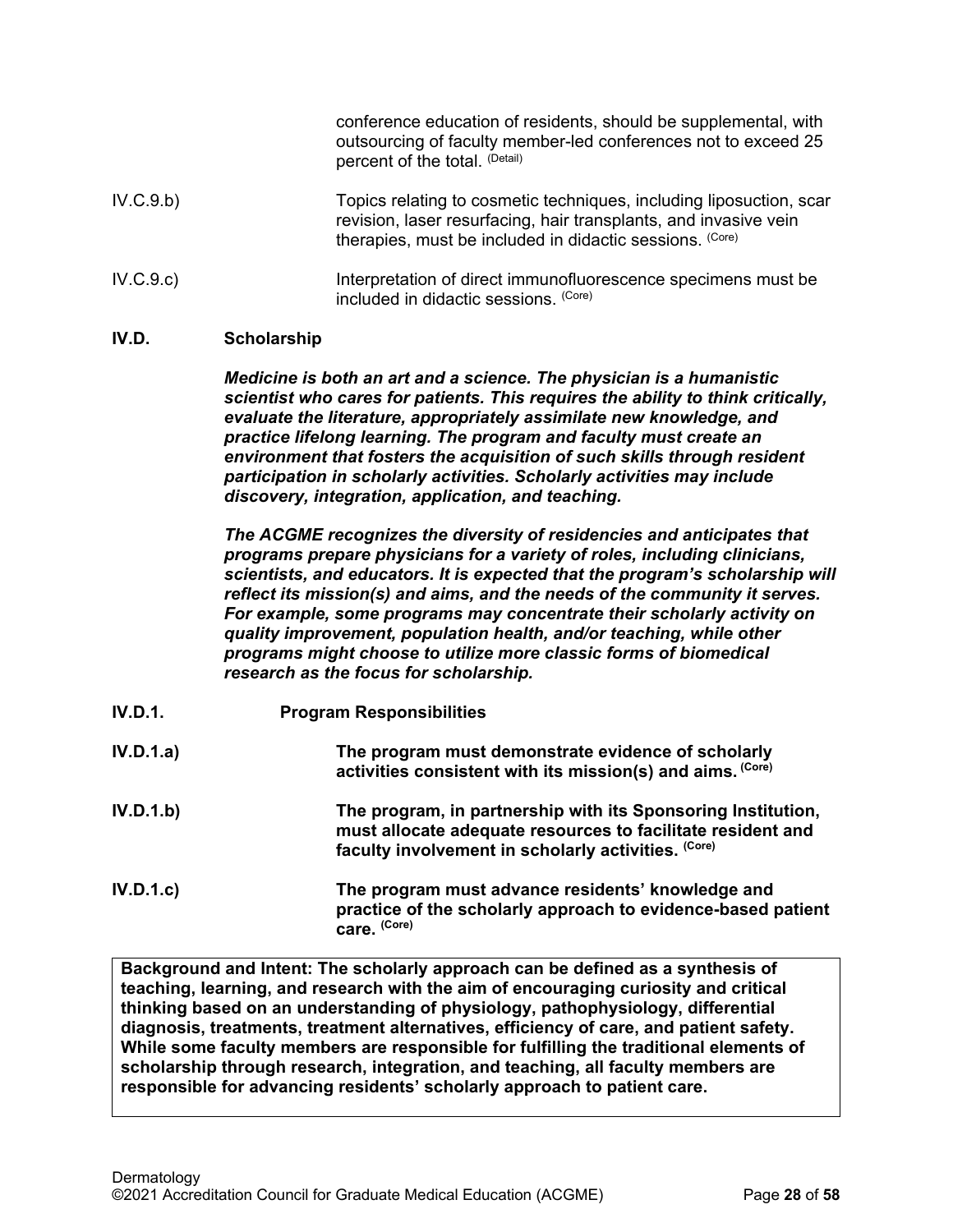**Elements of a scholarly approach to patient care include:**

- **Asking meaningful questions to stimulate residents to utilize learning resources to create a differential diagnosis, a diagnostic algorithm, and treatment plan**
- **Challenging the evidence that the residents use to reach their medical decisions so that they understand the benefits and limits of the medical literature**
- **When appropriate, dissemination of scholarly learning in a peer-reviewed manner (publication or presentation)**
- **Improving resident learning by encouraging them to teach using a scholarly approach**

**The scholarly approach to patient care begins with curiosity, is grounded in the principles of evidence-based medicine, expands the knowledge base through dissemination, and develops the habits of lifelong learning by encouraging residents to be scholarly teachers.**

# **IV.D.2. Faculty Scholarly Activity**

**IV.D.2.a) Among their scholarly activity, programs must demonstrate accomplishments in at least three of the following domains: (Core)**

- **Research in basic science, education, translational science, patient care, or population health**
- **Peer-reviewed grants**
- **Quality improvement and/or patient safety initiatives**
- **Systematic reviews, meta-analyses, review articles, chapters in medical textbooks, or case reports**
- **Creation of curricula, evaluation tools, didactic educational activities, or electronic educational materials**
- **Contribution to professional committees, educational organizations, or editorial boards**
- **Innovations in education**
- **IV.D.2.b) The program must demonstrate dissemination of scholarly activity within and external to the program by the following methods:**

**Background and Intent: For the purposes of education, metrics of scholarly activity represent one of the surrogates for the program's effectiveness in the creation of an environment of inquiry that advances the residents' scholarly approach to patient care. The Review Committee will evaluate the dissemination of scholarship for the program as a whole, not for individual faculty members, for a five-year interval, for both core and non-core faculty members, with the goal of assessing the effectiveness of the creation of such an environment. The ACGME recognizes that there may be differences in scholarship requirements between different specialties and between residencies and fellowships in the same specialty.**

**IV.D.2.b).(1) faculty participation in grand rounds, posters, workshops, quality improvement presentations,**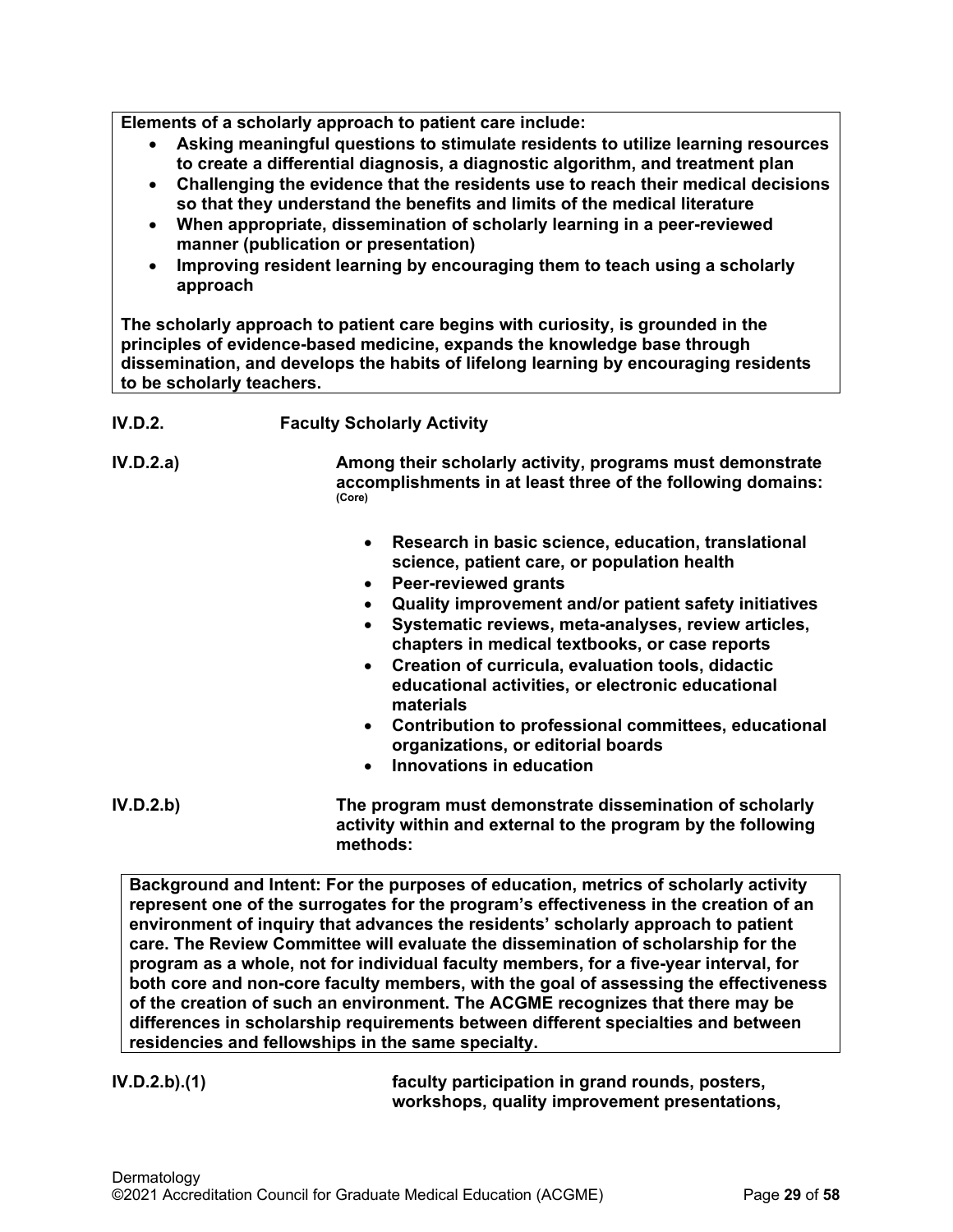|                  | podium presentations, grant leadership, non-peer-<br>reviewed print/electronic resources, articles or<br>publications, book chapters, textbooks, webinars,<br>service on professional committees, or serving as a<br>journal reviewer, journal editorial board member, or<br>editor; (Outcome)# |
|------------------|-------------------------------------------------------------------------------------------------------------------------------------------------------------------------------------------------------------------------------------------------------------------------------------------------|
| IV.D.2.b). (2)   | peer-reviewed publication. (Outcome)                                                                                                                                                                                                                                                            |
| IV.D.3.          | <b>Resident Scholarly Activity</b>                                                                                                                                                                                                                                                              |
| IV.D.3.a)        | Residents must participate in scholarship. (Core)                                                                                                                                                                                                                                               |
| IV.D.3.a)(1)     | Basic science and clinical investigation must be included in<br>the educational experience of residents. (Core)                                                                                                                                                                                 |
| IV.D.3.a)(1).(a) | All residents should participate or have education<br>regarding basic science and/or clinical research<br>during the program. (Core)                                                                                                                                                            |
| IV.D.3.a)(2)     | Residents must be provided protected time and funding to<br>attend at least one national meeting during the program.<br>(Core)                                                                                                                                                                  |
| IV.D.3.a)(3)     | Residents must prepare oral or poster presentations, or<br>manuscripts suitable for publication in peer-reviewed<br>journals. (Core)                                                                                                                                                            |
| V.<br>Evaluation |                                                                                                                                                                                                                                                                                                 |

<span id="page-29-1"></span><span id="page-29-0"></span>**V.A. Resident Evaluation**

# **V.A.1. Feedback and Evaluation**

**Background and Intent: Feedback is ongoing information provided regarding aspects of one's performance, knowledge, or understanding. The faculty empower residents to provide much of that feedback themselves in a spirit of continuous learning and self-reflection. Feedback from faculty members in the context of routine clinical care should be frequent, and need not always be formally documented.**

**Formative and summative evaluation have distinct definitions. Formative evaluation is**  *monitoring resident learning* **and providing ongoing feedback that can be used by residents to improve their learning in the context of provision of patient care or other educational opportunities. More specifically, formative evaluations help:**

- **residents identify their strengths and weaknesses and target areas that need work**
- **program directors and faculty members recognize where residents are struggling and address problems immediately**

**Summative evaluation is** *evaluating a resident's learning* **by comparing the residents against the goals and objectives of the rotation and program, respectively. Summative**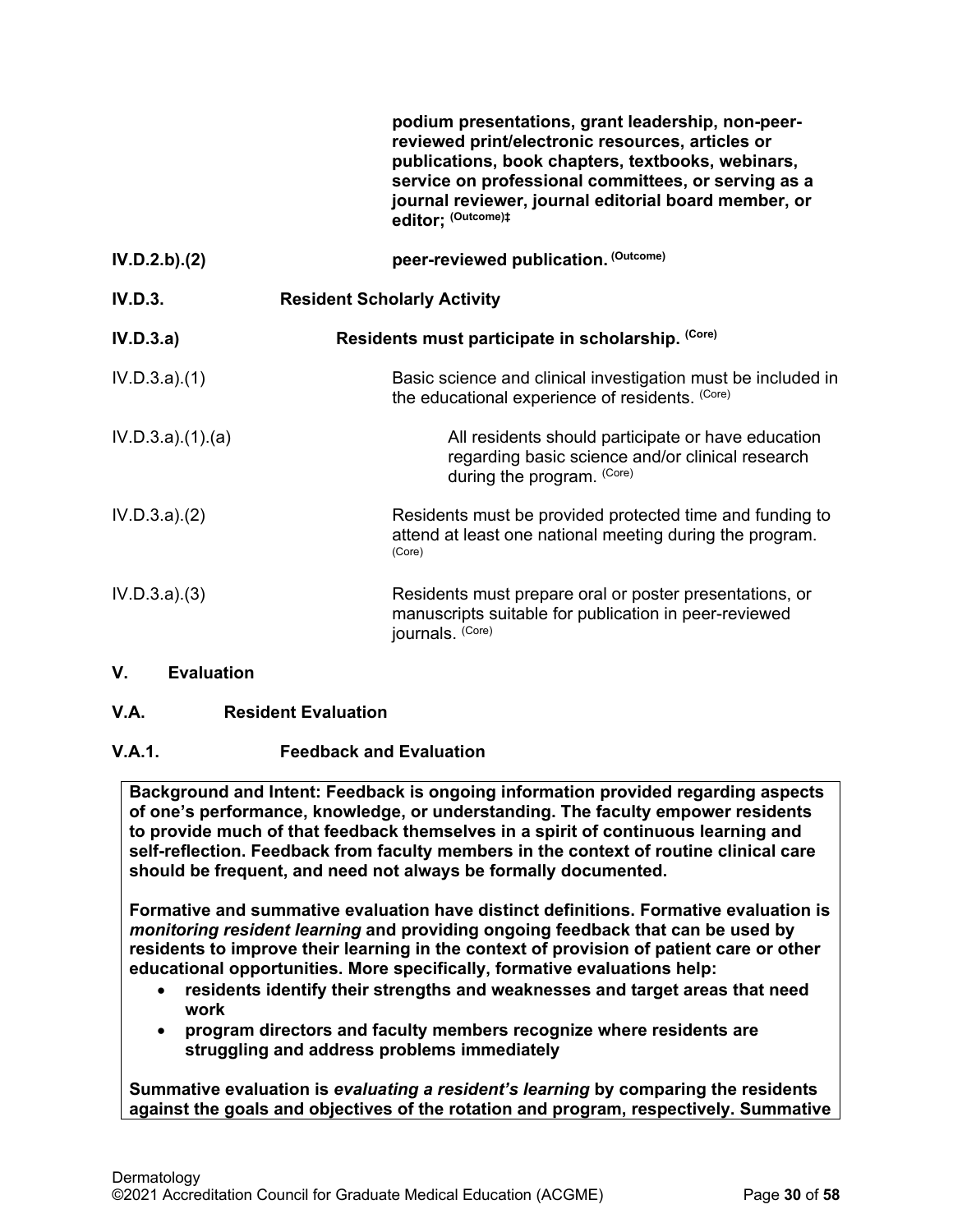**evaluation is utilized to make decisions about promotion to the next level of training, or program completion.**

**End-of-rotation and end-of-year evaluations have both summative and formative components. Information from a summative evaluation can be used formatively when residents or faculty members use it to guide their efforts and activities in subsequent rotations and to successfully complete the residency program.**

**Feedback, formative evaluation, and summative evaluation compare intentions with accomplishments, enabling the transformation of a neophyte physician to one with growing expertise.** 

| V.A.1.a) | Faculty members must directly observe, evaluate, and       |
|----------|------------------------------------------------------------|
|          | frequently provide feedback on resident performance during |
|          | each rotation or similar educational assignment. (Core)    |

**Background and Intent: Faculty members should provide feedback frequently throughout the course of each rotation. Residents require feedback from faculty members to reinforce well-performed duties and tasks, as well as to correct deficiencies. This feedback will allow for the development of the learner as they strive to achieve the Milestones. More frequent feedback is strongly encouraged for residents who have deficiencies that may result in a poor final rotation evaluation.**

| V.A.1.b)          | Evaluation must be documented at the completion of the<br>assignment. (Core)                                                                                                            |
|-------------------|-----------------------------------------------------------------------------------------------------------------------------------------------------------------------------------------|
| V.A.1.b)(1)       | For block rotations of greater than three months in<br>duration, evaluation must be documented at least<br>every three months. (Core)                                                   |
| V.A.1.b)(2)       | Longitudinal experiences, such as continuity clinic in<br>the context of other clinical responsibilities, must be<br>evaluated at least every three months and at<br>completion. (Core) |
| V.A.1.c)          | The program must provide an objective performance<br>evaluation based on the Competencies and the specialty-<br>specific Milestones, and must: (Core)                                   |
| $V.A.1.c$ . $(1)$ | use multiple evaluators (e.g., faculty members, peers,<br>patients, self, and other professional staff members);<br>and, (Core)                                                         |
| $V.A.1.c$ . $(2)$ | provide that information to the Clinical Competency<br>Committee for its synthesis of progressive resident<br>performance and improvement toward unsupervised<br>practice. (Core)       |
| V.A.1.d)          | The program director or their designee, with input from the<br><b>Clinical Competency Committee, must:</b>                                                                              |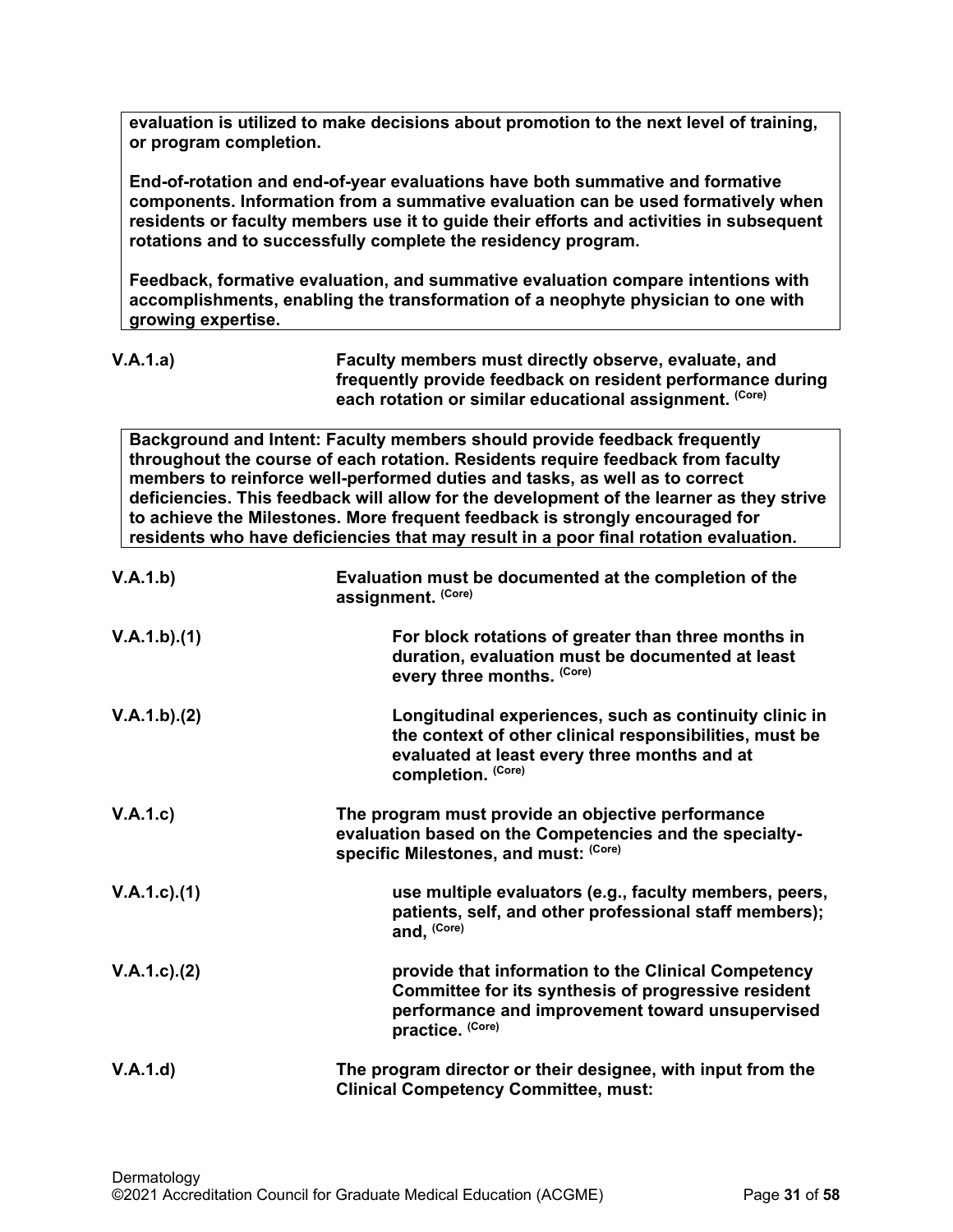| $V.A.1.d$ . $(1)$ | meet with and review with each resident their<br>documented semi-annual evaluation of performance,<br>including progress along the specialty-specific<br>Milestones; (Core) |
|-------------------|-----------------------------------------------------------------------------------------------------------------------------------------------------------------------------|
| V.A.1.d)(1.(a))   | Review of resident Case Logs must be a part of the<br>semiannual review. (Detail)                                                                                           |
| $V.A.1.d$ . $(2)$ | assist residents in developing individualized learning<br>plans to capitalize on their strengths and identify areas<br>for growth; and, (Core)                              |
| V.A.1.d. (3)      | develop plans for residents failing to progress,<br>following institutional policies and procedures. (Core)                                                                 |

**Background and Intent: Learning is an active process that requires effort from the teacher and the learner. Faculty members evaluate a resident's performance at least at the end of each rotation. The program director or their designee will review those evaluations, including their progress on the Milestones, at a minimum of every six months. Residents should be encouraged to reflect upon the evaluation, using the information to reinforce well-performed tasks or knowledge or to modify deficiencies in knowledge or practice. Working together with the faculty members, residents should develop an individualized learning plan.**

**Residents who are experiencing difficulties with achieving progress along the Milestones may require intervention to address specific deficiencies. Such intervention, documented in an individual remediation plan developed by the program director or a faculty mentor and the resident, will take a variety of forms based on the specific learning needs of the resident. However, the ACGME recognizes that there are situations which require more significant intervention that may alter the time course of resident progression. To ensure due process, it is essential that the program director follow institutional policies and procedures.**

| V.A.1.e     | At least annually, there must be a summative evaluation of<br>each resident that includes their readiness to progress to the<br>next year of the program, if applicable. (Core)                                                 |  |
|-------------|---------------------------------------------------------------------------------------------------------------------------------------------------------------------------------------------------------------------------------|--|
| V.A.1.f)    | The evaluations of a resident's performance must be<br>accessible for review by the resident. (Core)                                                                                                                            |  |
| V.A.2.      | <b>Final Evaluation</b>                                                                                                                                                                                                         |  |
| V.A.2.a)    | The program director must provide a final evaluation for each<br>resident upon completion of the program. (Core)                                                                                                                |  |
| V.A.2.a)(1) | The specialty-specific Milestones, and when applicable<br>the specialty-specific Case Logs, must be used as<br>tools to ensure residents are able to engage in<br>autonomous practice upon completion of the program.<br>(Core) |  |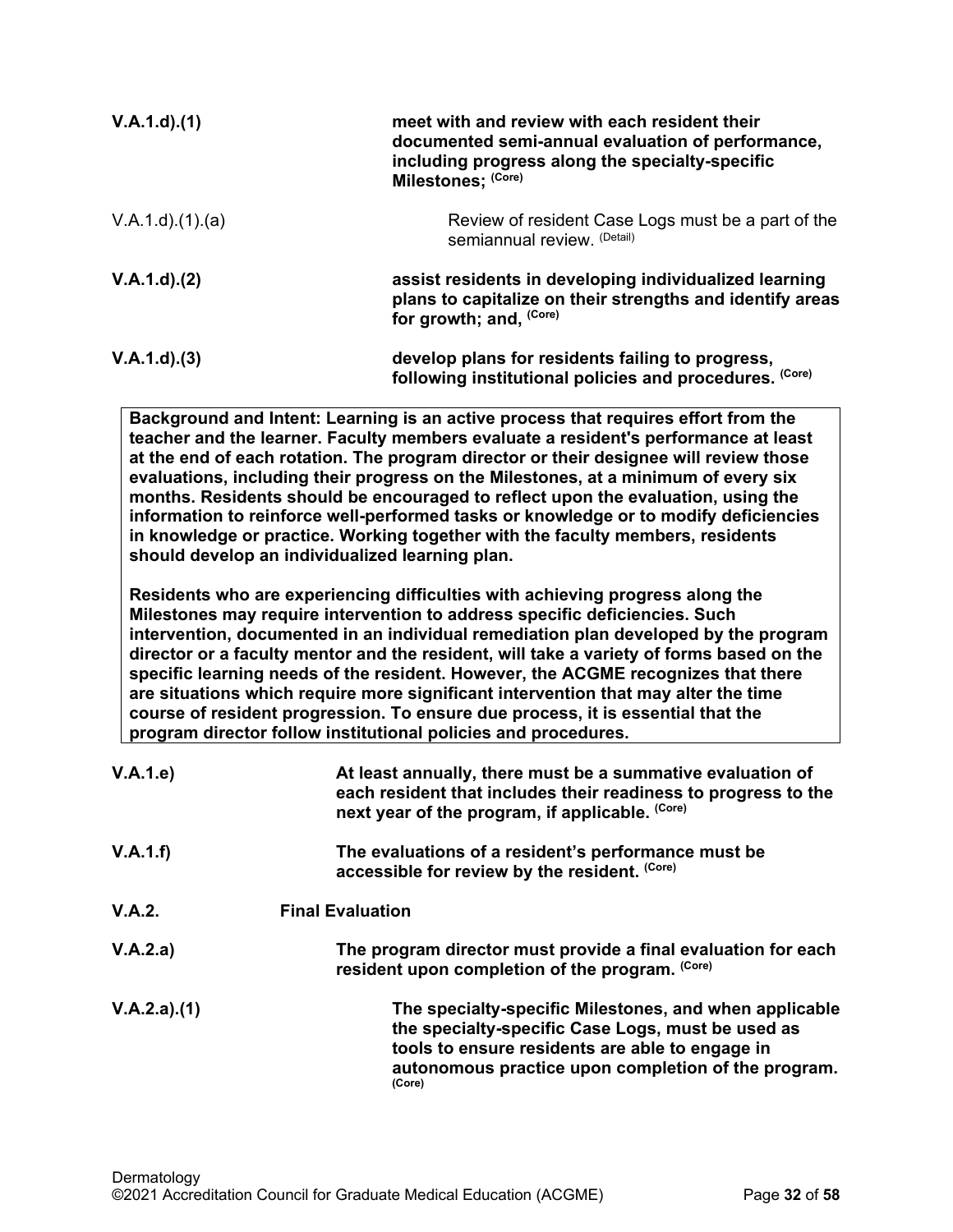| V.A.2.a)(2)     | The final evaluation must:                                                                                                                                                                                |  |
|-----------------|-----------------------------------------------------------------------------------------------------------------------------------------------------------------------------------------------------------|--|
| V.A.2.a)(2).(a) | become part of the resident's permanent record<br>maintained by the institution, and must be<br>accessible for review by the resident in<br>accordance with institutional policy; (Core)                  |  |
| V.A.2.a)(2).(b) | verify that the resident has demonstrated the<br>knowledge, skills, and behaviors necessary to<br>enter autonomous practice; (Core)                                                                       |  |
| V.A.2.a)(2).(c) | consider recommendations from the Clinical<br>Competency Committee; and, (Core)                                                                                                                           |  |
| V.A.2.a)(2).(d) | be shared with the resident upon completion of<br>the program. (Core)                                                                                                                                     |  |
| V.A.3.          | A Clinical Competency Committee must be appointed by the<br>program director. (Core)                                                                                                                      |  |
| V.A.3.a)        | At a minimum, the Clinical Competency Committee must<br>include three members of the program faculty, at least one of<br>whom is a core faculty member. (Core)                                            |  |
| V.A.3.a)(1)     | Additional members must be faculty members from<br>the same program or other programs, or other health<br>professionals who have extensive contact and<br>experience with the program's residents. (Core) |  |

**Background and Intent: The requirements regarding the Clinical Competency Committee do not preclude or limit a program director's participation on the Clinical Competency Committee. The intent is to leave flexibility for each program to decide the best structure for its own circumstances, but a program should consider: its program director's other roles as resident advocate, advisor, and confidante; the impact of the program director's presence on the other Clinical Competency Committee members' discussions and decisions; the size of the program faculty; and other program-relevant factors. The program director has final responsibility for resident evaluation and promotion decisions.**

**Program faculty may include more than the physician faculty members, such as other physicians and non-physicians who teach and evaluate the program's residents. There may be additional members of the Clinical Competency Committee. Chief residents who have completed core residency programs in their specialty may be members of the Clinical Competency Committee.** 

| V.A.3.b) | The Clinical Competency Committee must: |  |
|----------|-----------------------------------------|--|
|          |                                         |  |

**V.A.3.b).(1) review all resident evaluations at least semi-annually; (Core)**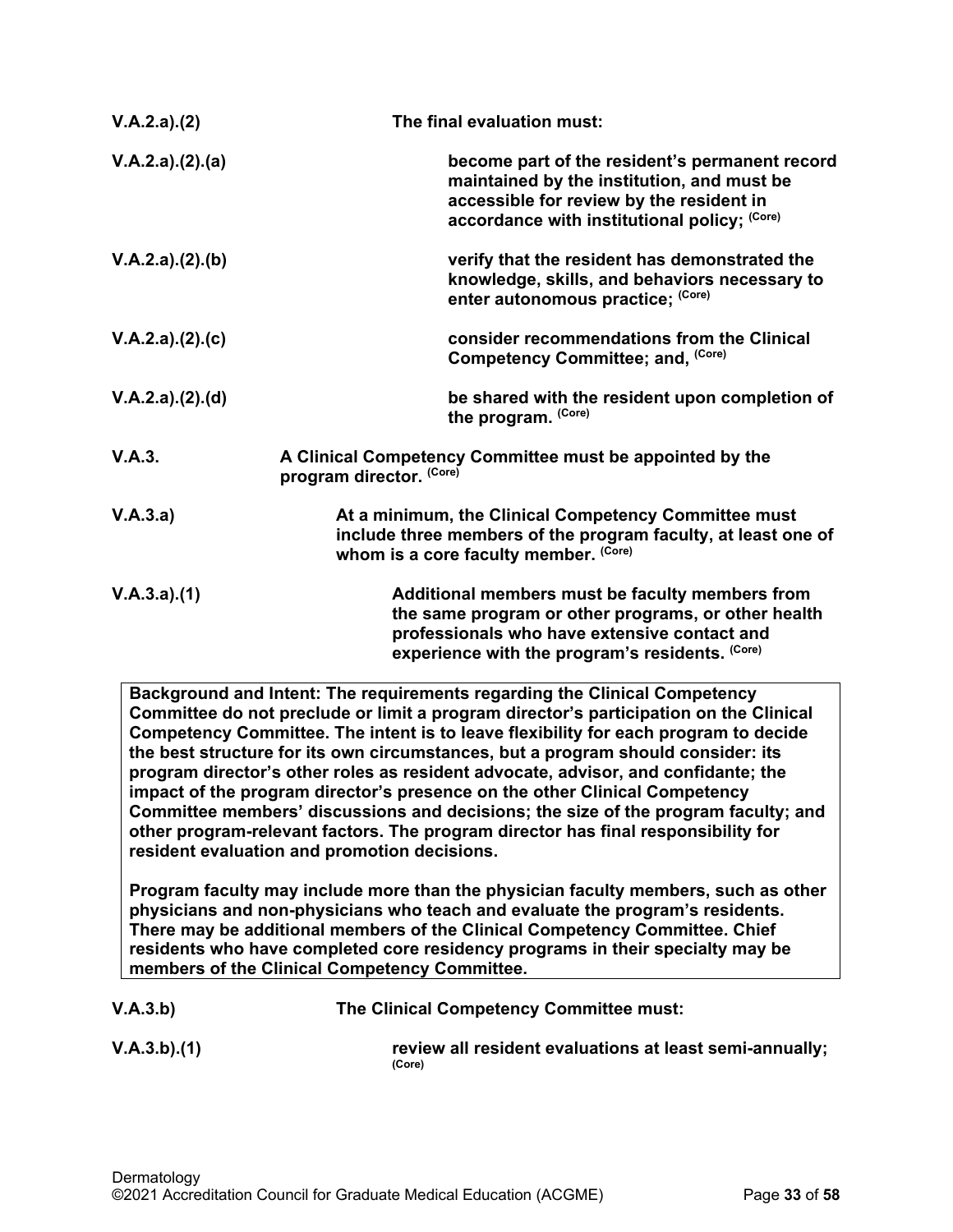| V.A.3.b)(2) |                           | determine each resident's progress on achievement of<br>the specialty-specific Milestones; and, (Core)                                |
|-------------|---------------------------|---------------------------------------------------------------------------------------------------------------------------------------|
| V.A.3.b)(3) |                           | meet prior to the residents' semi-annual evaluations<br>and advise the program director regarding each<br>resident's progress. (Core) |
| V.B.        | <b>Faculty Evaluation</b> |                                                                                                                                       |

<span id="page-33-0"></span>**V.B.1. The program must have a process to evaluate each faculty member's performance as it relates to the educational program at least annually. (Core)**

**Background and Intent: The program director is responsible for the education program and for whom delivers it. While the term "faculty" may be applied to physicians within a given institution for other reasons, it is applied to residency program faculty members only through approval by a program director. The development of the faculty improves the education, clinical, and research aspects of a program. Faculty members have a strong commitment to the resident and desire to provide optimal education and work opportunities. Faculty members must be provided feedback on their contribution to the mission of the program. All faculty members who interact with residents desire feedback on their education, clinical care, and research. If a faculty member does not interact with residents, feedback is not required. With regard to the diverse operating environments and configurations, the residency program director may need to work with others to determine the effectiveness of the program's faculty performance with regard to their role in the educational program. All teaching faculty members should have their educational efforts evaluated by the residents in a confidential and anonymous manner. Other aspects for the feedback may include research or clinical productivity, review of patient outcomes, or peer review of scholarly activity. The process should reflect the local environment and identify the necessary information. The feedback from the various sources should be summarized and provided to the faculty on an annual basis by a member of the leadership team of the program.**

| V.B.1.a) | This evaluation must include a review of the faculty member's<br>clinical teaching abilities, engagement with the educational<br>program, participation in faculty development related to their<br>skills as an educator, clinical performance, professionalism,<br>and scholarly activities. (Core) |
|----------|------------------------------------------------------------------------------------------------------------------------------------------------------------------------------------------------------------------------------------------------------------------------------------------------------|
| V.B.1.b) | This evaluation must include written, anonymous, and<br>confidential evaluations by the residents. (Core)                                                                                                                                                                                            |
| V.B.2.   | Faculty members must receive feedback on their evaluations at least<br>annually. (Core)                                                                                                                                                                                                              |
| V.B.3.   | Results of the faculty educational evaluations should be<br>incorporated into program-wide faculty development plans. (Core)                                                                                                                                                                         |

**Background and Intent: The quality of the faculty's teaching and clinical care is a determinant of the quality of the program and the quality of the residents' future clinical care. Therefore, the program has the responsibility to evaluate and improve the**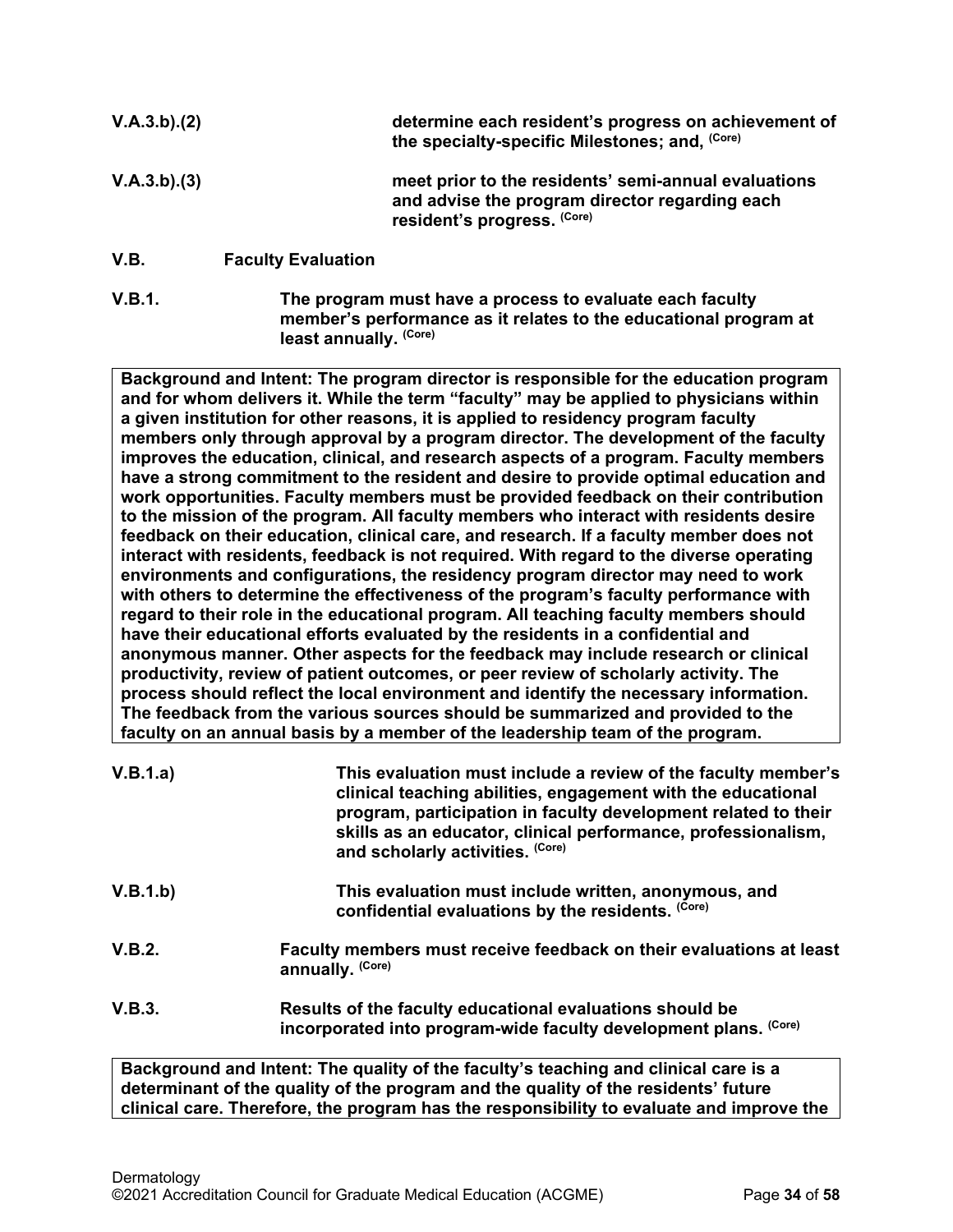**program faculty members' teaching, scholarship, professionalism, and quality care. This section mandates annual review of the program's faculty members for this purpose, and can be used as input into the Annual Program Evaluation.**

<span id="page-34-0"></span>

| V.C.        | <b>Program Evaluation and Improvement</b>                                                                                                                                                                |
|-------------|----------------------------------------------------------------------------------------------------------------------------------------------------------------------------------------------------------|
| V.C.1.      | The program director must appoint the Program Evaluation<br><b>Committee to conduct and document the Annual Program</b><br>Evaluation as part of the program's continuous improvement<br>process. (Core) |
| V.C.1.a)    | The Program Evaluation Committee must be composed of at<br>least two program faculty members, at least one of whom is a<br>core faculty member, and at least one resident. (Core)                        |
| V.C.1.b)    | <b>Program Evaluation Committee responsibilities must include:</b>                                                                                                                                       |
| V.C.1.b)(1) | acting as an advisor to the program director, through<br>program oversight; (Core)                                                                                                                       |
| V.C.1.b)(2) | review of the program's self-determined goals and<br>progress toward meeting them; (Core)                                                                                                                |
| V.C.1.b)(3) | guiding ongoing program improvement, including<br>development of new goals, based upon outcomes;<br>and, (Core)                                                                                          |
| V.C.1.b)(4) | review of the current operating environment to identify<br>strengths, challenges, opportunities, and threats as<br>related to the program's mission and aims. (Core)                                     |

**Background and Intent: In order to achieve its mission and train quality physicians, a program must evaluate its performance and plan for improvement in the Annual Program Evaluation. Performance of residents and faculty members is a reflection of program quality, and can use metrics that reflect the goals that a program has set for itself. The Program Evaluation Committee utilizes outcome parameters and other data to assess the program's progress toward achievement of its goals and aims.**

| V.C.1.c)          | The Program Evaluation Committee should consider the<br>following elements in its assessment of the program: |
|-------------------|--------------------------------------------------------------------------------------------------------------|
| $V.C.1.c$ . $(1)$ | curriculum; (Core)                                                                                           |
| $V.C.1.c$ . $(2)$ | outcomes from prior Annual Program Evaluation(s);<br>(Core)                                                  |
| V.C.1.c.3)        | ACGME letters of notification, including citations,<br>Areas for Improvement, and comments; (Core)           |
| $V.C.1.c$ . $(4)$ | quality and safety of patient care; (Core)                                                                   |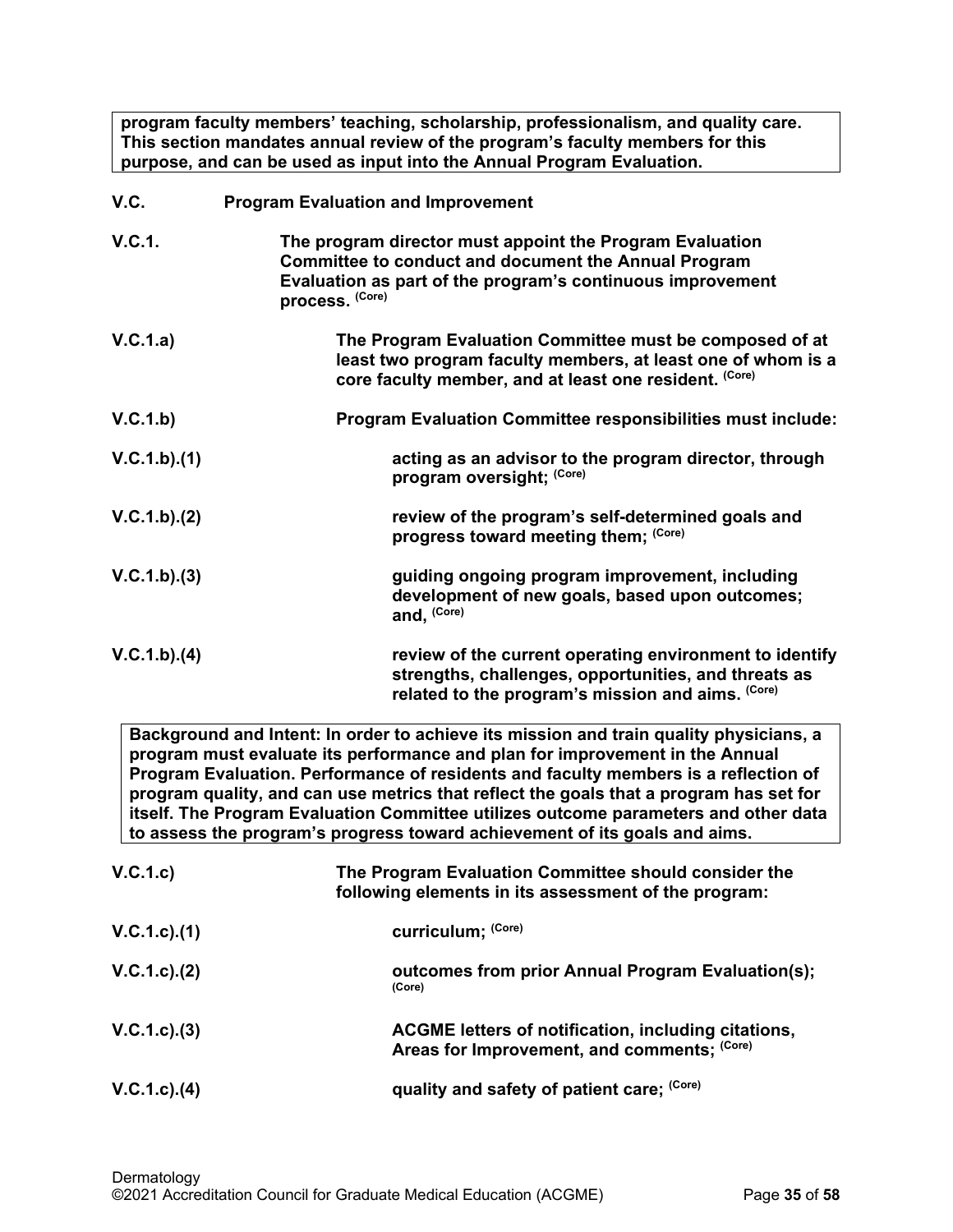| V.C.1.c. (5)             | aggregate resident and faculty:                                                                                                            |
|--------------------------|--------------------------------------------------------------------------------------------------------------------------------------------|
| $V.C.1.c).$ (5).(a)      | well-being; (Core)                                                                                                                         |
| V.C.1.c. (5). (b)        | recruitment and retention; (Core)                                                                                                          |
| V.C.1.c. (5). (c)        | workforce diversity; (Core)                                                                                                                |
| V.C.1.c. (5). (d)        | engagement in quality improvement and patient<br>safety; (Core)                                                                            |
| V.C.1.c. (5). (e)        | scholarly activity; (Core)                                                                                                                 |
| $V.C.1.c.$ (5).(f)       | <b>ACGME Resident and Faculty Surveys; and,</b><br>(Core)                                                                                  |
| V.C.1.c. (5). (g)        | written evaluations of the program. (Core)                                                                                                 |
| $V.C.1.c.$ (6)           | aggregate resident:                                                                                                                        |
| V.C.1.c).(6).(a)         | achievement of the Milestones; (Core)                                                                                                      |
| $V.C.1.c.$ (6).(b)       | in-training examinations (where applicable);<br>(Core)                                                                                     |
| V.C.1.c).(6).(c)         | board pass and certification rates; and, (Core)                                                                                            |
| $V.C.1.c.$ (6).(d)       | graduate performance. (Core)                                                                                                               |
| V.C.1.c. (7)             | aggregate faculty:                                                                                                                         |
| $V.C.1.c$ . $(7).$ $(a)$ | evaluation; and, (Core)                                                                                                                    |
| V.C.1.c. (7). (b)        | professional development. (Core)                                                                                                           |
| V.C.1.d                  | The Program Evaluation Committee must evaluate the<br>program's mission and aims, strengths, areas for<br>improvement, and threats. (Core) |
| V.C.1.e                  | The annual review, including the action plan, must:                                                                                        |
| V.C.1.e).(1)             | be distributed to and discussed with the members of<br>the teaching faculty and the residents; and, (Core)                                 |
| V.C.1.e). (2)            | be submitted to the DIO. (Core)                                                                                                            |
| V.C.2.                   | The program must complete a Self-Study prior to its 10-Year<br><b>Accreditation Site Visit. (Core)</b>                                     |
| V.C.2.a)                 | A summary of the Self-Study must be submitted to the DIO.<br>(Core)                                                                        |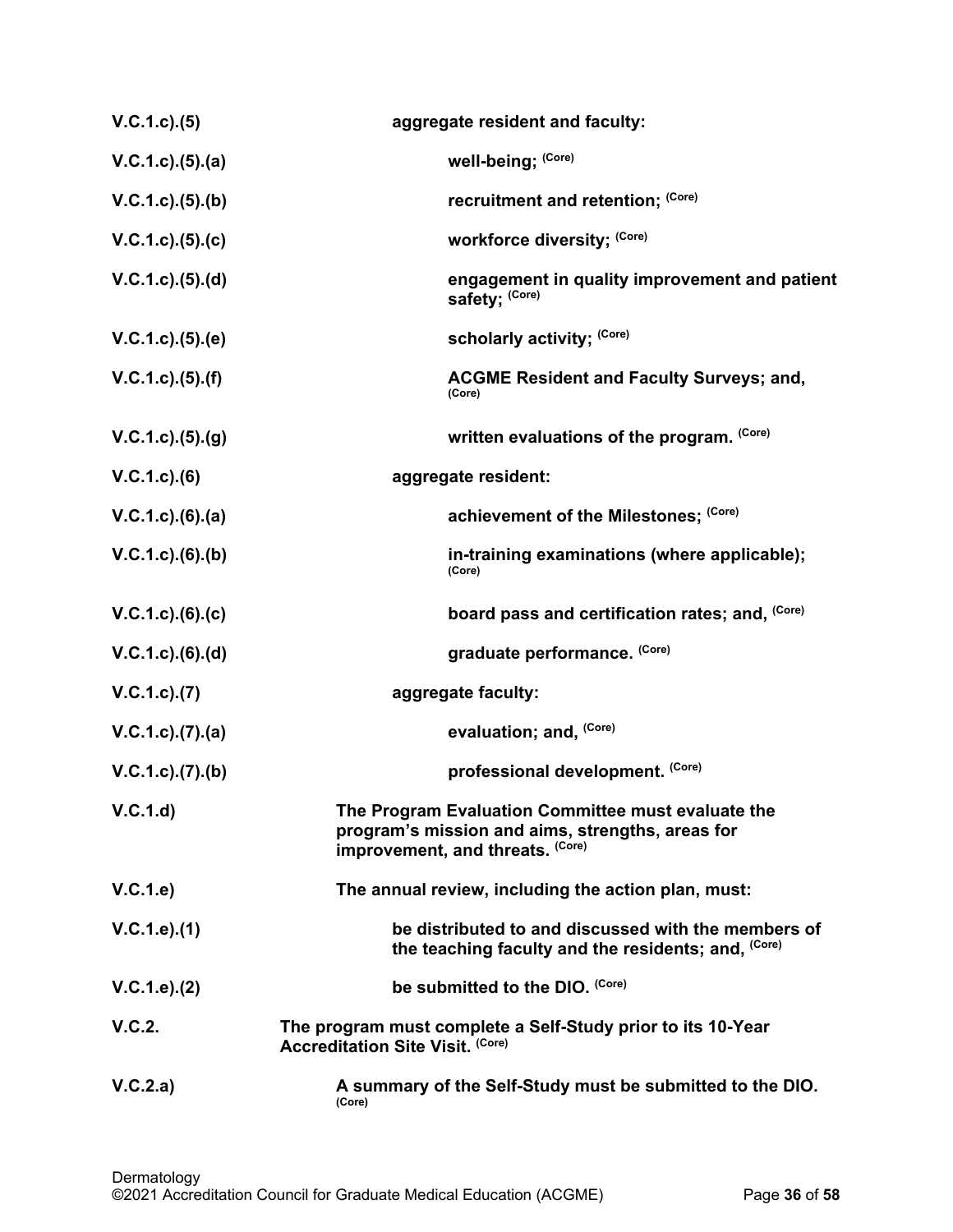**Background and Intent: Outcomes of the documented Annual Program Evaluation can be integrated into the 10-year Self-Study process. The Self-Study is an objective, comprehensive evaluation of the residency program, with the aim of improving it. Underlying the Self-Study is this longitudinal evaluation of the program and its learning environment, facilitated through sequential Annual Program Evaluations that focus on the required components, with an emphasis on program strengths and selfidentified areas for improvement. Details regarding the timing and expectations for the Self-Study and the 10-Year Accreditation Site Visit are provided in the** *ACGME Manual of Policies and Procedures***. Additionally, a description of the [Self-Study process,](http://acgme.org/What-We-Do/Accreditation/Self-Study) as well as information on how to prepare for the [10-Year Accreditation Site Visit,](http://www.acgme.org/What-We-Do/Accreditation/Site-Visit/Eight-Steps-to-Prepare-for-the-10-Year-Accreditation-Site-Visit) is available on the ACGME website.**

| V.C.3.   | One goal of ACGME-accredited education is to educate physicians<br>who seek and achieve board certification. One measure of the<br>effectiveness of the educational program is the ultimate pass rate.                                                                                                                                 |
|----------|----------------------------------------------------------------------------------------------------------------------------------------------------------------------------------------------------------------------------------------------------------------------------------------------------------------------------------------|
|          | The program director should encourage all eligible program<br>graduates to take the certifying examination offered by the<br>applicable American Board of Medical Specialties (ABMS) member<br>board or American Osteopathic Association (AOA) certifying board.                                                                       |
| V.C.3.a) | For specialties in which the ABMS member board and/or AOA<br>certifying board offer(s) an annual written exam, in the<br>preceding three years, the program's aggregate pass rate of<br>those taking the examination for the first time must be higher<br>than the bottom fifth percentile of programs in that specialty.<br>(Outcome) |
| V.C.3.b) | For specialties in which the ABMS member board and/or AOA<br>certifying board offer(s) a biennial written exam, in the<br>preceding six years, the program's aggregate pass rate of<br>those taking the examination for the first time must be higher<br>than the bottom fifth percentile of programs in that specialty.<br>(Outcome)  |
| V.C.3.c) | For specialties in which the ABMS member board and/or AOA<br>certifying board offer(s) an annual oral exam, in the preceding<br>three years, the program's aggregate pass rate of those<br>taking the examination for the first time must be higher than<br>the bottom fifth percentile of programs in that specialty.<br>(Outcome)    |
| V.C.3.d  | For specialties in which the ABMS member board and/or AOA<br>certifying board offer(s) a biennial oral exam, in the preceding<br>six years, the program's aggregate pass rate of those taking<br>the examination for the first time must be higher than the<br>bottom fifth percentile of programs in that specialty. (Outcome)        |
| V.C.3.e  | For each of the exams referenced in V.C.3.a)-d), any program<br>whose graduates over the time period specified in the                                                                                                                                                                                                                  |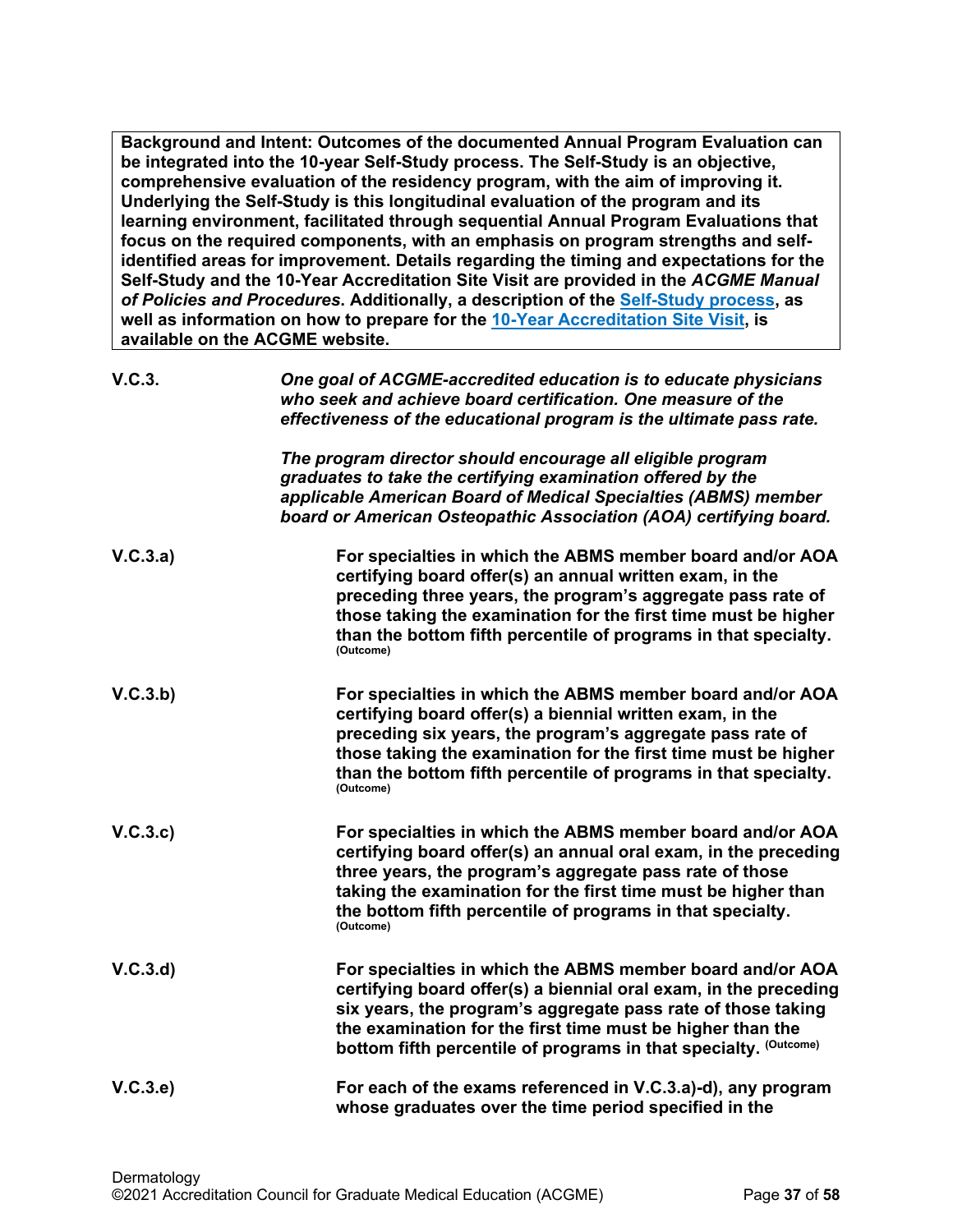**requirement have achieved an 80 percent pass rate will have met this requirement, no matter the percentile rank of the program for pass rate in that specialty. (Outcome)**

**Background and Intent: Setting a single standard for pass rate that works across specialties is not supportable based on the heterogeneity of the psychometrics of different examinations. By using a percentile rank, the performance of the lower five percent (fifth percentile) of programs can be identified and set on a path to curricular and test preparation reform.**

**There are specialties where there is a very high board pass rate that could leave successful programs in the bottom five percent (fifth percentile) despite admirable performance. These high-performing programs should not be cited, and V.C.3.e) is designed to address this.**

```
V.C.3.f) Programs must report, in ADS, board certification status 
                         annually for the cohort of board-eligible residents that 
                         graduated seven years earlier. (Core)
```
**Background and Intent: It is essential that residency programs demonstrate knowledge and skill transfer to their residents. One measure of that is the qualifying or initial certification exam pass rate. Another important parameter of the success of the program is the ultimate board certification rate of its graduates. Graduates are eligible for up to seven years from residency graduation for initial certification. The ACGME will calculate a rolling three-year average of the ultimate board certification rate at seven years post-graduation, and the Review Committees will monitor it.**

**The Review Committees will track the rolling seven-year certification rate as an indicator of program quality. Programs are encouraged to monitor their graduates' performance on board certification examinations.**

**In the future, the ACGME may establish parameters related to ultimate board certification rates.**

# <span id="page-37-0"></span>**VI. The Learning and Working Environment**

*Residency education must occur in the context of a learning and working environment that emphasizes the following principles:*

- *Excellence in the safety and quality of care rendered to patients by residents today*
- *Excellence in the safety and quality of care rendered to patients by today's residents in their future practice*
- *Excellence in professionalism through faculty modeling of:*
	- o *the effacement of self-interest in a humanistic environment that supports the professional development of physicians*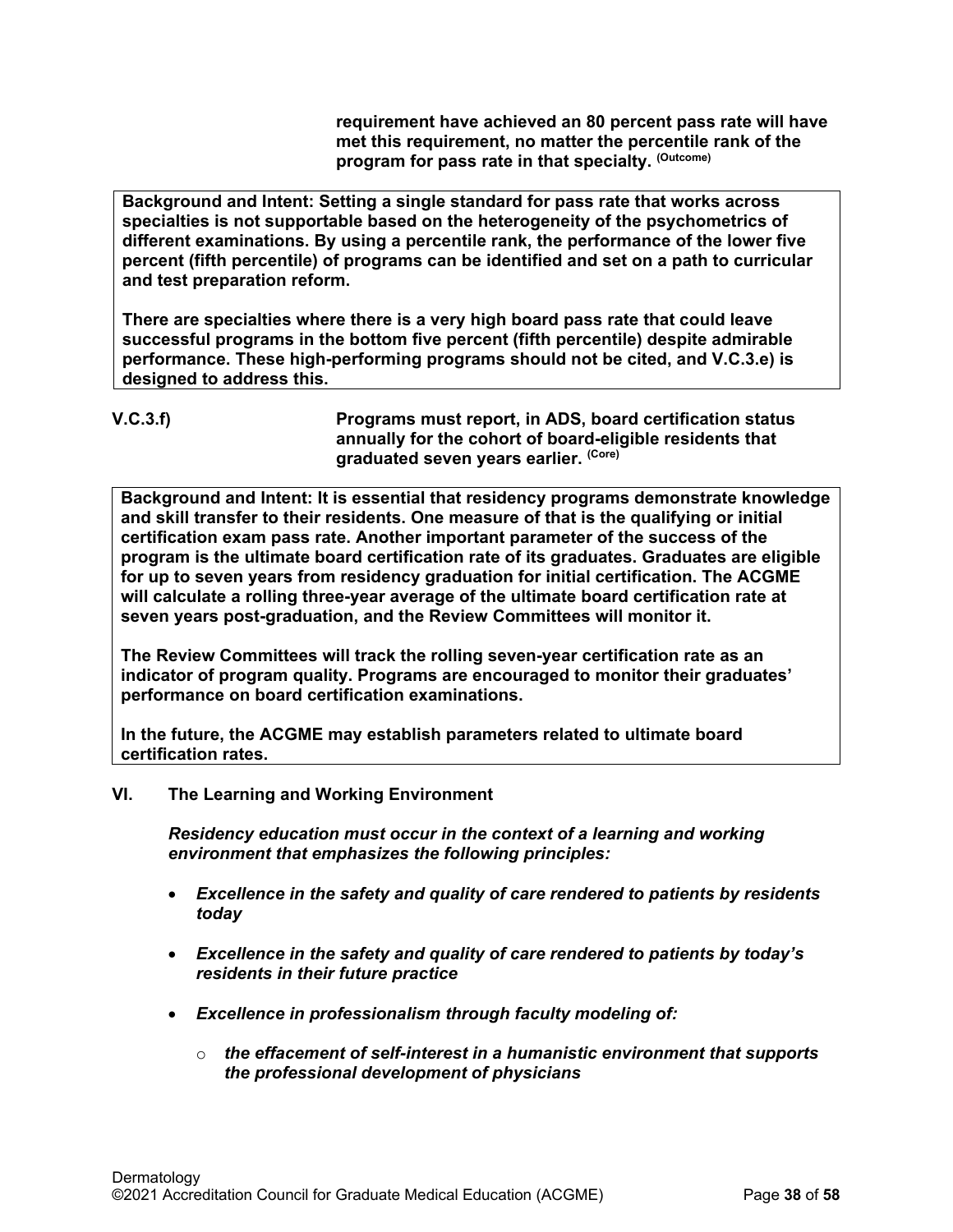- o *the joy of curiosity, problem-solving, intellectual rigor, and discovery*
- *Commitment to the well-being of the students, residents, faculty members, and all members of the health care team*

**Background and Intent: The revised requirements are intended to provide greater flexibility within an established framework, allowing programs and residents more discretion to structure clinical education in a way that best supports the above principles of professional development. With this increased flexibility comes the responsibility for programs and residents to adhere to the 80-hour maximum weekly limit (unless a rotation-specific exception is granted by a Review Committee), and to utilize flexibility in a manner that optimizes patient safety, resident education, and resident well-being. The requirements are intended to support the development of a sense of professionalism by encouraging residents to make decisions based on patient needs and their own well-being, without fear of jeopardizing their program's accreditation status. In addition, the proposed requirements eliminate the burdensome documentation requirement for residents to justify clinical and educational work hour variations.**

**Clinical and educational work hours represent only one part of the larger issue of conditions of the learning and working environment, and Section VI has now been expanded to include greater attention to patient safety and resident and faculty member well-being. The requirements are intended to support programs and residents as they strive for excellence, while also ensuring ethical, humanistic training. Ensuring that flexibility is used in an appropriate manner is a shared responsibility of the program and residents. With this flexibility comes a responsibility for residents and faculty members to recognize the need to hand off care of a patient to another provider when a resident is too fatigued to provide safe, high quality care and for programs to ensure that residents remain within the 80-hour maximum weekly limit.**

- <span id="page-38-0"></span>**VI.A. Patient Safety, Quality Improvement, Supervision, and Accountability**
- **VI.A.1. Patient Safety and Quality Improvement**

*All physicians share responsibility for promoting patient safety and enhancing quality of patient care. Graduate medical education must prepare residents to provide the highest level of clinical care with continuous focus on the safety, individual needs, and humanity of their patients. It is the right of each patient to be cared for by residents who are appropriately supervised; possess the requisite knowledge, skills, and abilities; understand the limits of their knowledge and experience; and seek assistance as required to provide optimal patient care.*

*Residents must demonstrate the ability to analyze the care they provide, understand their roles within health care teams, and play an active role in system improvement processes. Graduating residents will apply these skills to critique their future unsupervised practice and effect quality improvement measures.*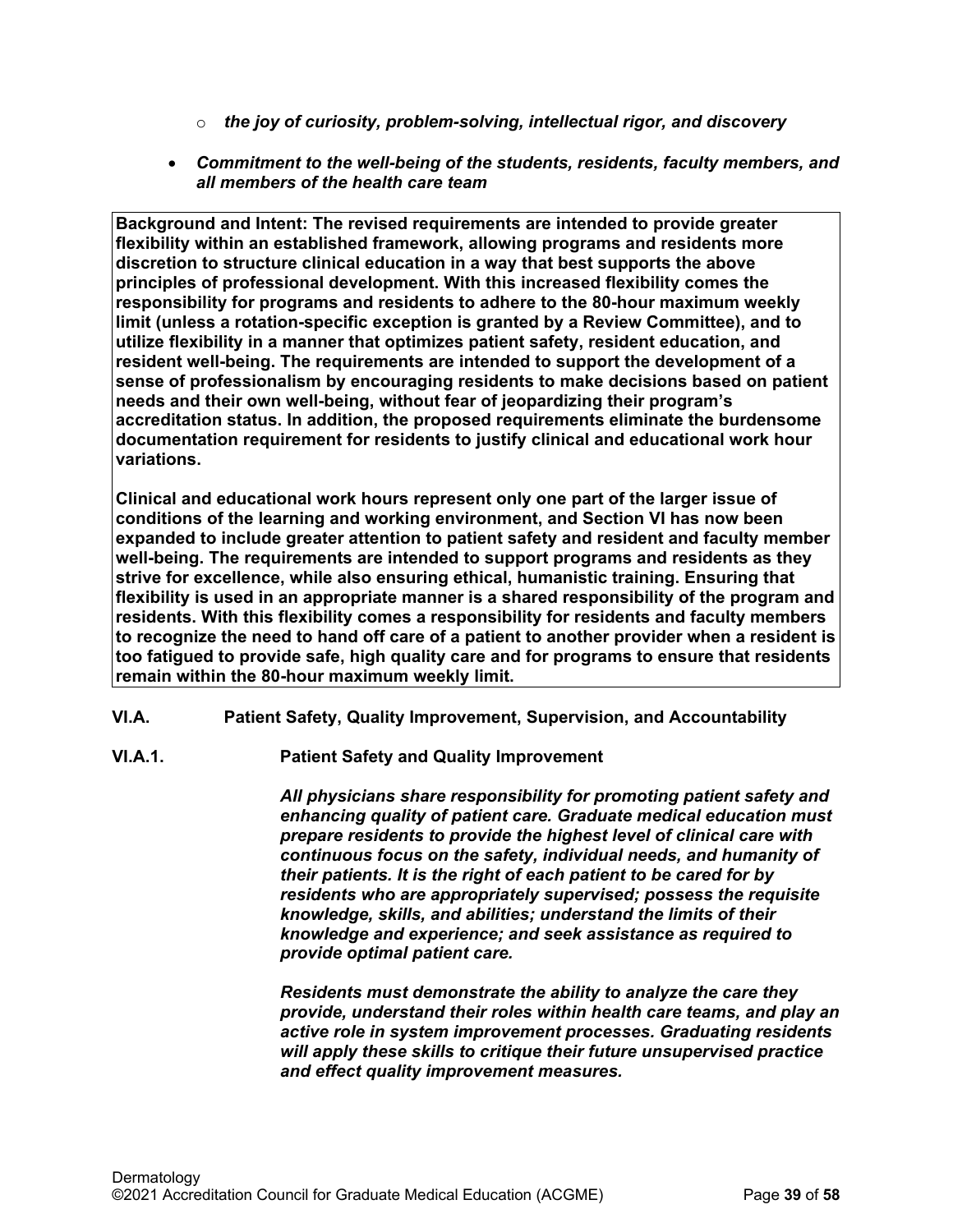|                       | It is necessary for residents and faculty members to consistently<br>work in a well-coordinated manner with other health care<br>professionals to achieve organizational patient safety goals.                                                                                                                                                                                                                                                              |
|-----------------------|-------------------------------------------------------------------------------------------------------------------------------------------------------------------------------------------------------------------------------------------------------------------------------------------------------------------------------------------------------------------------------------------------------------------------------------------------------------|
| VI.A.1.a)             | <b>Patient Safety</b>                                                                                                                                                                                                                                                                                                                                                                                                                                       |
| VI.A.1.a)(1)          | <b>Culture of Safety</b>                                                                                                                                                                                                                                                                                                                                                                                                                                    |
|                       | A culture of safety requires continuous identification<br>of vulnerabilities and a willingness to transparently<br>deal with them. An effective organization has formal<br>mechanisms to assess the knowledge, skills, and<br>attitudes of its personnel toward safety in order to<br>identify areas for improvement.                                                                                                                                       |
| VI.A.1.a)(1)(a)       | The program, its faculty, residents, and fellows<br>must actively participate in patient safety<br>systems and contribute to a culture of safety.<br>(Core)                                                                                                                                                                                                                                                                                                 |
| VI.A.1.a)(1)(b)       | The program must have a structure that<br>promotes safe, interprofessional, team-based<br>care. (Core)                                                                                                                                                                                                                                                                                                                                                      |
| VI.A.1.a)(2)          | <b>Education on Patient Safety</b>                                                                                                                                                                                                                                                                                                                                                                                                                          |
|                       | Programs must provide formal educational activities<br>that promote patient safety-related goals, tools, and<br>techniques. (Core)                                                                                                                                                                                                                                                                                                                          |
|                       | Background and Intent: Optimal patient safety occurs in the setting of a coordinated<br>interprofessional learning and working environment.                                                                                                                                                                                                                                                                                                                 |
| VI.A.1.a)(3)          | <b>Patient Safety Events</b>                                                                                                                                                                                                                                                                                                                                                                                                                                |
|                       | Reporting, investigation, and follow-up of adverse<br>events, near misses, and unsafe conditions are pivotal<br>mechanisms for improving patient safety, and are<br>essential for the success of any patient safety<br>program. Feedback and experiential learning are<br>essential to developing true competence in the ability<br>to identify causes and institute sustainable systems-<br>based changes to ameliorate patient safety<br>vulnerabilities. |
| VI.A.1.a)(3)(a)       | Residents, fellows, faculty members, and other<br>clinical staff members must:                                                                                                                                                                                                                                                                                                                                                                              |
| VI.A.1.a).(3).(a).(i) | know their responsibilities in reporting<br>patient safety events at the clinical site;<br>(Core)                                                                                                                                                                                                                                                                                                                                                           |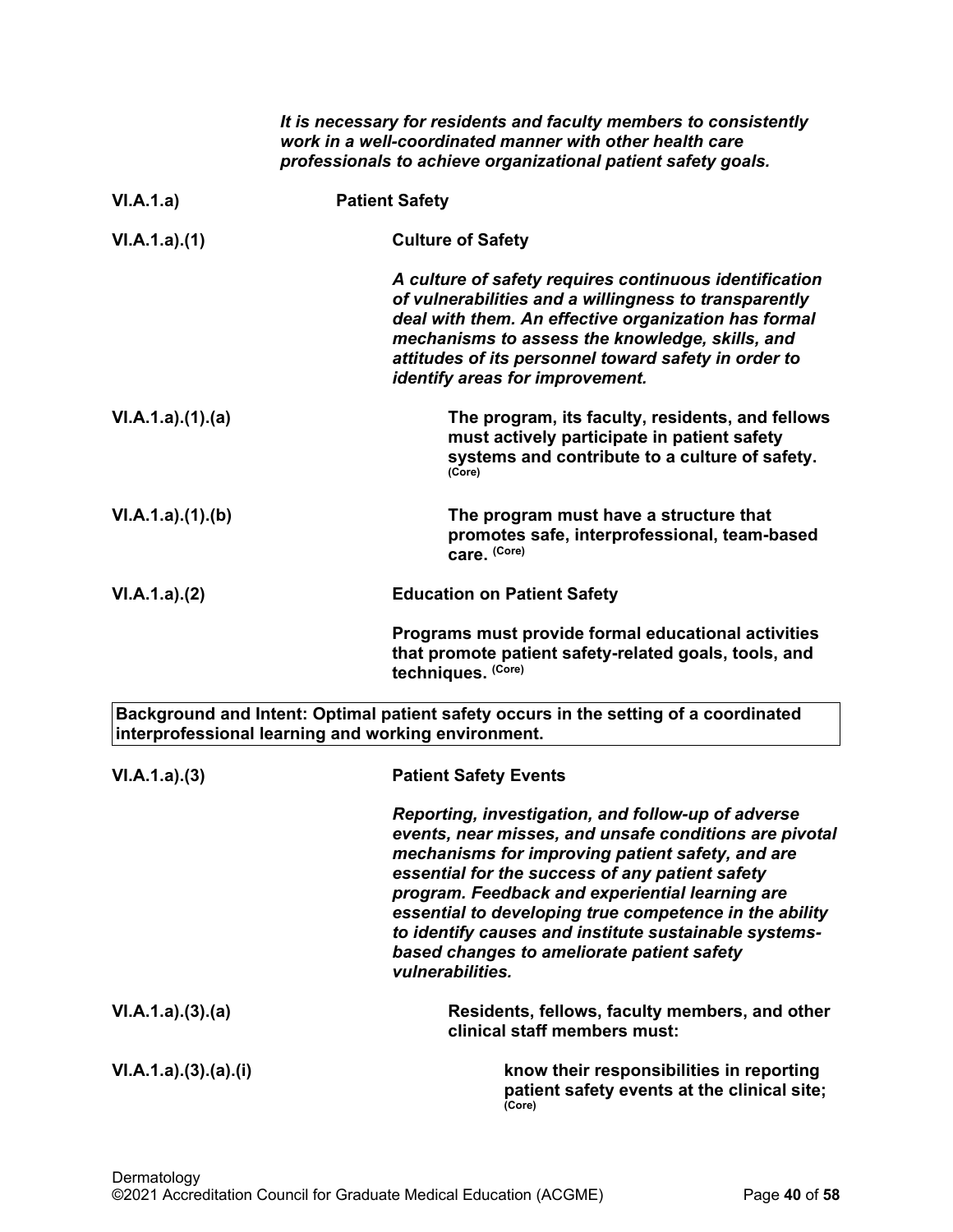| VI.A.1.a).(3).(a).(ii) | know how to report patient safety<br>events, including near misses, at the<br>clinical site; and, (Core)                                                                                                                                                                     |
|------------------------|------------------------------------------------------------------------------------------------------------------------------------------------------------------------------------------------------------------------------------------------------------------------------|
| VI.A.1.a)(3).(a).(iii) | be provided with summary information<br>of their institution's patient safety<br>reports. (Core)                                                                                                                                                                             |
| VI.A.1.a)(3)(b)        | Residents must participate as team members in<br>real and/or simulated interprofessional clinical<br>patient safety activities, such as root cause<br>analyses or other activities that include<br>analysis, as well as formulation and<br>implementation of actions. (Core) |
| VI.A.1.a)(4)           | <b>Resident Education and Experience in Disclosure of</b><br><b>Adverse Events</b>                                                                                                                                                                                           |
|                        | Patient-centered care requires patients, and when<br>appropriate families, to be apprised of clinical<br>situations that affect them, including adverse events.<br>This is an important skill for faculty physicians to<br>model, and for residents to develop and apply.    |
| VI.A.1.a)(4)(a)        | All residents must receive training in how to<br>disclose adverse events to patients and<br>families. (Core)                                                                                                                                                                 |
| VI.A.1.a)(4)(b)        | Residents should have the opportunity to<br>participate in the disclosure of patient safety<br>events, real or simulated. (Detail)                                                                                                                                           |
| VI.A.1.b)              | <b>Quality Improvement</b>                                                                                                                                                                                                                                                   |
| VI.A.1.b)(1)           | <b>Education in Quality Improvement</b>                                                                                                                                                                                                                                      |
|                        | A cohesive model of health care includes quality-<br>related goals, tools, and techniques that are necessary<br>in order for health care professionals to achieve<br>quality improvement goals.                                                                              |
| VI.A.1.b)(1).(a)       | Residents must receive training and experience<br>in quality improvement processes, including an<br>understanding of health care disparities. (Core)                                                                                                                         |
| VI.A.1.b)(2)           | <b>Quality Metrics</b>                                                                                                                                                                                                                                                       |
|                        | Access to data is essential to prioritizing activities for<br>care improvement and evaluating success of<br>improvement efforts.                                                                                                                                             |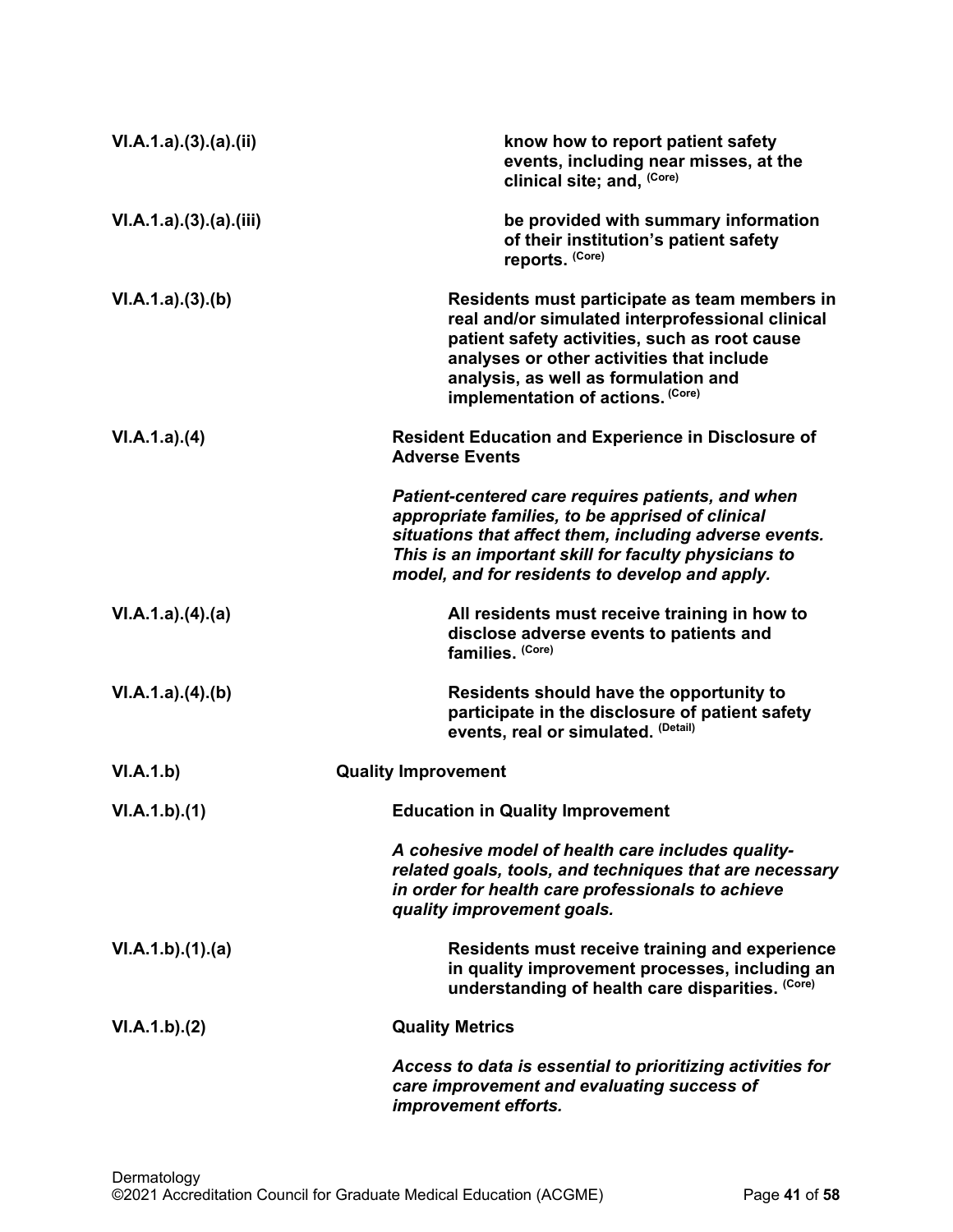| VI.A.1.b)(2).(a)     | Residents and faculty members must receive<br>data on quality metrics and benchmarks related<br>to their patient populations. (Core)                                                                                                                                                                                                                                                                                                                  |
|----------------------|-------------------------------------------------------------------------------------------------------------------------------------------------------------------------------------------------------------------------------------------------------------------------------------------------------------------------------------------------------------------------------------------------------------------------------------------------------|
| VI.A.1.b)(3)         | <b>Engagement in Quality Improvement Activities</b>                                                                                                                                                                                                                                                                                                                                                                                                   |
|                      | <b>Experiential learning is essential to developing the</b><br>ability to identify and institute sustainable systems-<br>based changes to improve patient care.                                                                                                                                                                                                                                                                                       |
| VI.A.1.b)(3).(a)     | Residents must have the opportunity to<br>participate in interprofessional quality<br>improvement activities. (Core)                                                                                                                                                                                                                                                                                                                                  |
| VI.A.1.b)(3).(a).(i) | This should include activities aimed at<br>reducing health care disparities. (Detail)                                                                                                                                                                                                                                                                                                                                                                 |
| <b>VI.A.2.</b>       | <b>Supervision and Accountability</b>                                                                                                                                                                                                                                                                                                                                                                                                                 |
| VI.A.2.a)            | Although the attending physician is ultimately responsible for<br>the care of the patient, every physician shares in the<br>responsibility and accountability for their efforts in the<br>provision of care. Effective programs, in partnership with<br>their Sponsoring Institutions, define, widely communicate,<br>and monitor a structured chain of responsibility and<br>accountability as it relates to the supervision of all patient<br>care. |
|                      | Supervision in the setting of graduate medical education<br>provides safe and effective care to patients; ensures each<br>resident's development of the skills, knowledge, and attitudes<br>required to enter the unsupervised practice of medicine; and<br>establishes a foundation for continued professional growth.                                                                                                                               |
| VI.A.2.a)(1)         | Each patient must have an identifiable and<br>appropriately-credentialed and privileged attending<br>physician (or licensed independent practitioner as<br>specified by the applicable Review Committee) who is<br>responsible and accountable for the patient's care.<br>(Core)                                                                                                                                                                      |
| VI.A.2.a)(1).(a)     | This information must be available to residents,<br>faculty members, other members of the health<br>care team, and patients. (Core)                                                                                                                                                                                                                                                                                                                   |
| VI.A.2.a)(1)(b)      | <b>Residents and faculty members must inform</b><br>each patient of their respective roles in that<br>patient's care when providing direct patient<br>care. (Core)                                                                                                                                                                                                                                                                                    |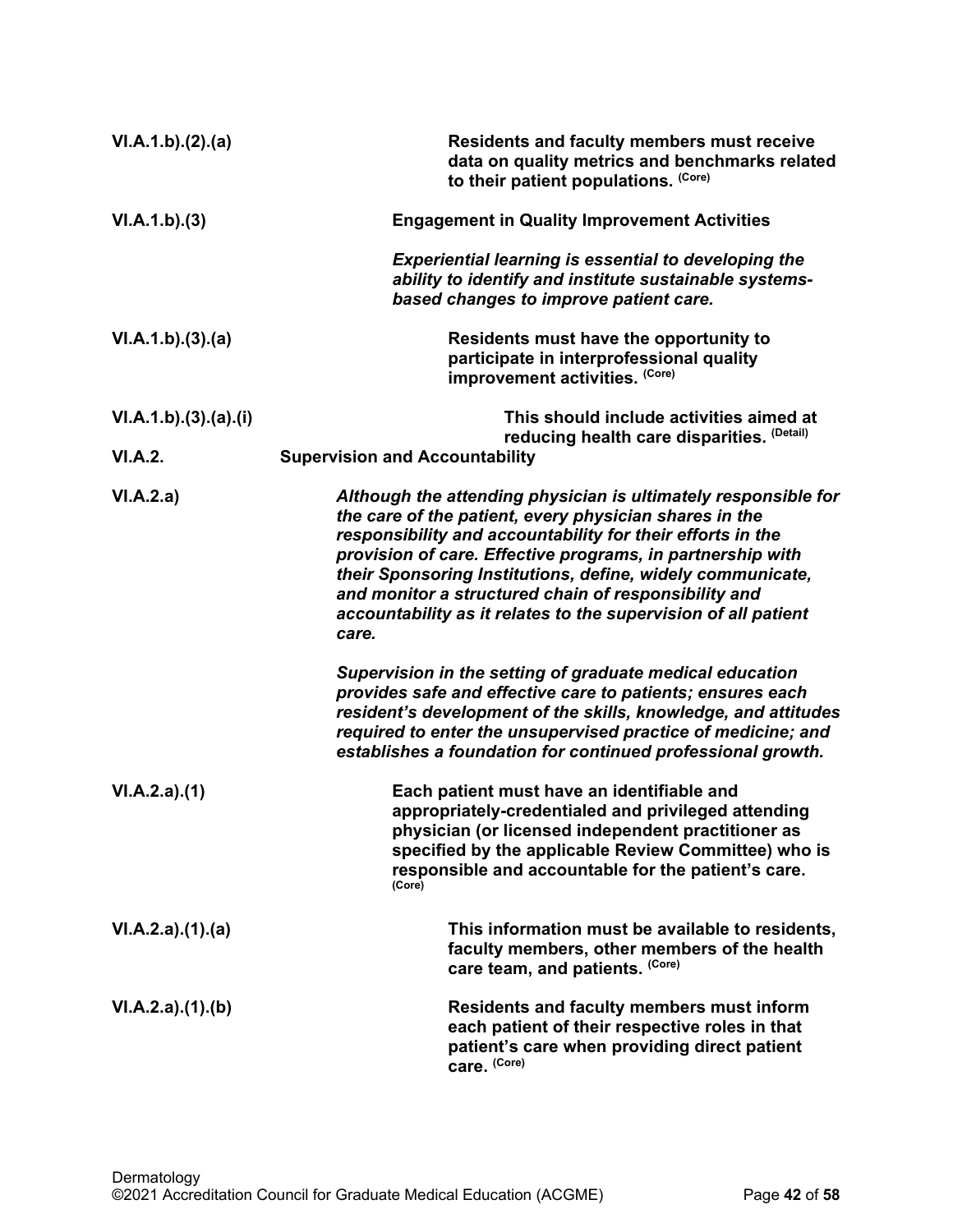| VI.A.2.b) | Supervision may be exercised through a variety of methods.<br>For many aspects of patient care, the supervising physician<br>may be a more advanced resident or fellow. Other portions of<br>care provided by the resident can be adequately supervised<br>by the appropriate availability of the supervising faculty<br>member, fellow, or senior resident physician, either on site or<br>by means of telecommunication technology. Some activities<br>require the physical presence of the supervising faculty |
|-----------|-------------------------------------------------------------------------------------------------------------------------------------------------------------------------------------------------------------------------------------------------------------------------------------------------------------------------------------------------------------------------------------------------------------------------------------------------------------------------------------------------------------------|
|           | member. In some circumstances, supervision may include<br>post-hoc review of resident-delivered care with feedback.                                                                                                                                                                                                                                                                                                                                                                                               |

**Background and Intent: Appropriate supervision is essential for patient safety and high-quality teaching. Supervision is also contextual. There is tremendous diversity of resident patient interactions, education and training locations, and resident skills and abilities even at the same level of the educational program. The degree of supervision is expected to evolve progressively as a resident gains more experience, even with the same patient condition or procedure. All residents have a level of supervision commensurate with their level of autonomy in practice; this level of supervision may be enhanced based on factors such as patient safety, complexity, acuity, urgency, risk of serious adverse events, or other pertinent variables.**

| VI.A.2.b)(1)                     | The program must demonstrate that the appropriate<br>level of supervision in place for all residents is based<br>on each resident's level of training and ability, as well<br>as patient complexity and acuity. Supervision may be<br>exercised through a variety of methods, as appropriate<br>to the situation. (Core) |
|----------------------------------|--------------------------------------------------------------------------------------------------------------------------------------------------------------------------------------------------------------------------------------------------------------------------------------------------------------------------|
| VI.A.2.b).(2)                    | The program must define when physical presence of a<br>supervising physician is required. (Core)                                                                                                                                                                                                                         |
| VI.A.2.c)                        | <b>Levels of Supervision</b>                                                                                                                                                                                                                                                                                             |
|                                  | To promote appropriate resident supervision while providing<br>for graded authority and responsibility, the program must use<br>the following classification of supervision: (Core)                                                                                                                                      |
| $VI.A.2.c$ . $(1)$               | <b>Direct Supervision:</b>                                                                                                                                                                                                                                                                                               |
| $VI.A.2.c$ . $(1).$ $(a)$        | the supervising physician is physically present<br>with the resident during the key portions of the<br>patient interaction. (Core)                                                                                                                                                                                       |
| $VI.A.2.c$ . $(1).$ $(a).$ $(i)$ | PGY-1 residents must initially be<br>supervised directly, only as described in<br>VI.A.2.c). $(1)$ . $(a)$ . $(Core)$                                                                                                                                                                                                    |
| $VI.A.2.c$ . $(2)$               | Indirect Supervision: the supervising physician is not<br>providing physical or concurrent visual or audio<br>supervision but is immediately available to the                                                                                                                                                            |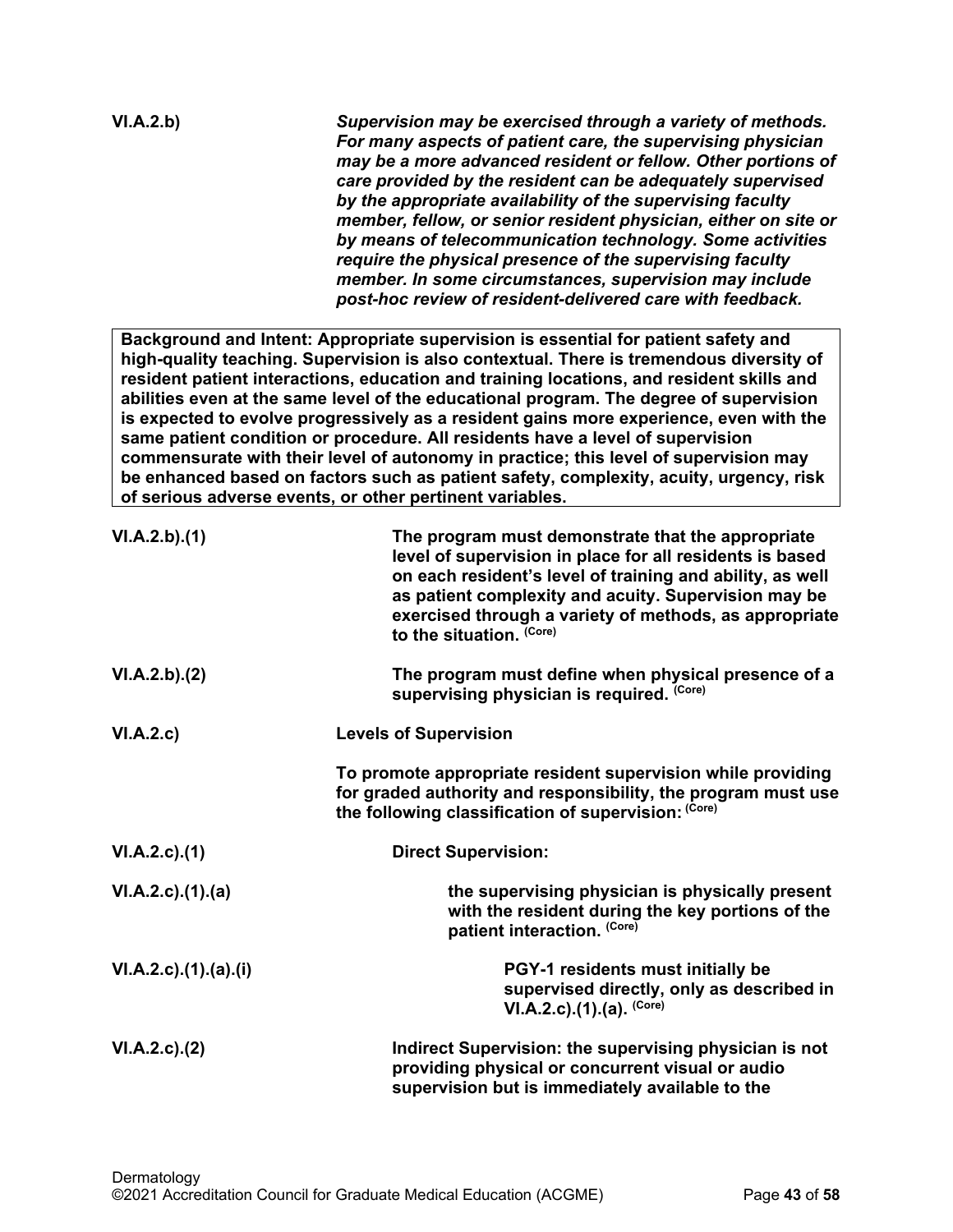<span id="page-43-0"></span>

|                     | resident for guidance and is available to provide<br>appropriate direct supervision. (Core)                                                                                                                                                           |
|---------------------|-------------------------------------------------------------------------------------------------------------------------------------------------------------------------------------------------------------------------------------------------------|
| VI.A.2.c.3)         | Oversight - the supervising physician is available to<br>provide review of procedures/encounters with<br>feedback provided after care is delivered. (Core)                                                                                            |
| VI.A.2.d            | The privilege of progressive authority and responsibility,<br>conditional independence, and a supervisory role in patient<br>care delegated to each resident must be assigned by the<br>program director and faculty members. (Core)                  |
| VI.A.2.d)(1)        | The program director must evaluate each resident's<br>abilities based on specific criteria, guided by the<br>Milestones. (Core)                                                                                                                       |
| VI.A.2.d).(2)       | <b>Faculty members functioning as supervising</b><br>physicians must delegate portions of care to residents<br>based on the needs of the patient and the skills of<br>each resident. (Core)                                                           |
| VI.A.2.d)(3)        | Senior residents or fellows should serve in a<br>supervisory role to junior residents in recognition of<br>their progress toward independence, based on the<br>needs of each patient and the skills of the individual<br>resident or fellow. (Detail) |
| VI.A.2.e)           | Programs must set guidelines for circumstances and events<br>in which residents must communicate with the supervising<br>faculty member(s). (Core)                                                                                                    |
| $VI.A.2.e$ ). $(1)$ | Each resident must know the limits of their scope of<br>authority, and the circumstances under which the<br>resident is permitted to act with conditional<br>independence. (Outcome)                                                                  |
| oversight.          | Background and Intent: The ACGME Glossary of Terms defines conditional<br>independence as: Graded, progressive responsibility for patient care with defined                                                                                           |
| VI.A.2.f)           | Faculty supervision assignments must be of sufficient<br>duration to assess the knowledge and skills of each resident<br>and to delegate to the resident the appropriate level of patient<br>care authority and responsibility. (Core)                |
| VI.B.               | Professionalism                                                                                                                                                                                                                                       |
| <b>VI.B.1.</b>      | Programs, in partnership with their Sponsoring Institutions, must<br>educate residents and faculty members concerning the professional<br>responsibilities of physicians, including their obligation to be                                            |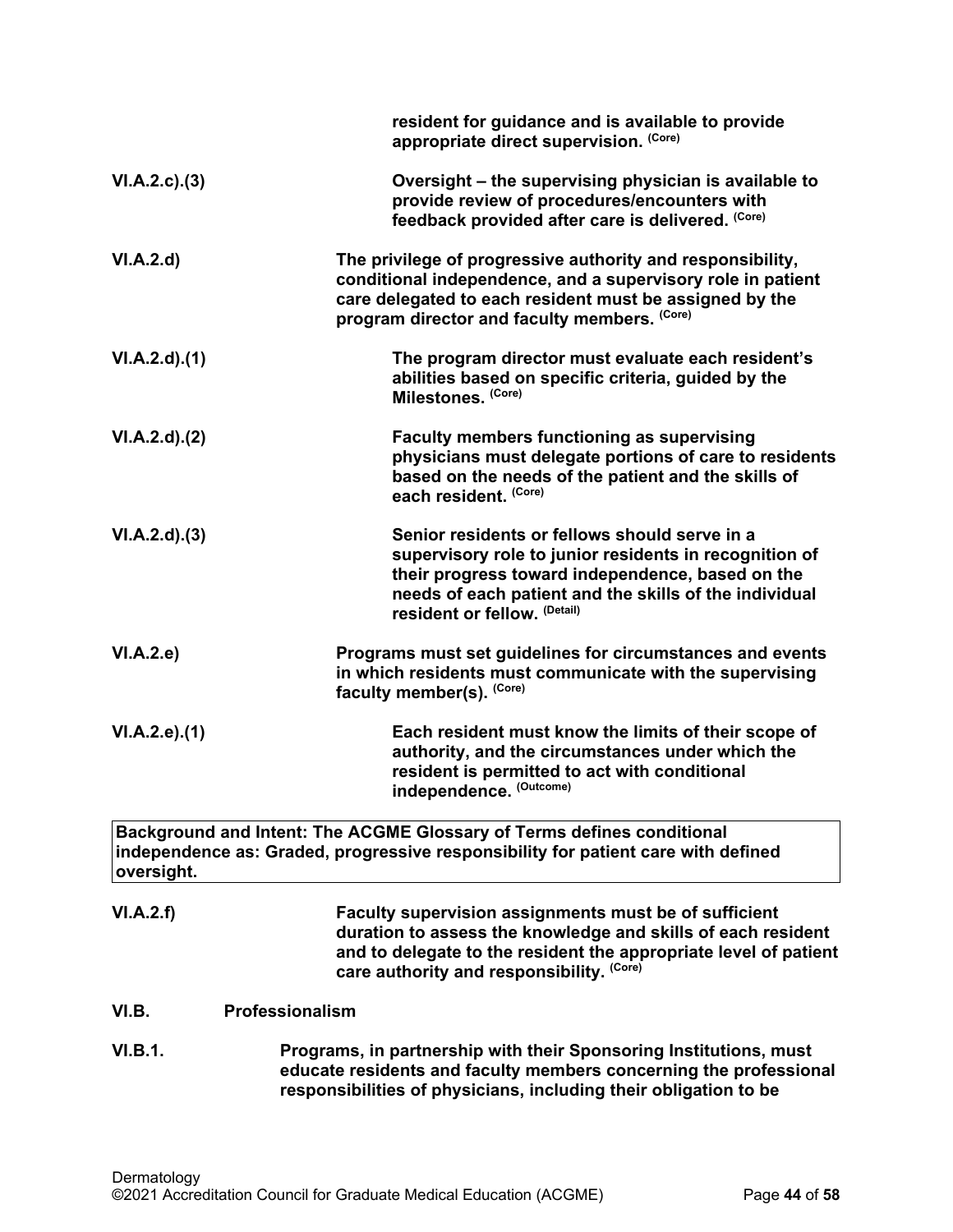|           | appropriately rested and fit to provide the care required by their<br>patients. (Core)                                                                     |
|-----------|------------------------------------------------------------------------------------------------------------------------------------------------------------|
| VI.B.2.   | The learning objectives of the program must:                                                                                                               |
| VI.B.2.a) | be accomplished through an appropriate blend of supervised<br>patient care responsibilities, clinical teaching, and didactic<br>educational events; (Core) |
| VI.B.2.b) | be accomplished without excessive reliance on residents to<br>fulfill non-physician obligations; and, (Core)                                               |

**Background and Intent: Routine reliance on residents to fulfill non-physician obligations increases work compression for residents and does not provide an optimal educational experience. Non-physician obligations are those duties which in most institutions are performed by nursing and allied health professionals, transport services, or clerical staff. Examples of such obligations include transport of patients from the wards or units for procedures elsewhere in the hospital; routine blood drawing for laboratory tests; routine monitoring of patients when off the ward; and clerical duties, such as scheduling. While it is understood that residents may be expected to do any of these things on occasion when the need arises, these activities should not be performed by residents routinely and must be kept to a minimum to optimize resident education.**

**VI.B.2.c) ensure manageable patient care responsibilities. (Core)**

**Background and Intent: The Common Program Requirements do not define "manageable patient care responsibilities" as this is variable by specialty and PGY level. Review Committees will provide further detail regarding patient care responsibilities in the applicable specialty-specific Program Requirements and accompanying FAQs. However, all programs, regardless of specialty, should carefully assess how the assignment of patient care responsibilities can affect work compression, especially at the PGY-1 level.**

| VI.B.3.        | The program director, in partnership with the Sponsoring Institution,<br>must provide a culture of professionalism that supports patient<br>safety and personal responsibility. (Core) |
|----------------|----------------------------------------------------------------------------------------------------------------------------------------------------------------------------------------|
| <b>VI.B.4.</b> | Residents and faculty members must demonstrate an understanding<br>of their personal role in the:                                                                                      |
| VI.B.4.a)      | provision of patient- and family-centered care; (Outcome)                                                                                                                              |
| VI.B.4.b)      | safety and welfare of patients entrusted to their care,<br>including the ability to report unsafe conditions and adverse<br>events: (Outcome)                                          |

**Background and Intent: This requirement emphasizes that responsibility for reporting unsafe conditions and adverse events is shared by all members of the team and is not solely the responsibility of the resident.**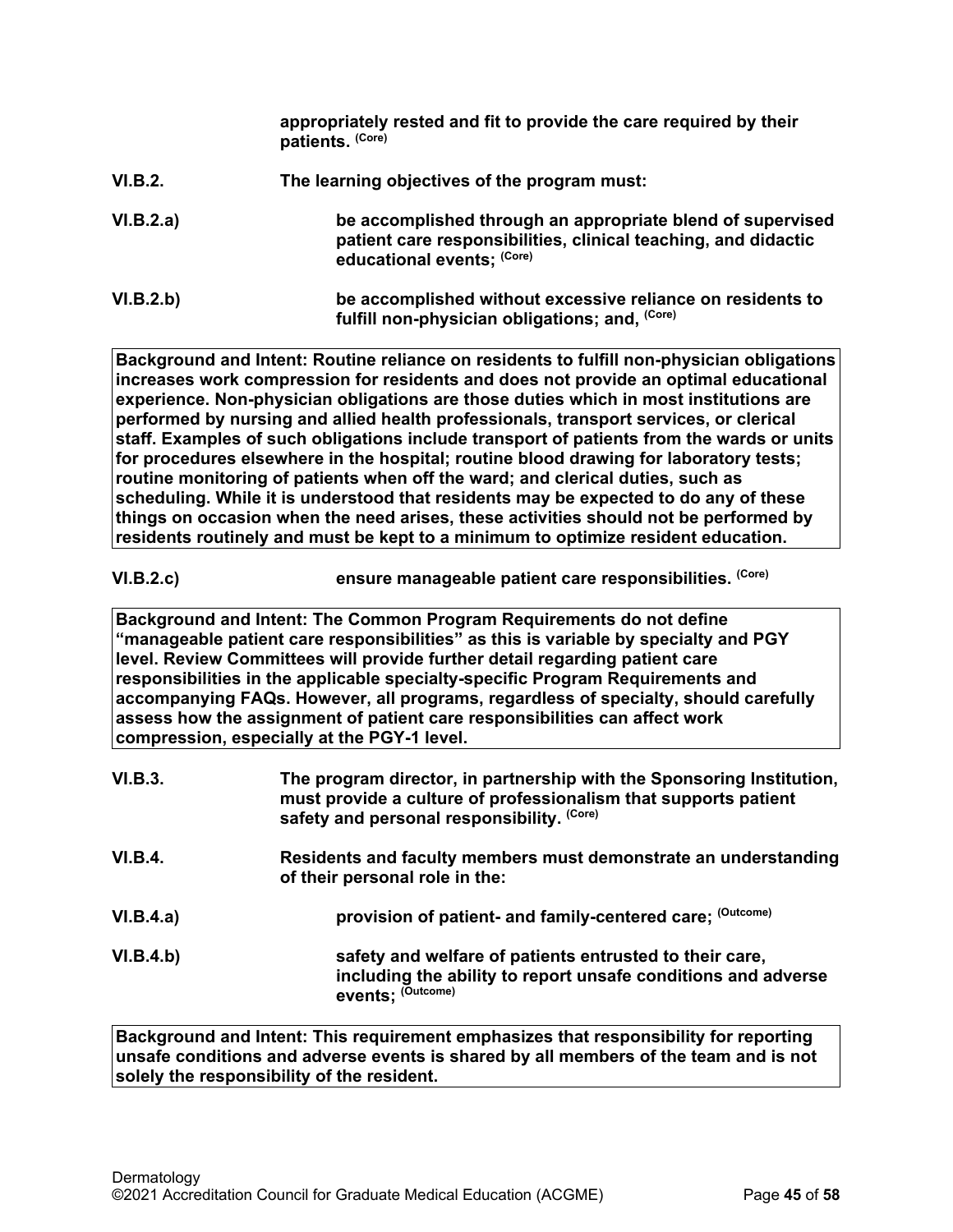**VI.B.4.c) assurance of their fitness for work, including: (Outcome)**

**Background and Intent: This requirement emphasizes the professional responsibility of faculty members and residents to arrive for work adequately rested and ready to care for patients. It is also the responsibility of faculty members, residents, and other members of the care team to be observant, to intervene, and/or to escalate their concern about resident and faculty member fitness for work, depending on the situation, and in accordance with institutional policies.**

| $VI.B.4.c$ ). $(1)$ | management of their time before, during, and after<br>clinical assignments; and, (Outcome)                                                                                                                                                                                                                                             |
|---------------------|----------------------------------------------------------------------------------------------------------------------------------------------------------------------------------------------------------------------------------------------------------------------------------------------------------------------------------------|
| $VI.B.4.c$ ). $(2)$ | recognition of impairment, including from illness,<br>fatigue, and substance use, in themselves, their peers,<br>and other members of the health care team. (Outcome)                                                                                                                                                                  |
| VI.B.4.d)           | commitment to lifelong learning; (Outcome)                                                                                                                                                                                                                                                                                             |
| VI.B.4.e)           | monitoring of their patient care performance improvement<br>indicators; and, (Outcome)                                                                                                                                                                                                                                                 |
| VI.B.4.f)           | accurate reporting of clinical and educational work hours,<br>patient outcomes, and clinical experience data. (Outcome)                                                                                                                                                                                                                |
| <b>VI.B.5.</b>      | All residents and faculty members must demonstrate<br>responsiveness to patient needs that supersedes self-interest. This<br>includes the recognition that under certain circumstances, the best<br>interests of the patient may be served by transitioning that patient's<br>care to another qualified and rested provider. (Outcome) |
| <b>VI.B.6.</b>      | Programs, in partnership with their Sponsoring Institutions, must<br>provide a professional, equitable, respectful, and civil environment<br>that is free from discrimination, sexual and other forms of<br>harassment, mistreatment, abuse, or coercion of students,<br>residents, faculty, and staff. (Core)                         |
| <b>VI.B.7.</b>      | Programs, in partnership with their Sponsoring Institutions, should<br>have a process for education of residents and faculty regarding<br>unprofessional behavior and a confidential process for reporting,<br>investigating, and addressing such concerns. (Core)                                                                     |
| VI.C.               | <b>Well-Being</b>                                                                                                                                                                                                                                                                                                                      |

<span id="page-45-0"></span>*Psychological, emotional, and physical well-being are critical in the development of the competent, caring, and resilient physician and require proactive attention to life inside and outside of medicine. Well-being requires that physicians retain the joy in medicine while managing their own real-life stresses. Self-care and responsibility to support other members of the health care team are important components of professionalism; they are also skills that must be modeled, learned, and nurtured in the context of other aspects of residency training.*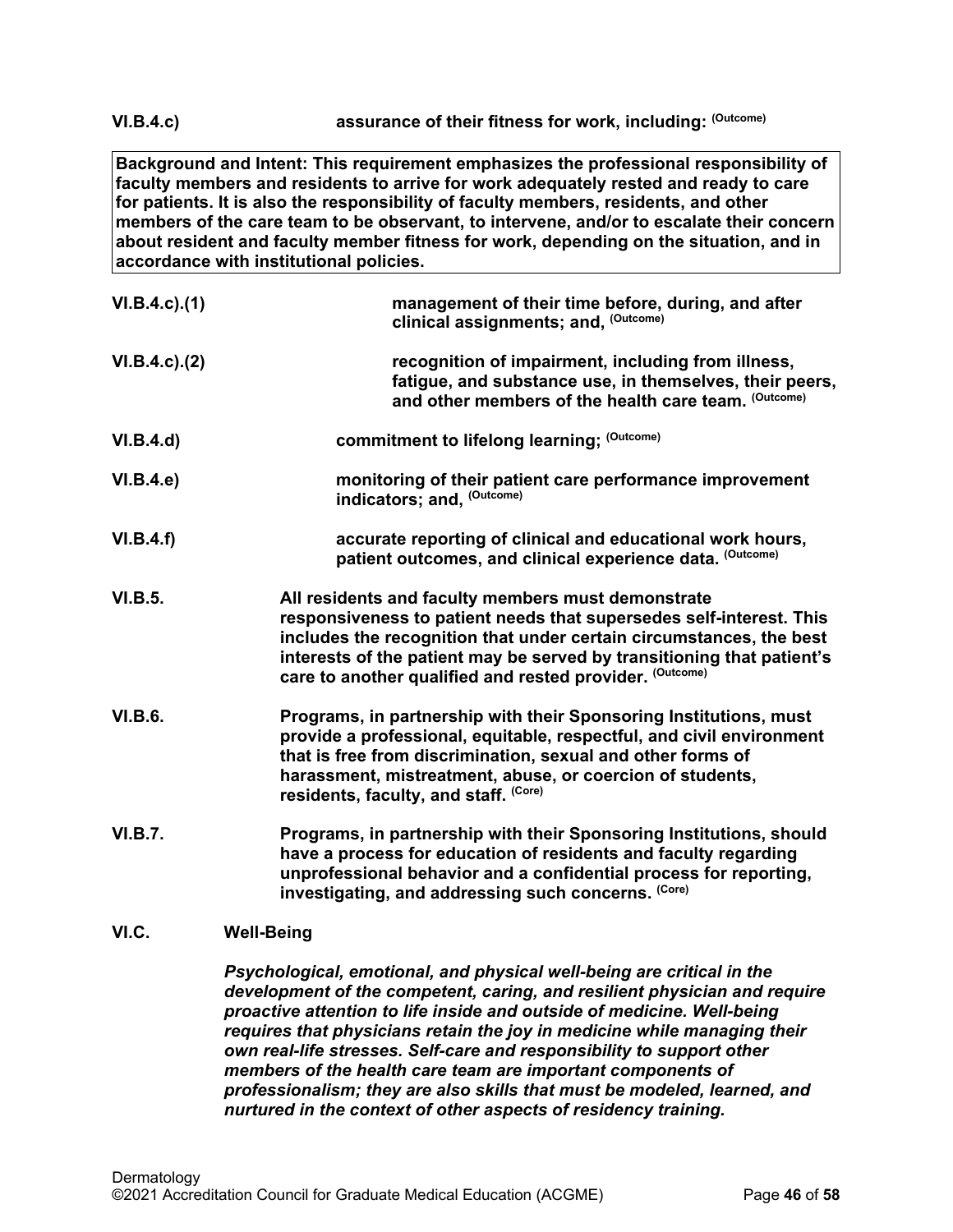*Residents and faculty members are at risk for burnout and depression. Programs, in partnership with their Sponsoring Institutions, have the same responsibility to address well-being as other aspects of resident competence. Physicians and all members of the health care team share responsibility for the well-being of each other. For example, a culture which encourages covering for colleagues after an illness without the expectation of reciprocity reflects the ideal of professionalism. A positive culture in a clinical learning environment models constructive behaviors, and prepares residents with the skills and attitudes needed to thrive throughout their careers.*

**Background and Intent: The ACGME is committed to addressing physician well-being for individuals and as it relates to the learning and working environment. The creation of a learning and working environment with a culture of respect and accountability for physician well-being is crucial to physicians' ability to deliver the safest, best possible care to patients. The ACGME is leveraging its resources in four key areas to support the ongoing focus on physician well-being: education, influence, research, and collaboration. Information regarding the ACGME's ongoing efforts in this area is available on the ACGME website.**

**As these efforts evolve, information will be shared with programs seeking to develop and/or strengthen their own well-being initiatives. In addition, there are many activities that programs can utilize now to assess and support physician well-being. These include culture of safety surveys, ensuring the availability of counseling services, and attention to the safety of the entire health care team.**

| <b>VI.C.1.</b> | The responsibility of the program, in partnership with the<br>Sponsoring Institution, to address well-being must include:                                                                                                                                                                                                        |
|----------------|----------------------------------------------------------------------------------------------------------------------------------------------------------------------------------------------------------------------------------------------------------------------------------------------------------------------------------|
| VI.C.1.a)      | efforts to enhance the meaning that each resident finds in the<br>experience of being a physician, including protecting time<br>with patients, minimizing non-physician obligations,<br>providing administrative support, promoting progressive<br>autonomy and flexibility, and enhancing professional<br>relationships: (Core) |
| VI.C.1.b)      | attention to scheduling, work intensity, and work<br>compression that impacts resident well-being; (Core)                                                                                                                                                                                                                        |
| VI.C.1.c)      | evaluating workplace safety data and addressing the safety of<br>residents and faculty members; (Core)                                                                                                                                                                                                                           |

**Background and Intent: This requirement emphasizes the responsibility shared by the Sponsoring Institution and its programs to gather information and utilize systems that monitor and enhance resident and faculty member safety, including physical safety. Issues to be addressed include, but are not limited to, monitoring of workplace injuries, physical or emotional violence, vehicle collisions, and emotional well-being after adverse events.**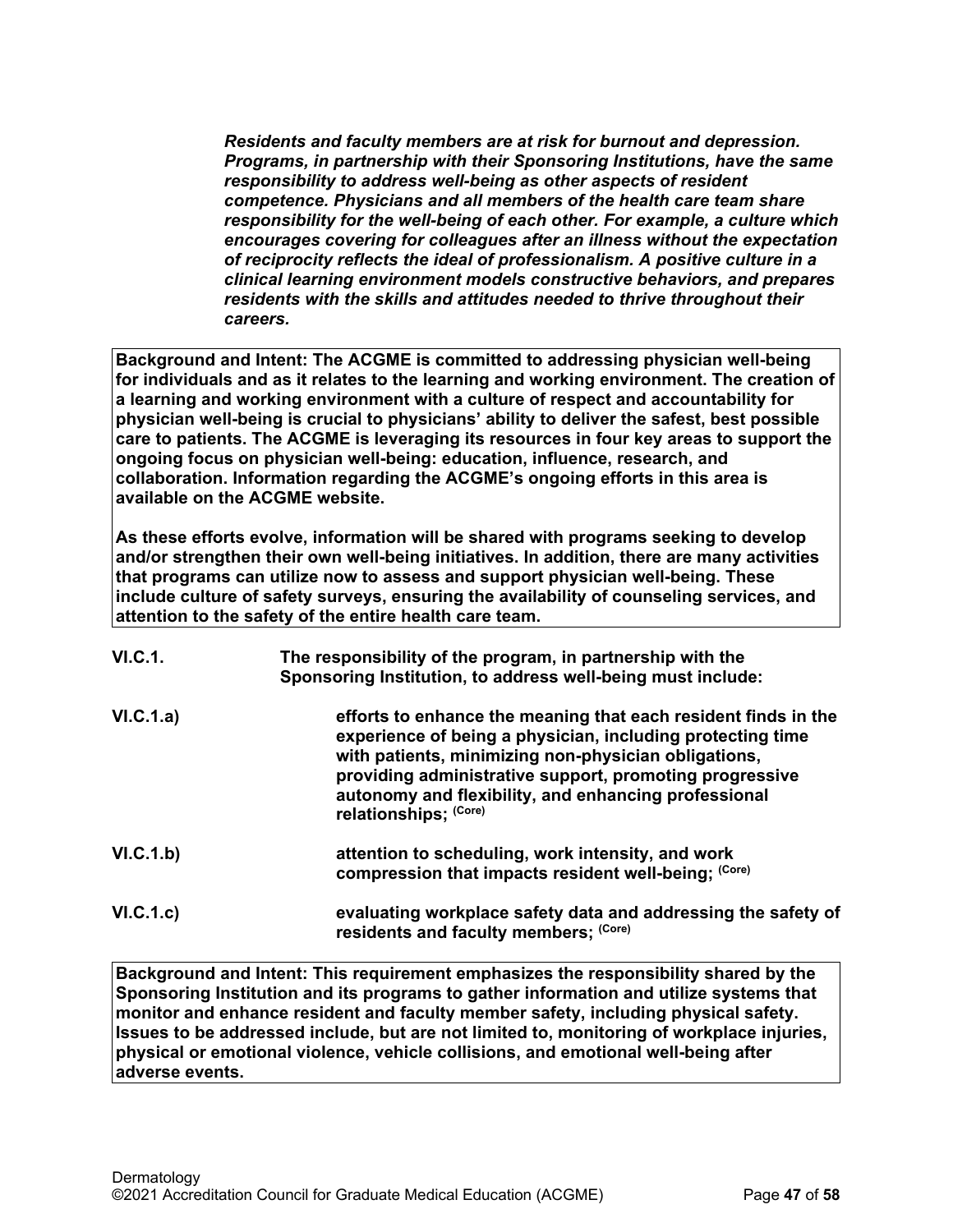**VI.C.1.d) policies and programs that encourage optimal resident and faculty member well-being; and, (Core)**

**Background and Intent: Well-being includes having time away from work to engage with family and friends, as well as to attend to personal needs and to one's own health, including adequate rest, healthy diet, and regular exercise.** 

**VI.C.1.d).(1) Residents must be given the opportunity to attend medical, mental health, and dental care appointments, including those scheduled during their working hours. (Core)**

**Background and Intent: The intent of this requirement is to ensure that residents have the opportunity to access medical and dental care, including mental health care, at times that are appropriate to their individual circumstances. Residents must be provided with time away from the program as needed to access care, including appointments scheduled during their working hours.**

**VI.C.1.e) attention to resident and faculty member burnout, depression, and substance use disorders. The program, in partnership with its Sponsoring Institution, must educate faculty members and residents in identification of the symptoms of burnout, depression, and substance use disorders, including means to assist those who experience these conditions. Residents and faculty members must also be educated to recognize those symptoms in themselves and how to seek appropriate care. The program, in partnership with its Sponsoring Institution, must: (Core)**

**Background and Intent: Programs and Sponsoring Institutions are encouraged to review materials in order to create systems for identification of burnout, depression, and substance use disorders. Materials and more information are available on the Physician Well-being section of the ACGME website [\(http://www.acgme.org/What-We-](http://www.acgme.org/What-We-Do/Initiatives/Physician-Well-Being)[Do/Initiatives/Physician-Well-Being\)](http://www.acgme.org/What-We-Do/Initiatives/Physician-Well-Being).**

**VI.C.1.e).(1) encourage residents and faculty members to alert the program director or other designated personnel or programs when they are concerned that another resident, fellow, or faculty member may be displaying signs of burnout, depression, a substance use disorder, suicidal ideation, or potential for violence; (Core)**

**Background and Intent: Individuals experiencing burnout, depression, a substance use disorder, and/or suicidal ideation are often reluctant to reach out for help due to the stigma associated with these conditions, and are concerned that seeking help may have a negative impact on their career. Recognizing that physicians are at increased risk in these areas, it is essential that residents and faculty members are able to report their concerns when another resident or faculty member displays signs of any of these conditions, so that the program director or other designated personnel, such as the**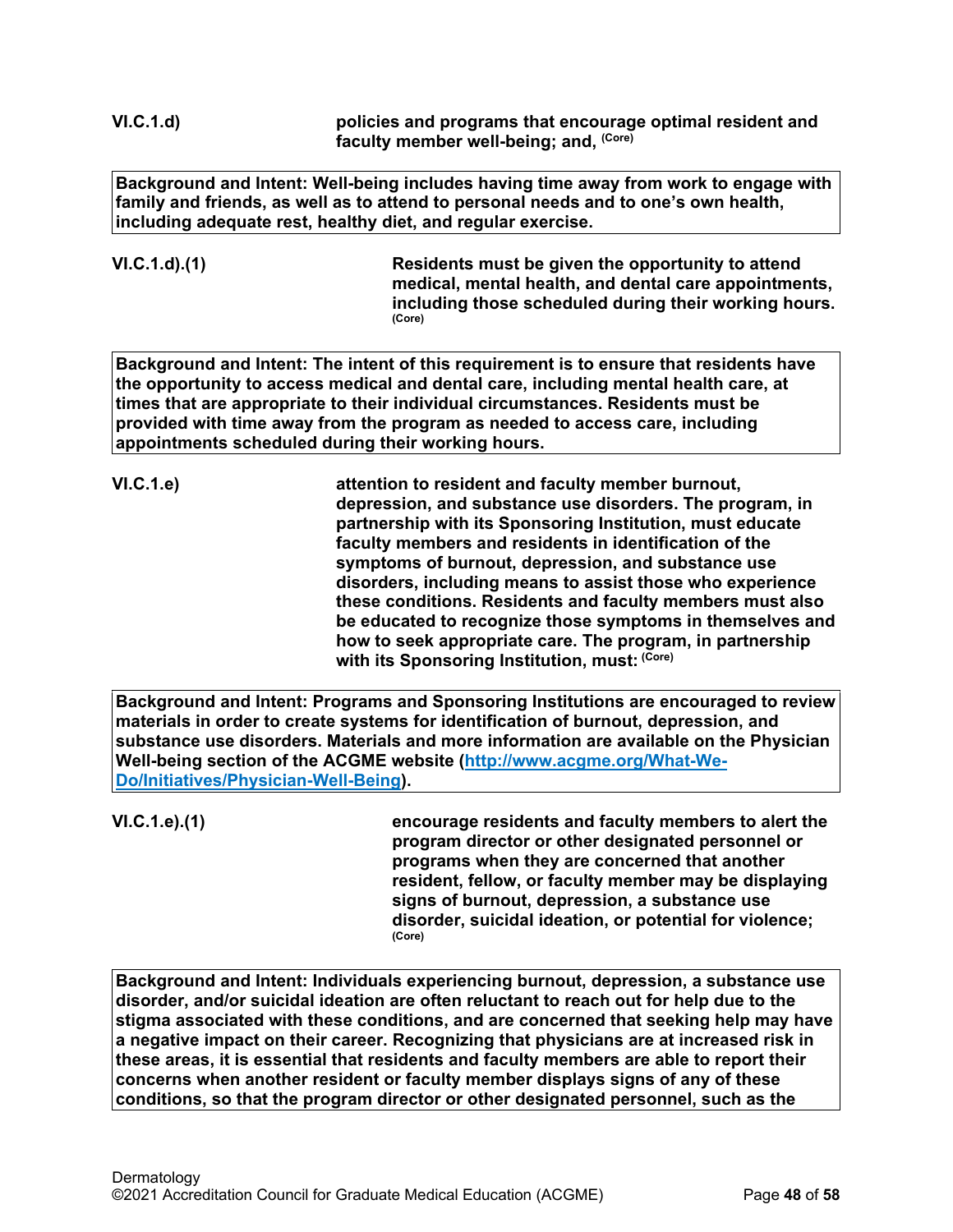**department chair, may assess the situation and intervene as necessary to facilitate access to appropriate care. Residents and faculty members must know which personnel, in addition to the program director, have been designated with this responsibility; those personnel and the program director should be familiar with the institution's impaired physician policy and any employee health, employee assistance, and/or wellness programs within the institution. In cases of physician impairment, the program director or designated personnel should follow the policies of their institution for reporting.**

| VI.C.1.e). (2) | provide access to appropriate tools for self-screening;<br>and, (Core)                                                                                                                          |
|----------------|-------------------------------------------------------------------------------------------------------------------------------------------------------------------------------------------------|
| VI.C.1.e). (3) | provide access to confidential, affordable mental<br>health assessment, counseling, and treatment,<br>including access to urgent and emergent care 24<br>hours a day, seven days a week. (Core) |

**Background and Intent: The intent of this requirement is to ensure that residents have immediate access at all times to a mental health professional (psychiatrist, psychologist, Licensed Clinical Social Worker, Primary Mental Health Nurse Practitioner, or Licensed Professional Counselor) for urgent or emergent mental health issues. In-person, telemedicine, or telephonic means may be utilized to satisfy this requirement. Care in the Emergency Department may be necessary in some cases, but not as the primary or sole means to meet the requirement.**

**The reference to affordable counseling is intended to require that financial cost not be a barrier to obtaining care.**

| VI.C.2.   | There are circumstances in which residents may be unable to attend<br>work, including but not limited to fatigue, illness, family<br>emergencies, and parental leave. Each program must allow an<br>appropriate length of absence for residents unable to perform their<br>patient care responsibilities. (Core) |
|-----------|------------------------------------------------------------------------------------------------------------------------------------------------------------------------------------------------------------------------------------------------------------------------------------------------------------------|
| VI.C.2.a) | The program must have policies and procedures in place to<br>ensure coverage of patient care. (Core)                                                                                                                                                                                                             |
| VI.C.2.b) | These policies must be implemented without fear of negative<br>consequences for the resident who is or was unable to<br>provide the clinical work. (Core)                                                                                                                                                        |

**Background and Intent: Residents may need to extend their length of training depending on length of absence and specialty board eligibility requirements. Teammates should assist colleagues in need and equitably reintegrate them upon return.**

# <span id="page-48-0"></span>**VI.D. Fatigue Mitigation**

# **VI.D.1. Programs must:**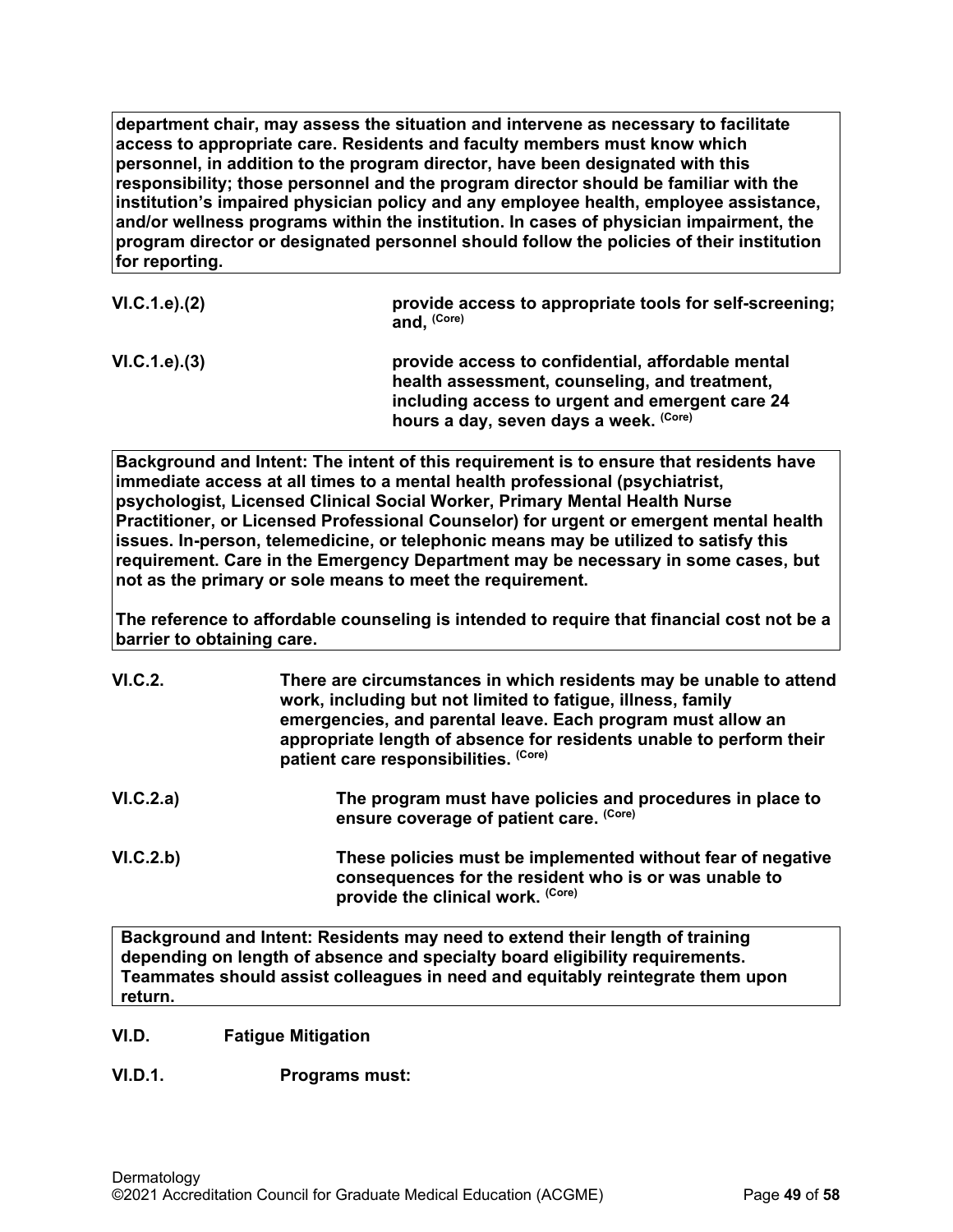| VI.D.1.a) | educate all faculty members and residents to recognize the<br>signs of fatigue and sleep deprivation; (Core)                                             |
|-----------|----------------------------------------------------------------------------------------------------------------------------------------------------------|
| VI.D.1.b) | educate all faculty members and residents in alertness<br>management and fatigue mitigation processes; and, (Core)                                       |
| VI.D.1.c  | encourage residents to use fatigue mitigation processes to<br>manage the potential negative effects of fatigue on patient<br>care and learning. (Detail) |

**Background and Intent: Providing medical care to patients is physically and mentally demanding. Night shifts, even for those who have had enough rest, cause fatigue. Experiencing fatigue in a supervised environment during training prepares residents for managing fatigue in practice. It is expected that programs adopt fatigue mitigation processes and ensure that there are no negative consequences and/or stigma for using fatigue mitigation strategies.**

**This requirement emphasizes the importance of adequate rest before and after clinical responsibilities. Strategies that may be used include, but are not limited to, strategic napping; the judicious use of caffeine; availability of other caregivers; time management to maximize sleep off-duty; learning to recognize the signs of fatigue, and selfmonitoring performance and/or asking others to monitor performance; remaining active to promote alertness; maintaining a healthy diet; using relaxation techniques to fall asleep; maintaining a consistent sleep routine; exercising regularly; increasing sleep time before and after call; and ensuring sufficient sleep recovery periods.**

<span id="page-49-0"></span>

| <b>VI.D.2.</b> | Each program must ensure continuity of patient care, consistent<br>with the program's policies and procedures referenced in VI.C.2-<br>VI.C.2.b), in the event that a resident may be unable to perform their<br>patient care responsibilities due to excessive fatigue. (Core)                                                                                                                                                                                    |
|----------------|--------------------------------------------------------------------------------------------------------------------------------------------------------------------------------------------------------------------------------------------------------------------------------------------------------------------------------------------------------------------------------------------------------------------------------------------------------------------|
| VI.D.3.        | The program, in partnership with its Sponsoring Institution, must<br>ensure adequate sleep facilities and safe transportation options for<br>residents who may be too fatigued to safely return home. (Core)                                                                                                                                                                                                                                                       |
| VI.E.          | Clinical Responsibilities, Teamwork, and Transitions of Care                                                                                                                                                                                                                                                                                                                                                                                                       |
| <b>VI.E.1.</b> | <b>Clinical Responsibilities</b>                                                                                                                                                                                                                                                                                                                                                                                                                                   |
|                | The clinical responsibilities for each resident must be based on PGY<br>level, patient safety, resident ability, severity and complexity of<br>patient illness/condition, and available support services. (Core)                                                                                                                                                                                                                                                   |
| VI.E.1.a)      | Assuming that the severity and complexity of illnesses or<br>conditions and available support services are comparable for the<br>patients cared for by residents at each level of education, then<br>PGY-2 residents are expected to carry a clinical case load equal<br>to at least 50 percent of that of PGY-4 residents, and PGY-3<br>residents are expected to carry a clinical case load equal to at<br>least 75 percent of that of PGY-4 residents. (Detail) |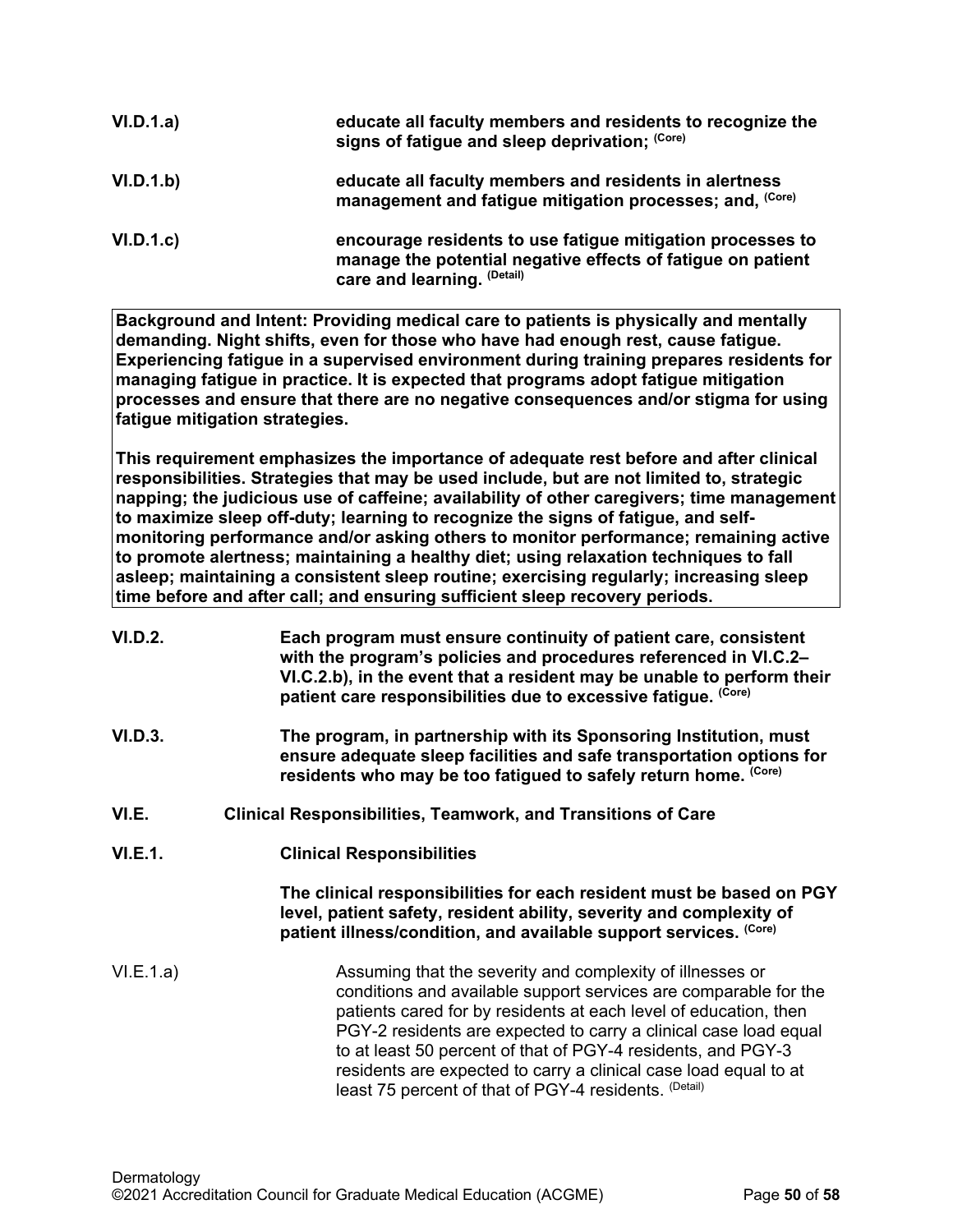**Background and Intent: The changing clinical care environment of medicine has meant that work compression due to high complexity has increased stress on residents. Faculty members and program directors need to make sure residents function in an environment that has safe patient care and a sense of resident well-being. Some Review Committees have addressed this by setting limits on patient admissions, and it is an essential responsibility of the program director to monitor resident workload. Workload should be distributed among the resident team and interdisciplinary teams to minimize work compression.**

<span id="page-50-0"></span>

| <b>VI.E.2.</b> | <b>Teamwork</b>                                                                                                                                                                                                                                                                                                                                                                                                                                         |
|----------------|---------------------------------------------------------------------------------------------------------------------------------------------------------------------------------------------------------------------------------------------------------------------------------------------------------------------------------------------------------------------------------------------------------------------------------------------------------|
|                | Residents must care for patients in an environment that maximizes<br>communication. This must include the opportunity to work as a<br>member of effective interprofessional teams that are appropriate to<br>the delivery of care in the specialty and larger health system. (Core)                                                                                                                                                                     |
| VI.E.2.a)      | Programs must maintain a process that results in referral of<br>patients from a broad group of specialty areas outside of<br>dermatology. Residents must be an integral part of the care of<br>these referred patients, and must play key roles in diagnostic<br>work-up, treatment decisions, measurement of treatment<br>outcomes, and the communication and coordination of these<br>activities with program faculty and referring sources. (Detail) |
| VI.E.3.        | <b>Transitions of Care</b>                                                                                                                                                                                                                                                                                                                                                                                                                              |
| VI.E.3.a)      | Programs must design clinical assignments to optimize<br>transitions in patient care, including their safety, frequency,<br>and structure. (Core)                                                                                                                                                                                                                                                                                                       |
| VI.E.3.b)      | Programs, in partnership with their Sponsoring Institutions,<br>must ensure and monitor effective, structured hand-over<br>processes to facilitate both continuity of care and patient<br>safety. (Core)                                                                                                                                                                                                                                                |
| VI.E.3.c       | Programs must ensure that residents are competent in<br>communicating with team members in the hand-over process.<br>(Outcome)                                                                                                                                                                                                                                                                                                                          |
| VI.E.3.d       | Programs and clinical sites must maintain and communicate<br>schedules of attending physicians and residents currently<br>responsible for care. (Core)                                                                                                                                                                                                                                                                                                  |
| VI.E.3.e       | Each program must ensure continuity of patient care,<br>consistent with the program's policies and procedures<br>referenced in VI.C.2-VI.C.2.b), in the event that a resident may<br>be unable to perform their patient care responsibilities due to<br>excessive fatigue or illness, or family emergency. (Core)                                                                                                                                       |
| VI.F.          | <b>Clinical Experience and Education</b>                                                                                                                                                                                                                                                                                                                                                                                                                |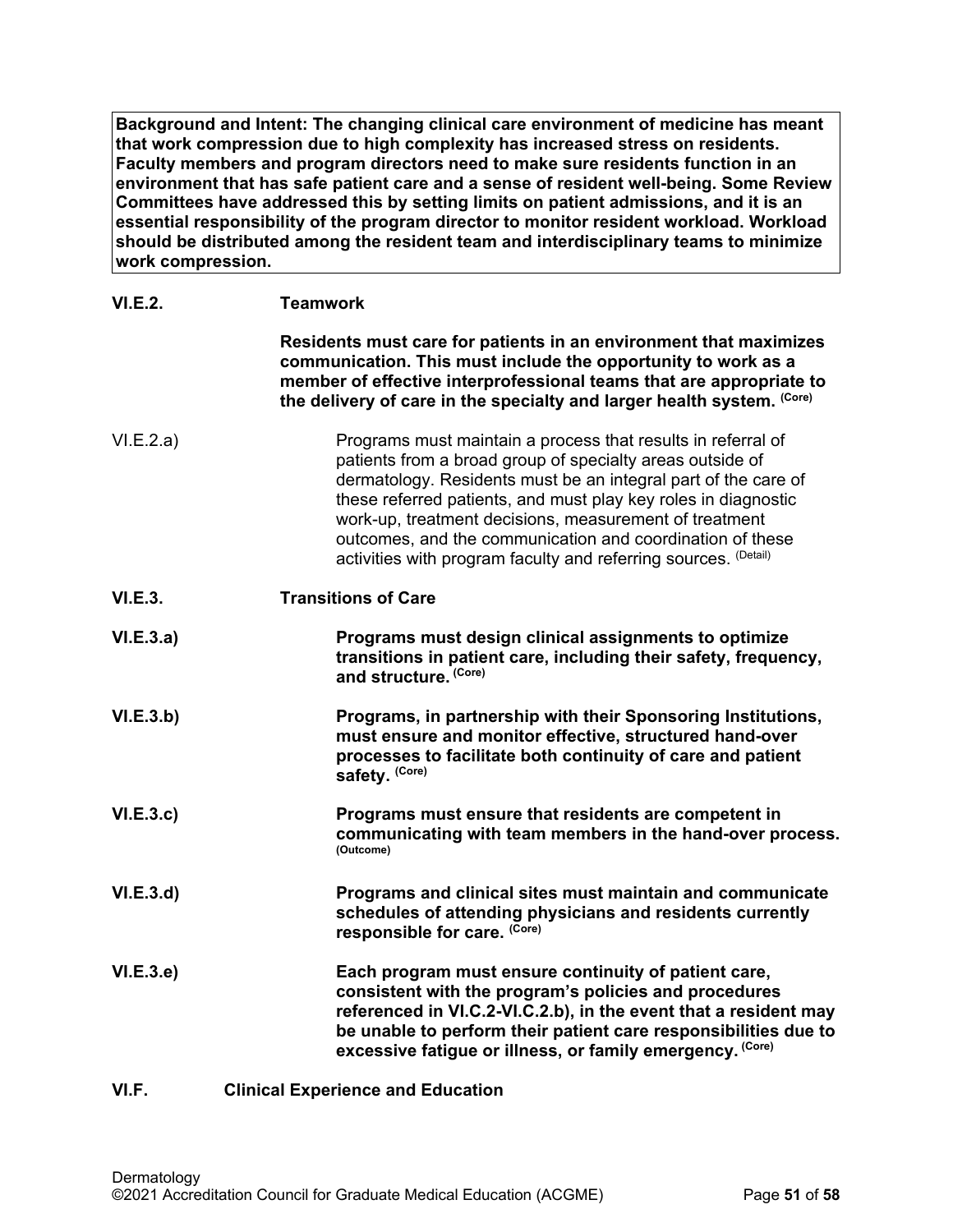*Programs, in partnership with their Sponsoring Institutions, must design an effective program structure that is configured to provide residents with educational and clinical experience opportunities, as well as reasonable opportunities for rest and personal activities.*

**Background and Intent: In the new requirements, the terms "clinical experience and education," "clinical and educational work," and "clinical and educational work hours" replace the terms "duty hours," "duty periods," and "duty." These changes have been made in response to concerns that the previous use of the term "duty" in reference to number of hours worked may have led some to conclude that residents' duty to "clock out" on time superseded their duty to their patients.**

**VI.F.1. Maximum Hours of Clinical and Educational Work per Week**

**Clinical and educational work hours must be limited to no more than 80 hours per week, averaged over a four-week period, inclusive of all in-house clinical and educational activities, clinical work done from home, and all moonlighting. (Core)**

**Background and Intent: Programs and residents have a shared responsibility to ensure that the 80-hour maximum weekly limit is not exceeded. While the requirement has been written with the intent of allowing residents to remain beyond their scheduled work periods to care for a patient or participate in an educational activity, these additional hours must be accounted for in the allocated 80 hours when averaged over four weeks.**

# *Scheduling*

**While the ACGME acknowledges that, on rare occasions, a resident may work in excess of 80 hours in a given week, all programs and residents utilizing this flexibility will be required to adhere to the 80-hour maximum weekly limit when averaged over a fourweek period. Programs that regularly schedule residents to work 80 hours per week and still permit residents to remain beyond their scheduled work period are likely to exceed the 80-hour maximum, which would not be in substantial compliance with the requirement. These programs should adjust schedules so that residents are scheduled to work fewer than 80 hours per week, which would allow residents to remain beyond their scheduled work period when needed without violating the 80-hour requirement. Programs may wish to consider using night float and/or making adjustments to the frequency of in-house call to ensure compliance with the 80-hour maximum weekly limit.**

# *Oversight*

**With increased flexibility introduced into the Requirements, programs permitting this flexibility will need to account for the potential for residents to remain beyond their assigned work periods when developing schedules, to avoid exceeding the 80-hour maximum weekly limit, averaged over four weeks. The ACGME Review Committees will strictly monitor and enforce compliance with the 80-hour requirement. Where violations of the 80-hour requirement are identified, programs will be subject to citation and at risk for an adverse accreditation action.**

# *Work from Home*

**While the requirement specifies that clinical work done from home must be counted toward the 80-hour maximum weekly limit, the expectation remains that scheduling be**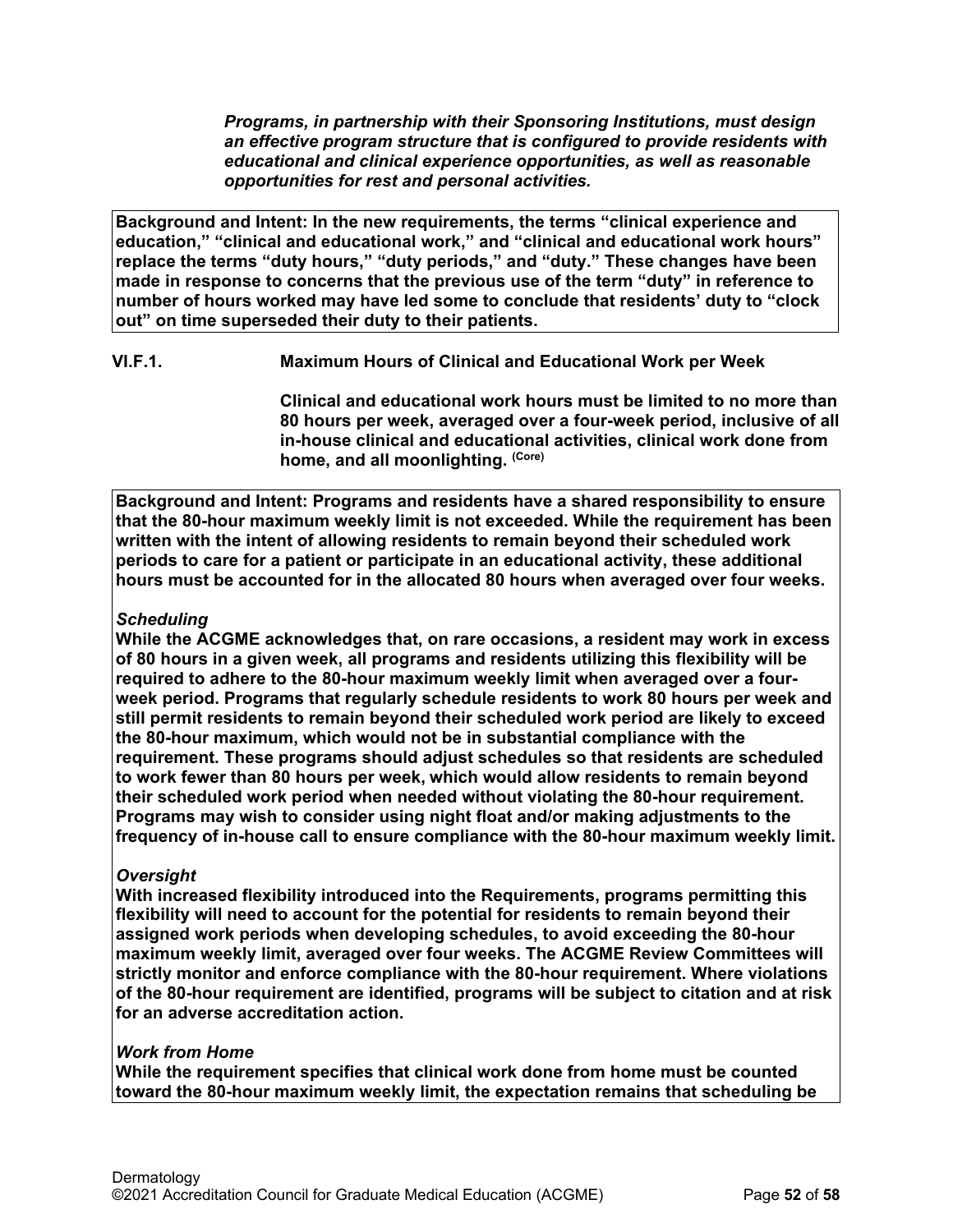**structured so that residents are able to complete most work on site during scheduled clinical work hours without requiring them to take work home. The new requirements acknowledge the changing landscape of medicine, including electronic health records, and the resulting increase in the amount of work residents choose to do from home. The requirement provides flexibility for residents to do this while ensuring that the time spent by residents completing clinical work from home is accomplished within the 80 hour weekly maximum. Types of work from home that must be counted include using an electronic health record and taking calls from home. Reading done in preparation for the following day's cases, studying, and research done from home do not count toward the 80 hours. Resident decisions to leave the hospital before their clinical work has been completed and to finish that work later from home should be made in consultation with the resident's supervisor. In such circumstances, residents should be mindful of their professional responsibility to complete work in a timely manner and to maintain patient confidentiality.**

**During the public comment period many individuals raised questions and concerns related to this change. Some questioned whether minute by minute tracking would be required; in other words, if a resident spends three minutes on a phone call and then a few hours later spends two minutes on another call, will the resident need to report that time. Others raised concerns related to the ability of programs and institutions to verify the accuracy of the information reported by residents. The new requirements are not an attempt to micromanage this process. Residents are to track the time they spend on clinical work from home and to report that time to the program. Decisions regarding whether to report infrequent phone calls of very short duration will be left to the individual resident. Programs will need to factor in time residents are spending on clinical work at home when schedules are developed to ensure that residents are not working in excess of 80 hours per week, averaged over four weeks. There is no requirement that programs assume responsibility for documenting this time. Rather, the program's responsibility is ensuring that residents report their time from home and that schedules are structured to ensure that residents are not working in excess of 80 hours per week, averaged over four weeks.**

# *PGY-1 and PGY-2 Residents*

**PGY-1 and PGY-2 residents may not have the experience to make decisions about when it is appropriate to utilize flexibility or may feel pressured to use it when unnecessary. Programs are responsible for ensuring that residents are provided with manageable workloads that can be accomplished during scheduled work hours. This includes ensuring that a resident's assigned direct patient load is manageable, that residents have appropriate support from their clinical teams, and that residents are not overburdened with clerical work and/or other non-physician duties.**

| VI.F.2.   | <b>Mandatory Time Free of Clinical Work and Education</b>                                                                                                                                                            |
|-----------|----------------------------------------------------------------------------------------------------------------------------------------------------------------------------------------------------------------------|
| VI.F.2.a) | The program must design an effective program structure that<br>is configured to provide residents with educational<br>opportunities, as well as reasonable opportunities for rest<br>and personal well-being. (Core) |
| VI.F.2.b) | Residents should have eight hours off between scheduled<br>clinical work and education periods. (Detail)                                                                                                             |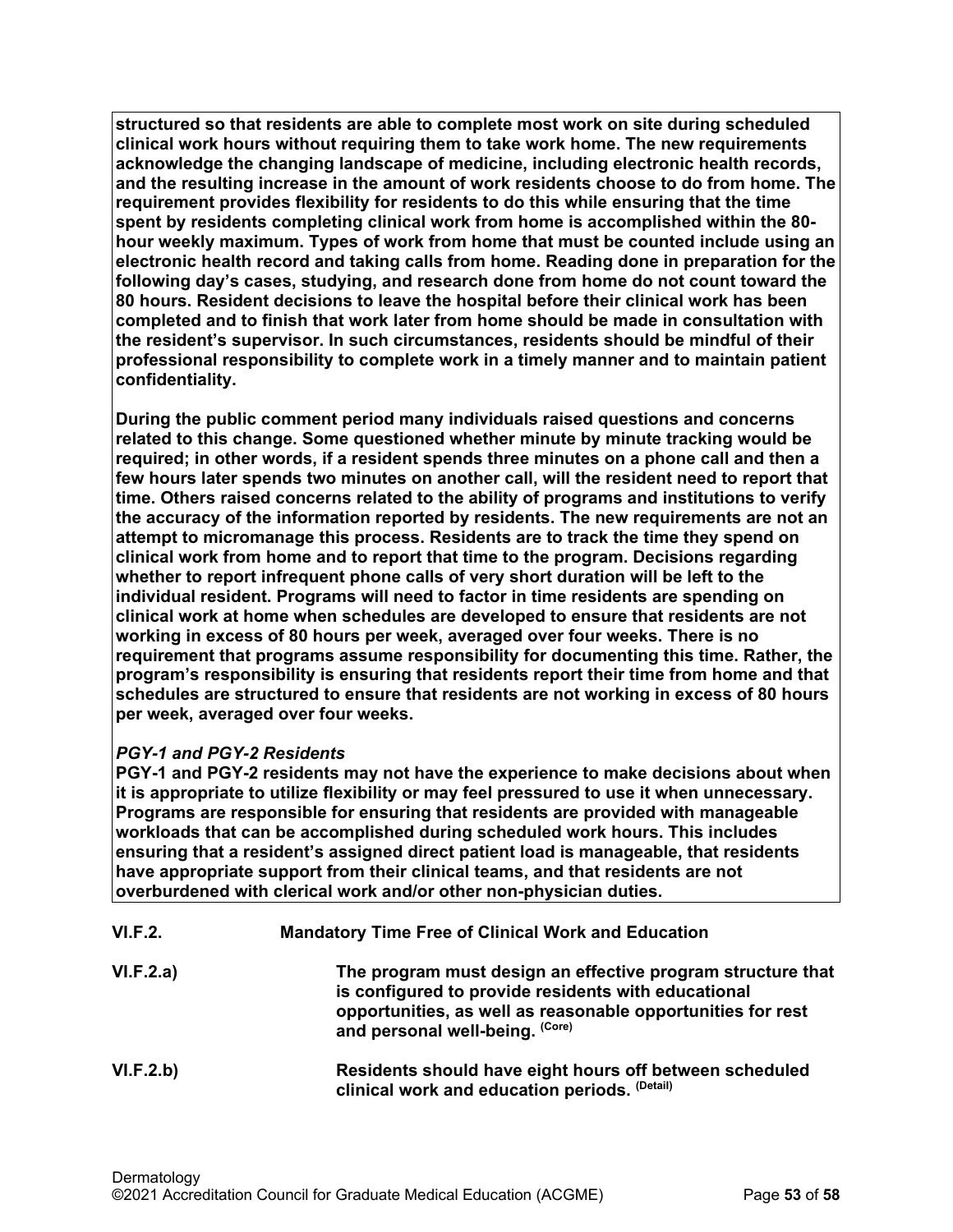**VI.F.2.b).(1) There may be circumstances when residents choose to stay to care for their patients or return to the hospital with fewer than eight hours free of clinical experience and education. This must occur within the context of the 80-hour and the one-day-off-in-seven requirements. (Detail)**

**Background and Intent: While it is expected that resident schedules will be structured to ensure that residents are provided with a minimum of eight hours off between scheduled work periods, it is recognized that residents may choose to remain beyond their scheduled time, or return to the clinical site during this time-off period, to care for a patient. The requirement preserves the flexibility for residents to make those choices. It is also noted that the 80-hour weekly limit (averaged over four weeks) is a deterrent for scheduling fewer than eight hours off between clinical and education work periods, as it would be difficult for a program to design a schedule that provides fewer than eight hours off without violating the 80-hour rule.**

| <b>VI.F.2.c)</b> | Residents must have at least 14 hours free of clinical work      |
|------------------|------------------------------------------------------------------|
|                  | and education after 24 hours of in-house call. <sup>(Core)</sup> |

**Background and Intent: Residents have a responsibility to return to work rested, and thus are expected to use this time away from work to get adequate rest. In support of this goal, residents are encouraged to prioritize sleep over other discretionary activities.**

**VI.F.2.d) Residents must be scheduled for a minimum of one day in seven free of clinical work and required education (when averaged over four weeks). At-home call cannot be assigned on these free days. (Core)**

**Background and Intent: The requirement provides flexibility for programs to distribute days off in a manner that meets program and resident needs. It is strongly recommended that residents' preference regarding how their days off are distributed be considered as schedules are developed. It is desirable that days off be distributed throughout the month, but some residents may prefer to group their days off to have a "golden weekend," meaning a consecutive Saturday and Sunday free from work. The requirement for one free day in seven should not be interpreted as precluding a golden weekend. Where feasible, schedules may be designed to provide residents with a weekend, or two consecutive days, free of work. The applicable Review Committee will evaluate the number of consecutive days of work and determine whether they meet educational objectives. Programs are encouraged to distribute days off in a fashion that optimizes resident well-being, and educational and personal goals. It is noted that a day off is defined in the ACGME Glossary of Terms as "one (1) continuous 24-hour period free from all administrative, clinical, and educational activities."**

- **VI.F.3. Maximum Clinical Work and Education Period Length**
- **VI.F.3.a) Clinical and educational work periods for residents must not exceed 24 hours of continuous scheduled clinical assignments. (Core)**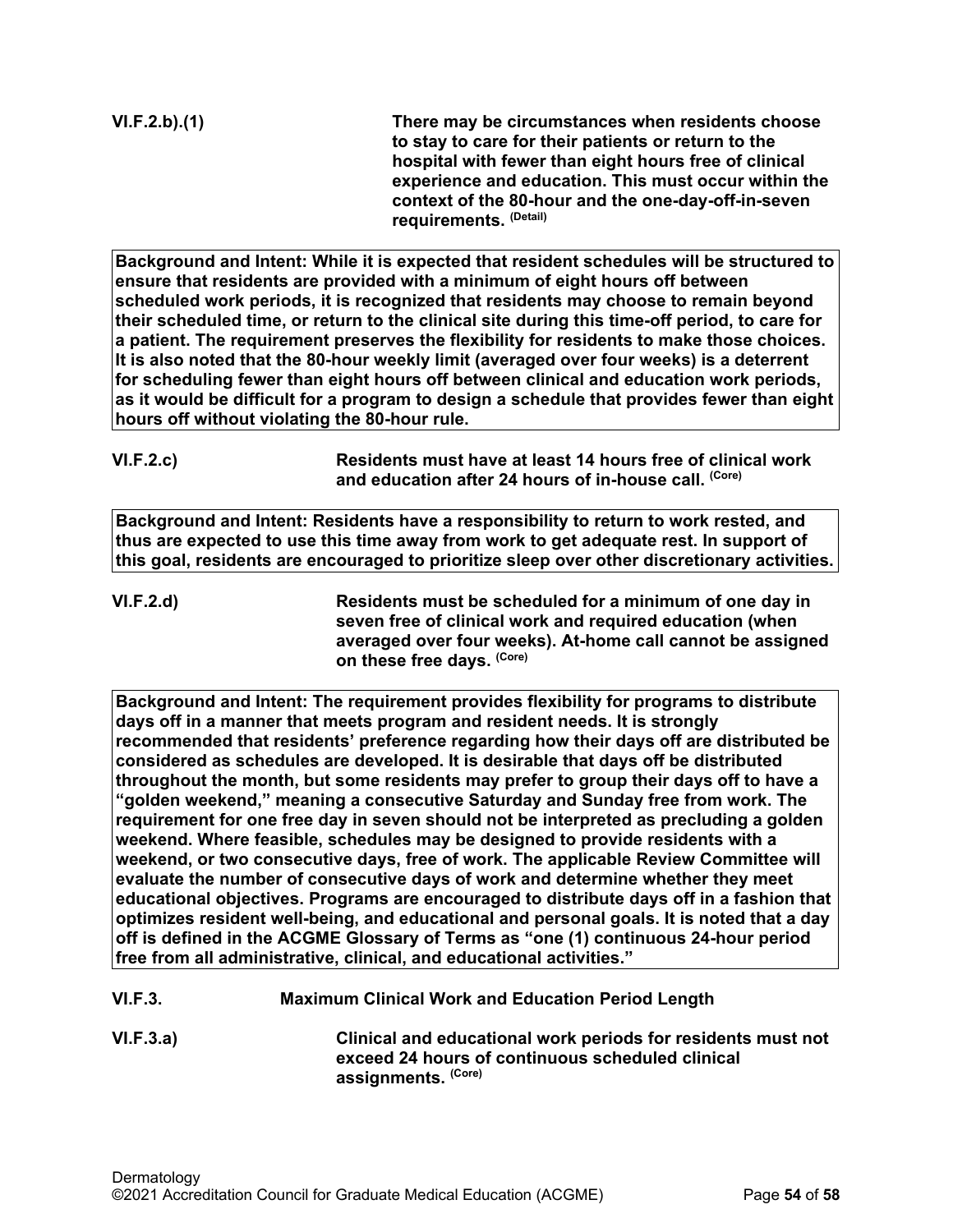**Background and Intent: The Task Force examined the question of "consecutive time on task." It examined the research supporting the current limit of 16 consecutive hours of time on task for PGY-1 residents; the range of often conflicting impacts of this requirement on patient safety, clinical care, and continuity of care by resident teams; and resident learning found in the literature. Finally, it heard a uniform request by the specialty societies, certifying boards, membership societies and organizations, and senior residents to repeal this requirement. It heard conflicting perspectives from resident unions, a medical student association, and a number of public advocacy groups, some arguing for continuation of the requirement, others arguing for extension of the requirement to all residents.**

**Of greatest concern to the Task Force were the observations of disruption of team care and patient care continuity brought about with residents beyond the PGY-1 level adhering to differing requirements. The graduate medical education community uniformly requested that the Task Force remove this requirement. The most frequentlycited reason for this request was the complete disruption of the team, separating the PGY-1 from supervisory faculty members and residents who were best able to judge the ability of the resident and customize the supervision of patient care for each PGY-1. Cited nearly as frequently was the separation of the PGY-1 from the team, delaying maturation of clinical skills, and threatening to create a "shift" mentality in disciplines where overnight availability to patients is essential in delivery of care.**

**The Task Force examined the impact of the request to consider 16-consecutive-hour limits for all residents, and rejected the proposition. It found that model incompatible with the actual practice of medicine and surgery in many specialties, excessively limiting in configuration of clinical services in many disciplines, and potentially disruptive of the inculcation of responsibility and professional commitment to altruism and placing the needs of patients above those of the physician.**

**After careful consideration of the information available, the testimony and position of all parties submitting information, and presentations to the Task Force, the Task Force removed the 16-hour-consecutive-time-on-task requirement for PGY-1 residents. It remains crucial that programs ensure that PGY-1 residents are supervised in compliance with the applicable Program Requirements, and that resident well-being is prioritized as described in Section VI.C. of these requirements.**

**VI.F.3.a).(1) Up to four hours of additional time may be used for activities related to patient safety, such as providing effective transitions of care, and/or resident education. (Core)**

**VI.F.3.a).(1).(a) Additional patient care responsibilities must not be assigned to a resident during this time. (Core)**

**Background and Intent: The additional time referenced in VI.F.3.a).(1) should not be used for the care of new patients. It is essential that the resident continue to function as a member of the team in an environment where other members of the team can assess resident fatigue, and that supervision for post-call residents is provided. This 24 hours and up to an additional four hours must occur within the context of 80-hour weekly limit, averaged over four weeks.**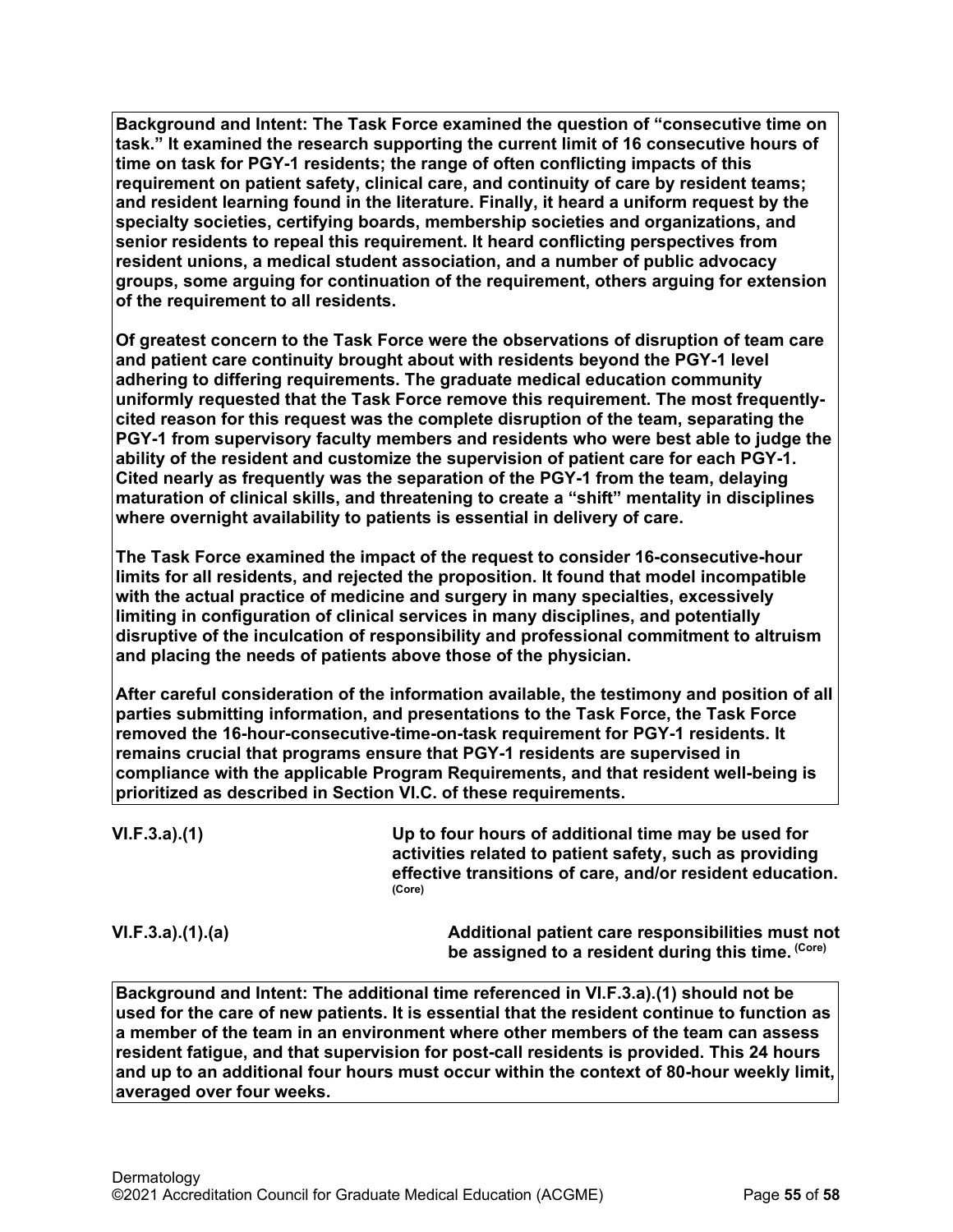| VI.F.4.      | <b>Clinical and Educational Work Hour Exceptions</b>                                                                                                                                                  |
|--------------|-------------------------------------------------------------------------------------------------------------------------------------------------------------------------------------------------------|
| VI.F.4.a)    | In rare circumstances, after handing off all other<br>responsibilities, a resident, on their own initiative, may elect<br>to remain or return to the clinical site in the following<br>circumstances: |
| VI.F.4.a)(1) | to continue to provide care to a single severely ill or<br>unstable patient; (Detail)                                                                                                                 |
| VI.F.4.a)(2) | humanistic attention to the needs of a patient or<br>family; or, (Detail)                                                                                                                             |
| VI.F.4.a)(3) | to attend unique educational events. (Detail)                                                                                                                                                         |
| VI.F.4.b)    | These additional hours of care or education will be counted<br>toward the 80-hour weekly limit. (Detail)                                                                                              |

**Background and Intent: This requirement is intended to provide residents with some control over their schedules by providing the flexibility to voluntarily remain beyond the scheduled responsibilities under the circumstances described above. It is important to note that a resident may remain to attend a conference, or return for a conference later in the day, only if the decision is made voluntarily. Residents must not be required to stay. Programs allowing residents to remain or return beyond the scheduled work and clinical education period must ensure that the decision to remain is initiated by the resident and that residents are not coerced. This additional time must be counted toward the 80-hour maximum weekly limit.**

| VI.F.4.c)      | A Review Committee may grant rotation-specific exceptions<br>for up to 10 percent or a maximum of 88 clinical and<br>educational work hours to individual programs based on a<br>sound educational rationale.                               |
|----------------|---------------------------------------------------------------------------------------------------------------------------------------------------------------------------------------------------------------------------------------------|
|                | The Review Committee for Dermatology will not consider requests<br>for exceptions to the 80-hour limit to the residents' work week.                                                                                                         |
| <b>VI.F.5.</b> | <b>Moonlighting</b>                                                                                                                                                                                                                         |
| VI.F.5.a)      | Moonlighting must not interfere with the ability of the resident<br>to achieve the goals and objectives of the educational<br>program, and must not interfere with the resident's fitness for<br>work nor compromise patient safety. (Core) |
| VI.F.5.b)      | Time spent by residents in internal and external moonlighting<br>(as defined in the ACGME Glossary of Terms) must be<br>counted toward the 80-hour maximum weekly limit. (Core)                                                             |
| VI.F.5.c)      | PGY-1 residents are not permitted to moonlight. (Core)                                                                                                                                                                                      |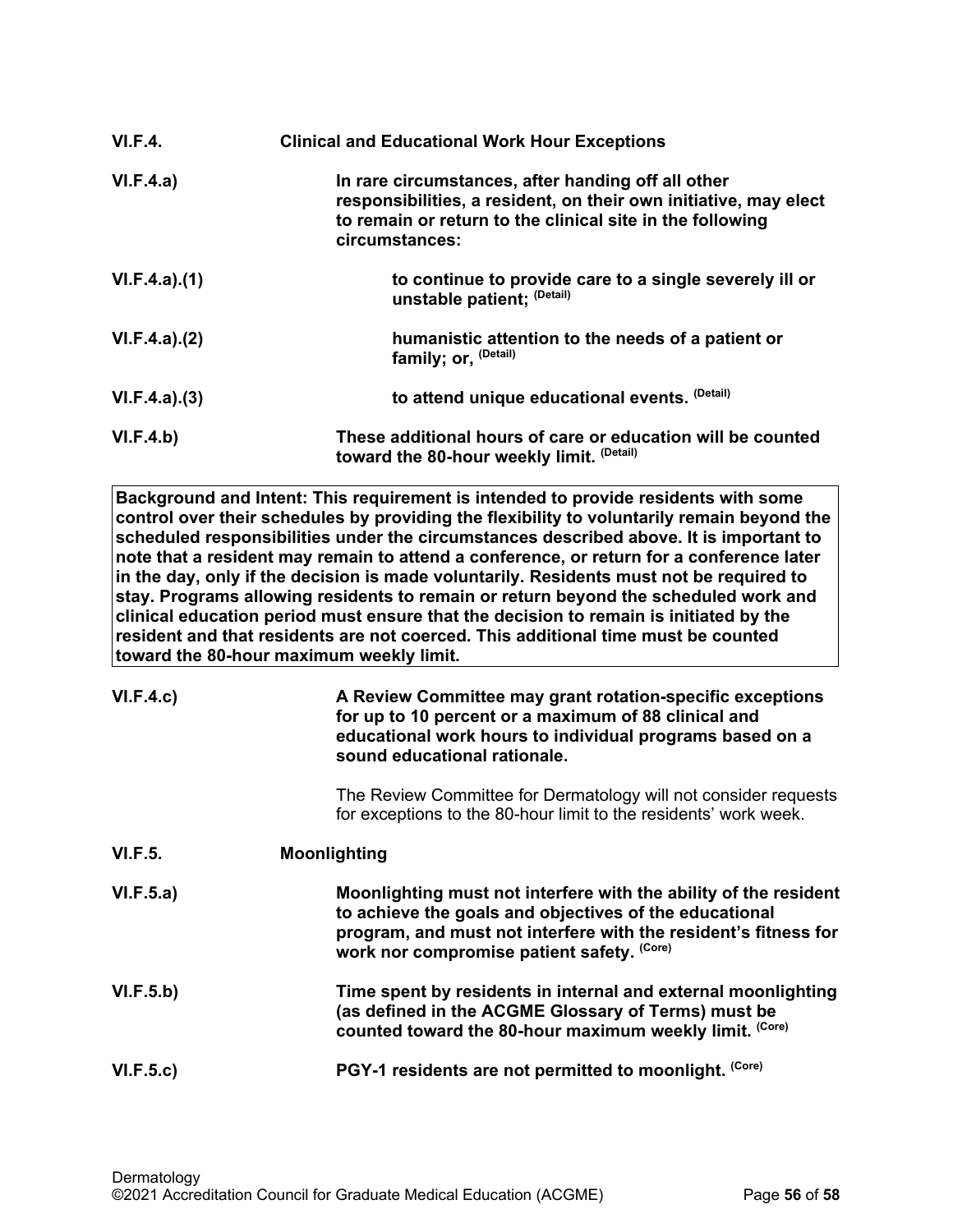**Background and Intent: For additional clarification of the expectations related to moonlighting, please refer to the Common Program Requirement FAQs (available at [http://www.acgme.org/What-We-Do/Accreditation/Common-Program-Requirements\)](http://www.acgme.org/What-We-Do/Accreditation/Common-Program-Requirements).**

## **VI.F.6. In-House Night Float**

**Night float must occur within the context of the 80-hour and oneday-off-in-seven requirements. (Core)**

**Background and Intent: The requirement for no more than six consecutive nights of night float was removed to provide programs with increased flexibility in scheduling.**

| <b>VI.F.7.</b> | <b>Maximum In-House On-Call Frequency</b>                                                                                                                                                                                                                                                                                                                 |
|----------------|-----------------------------------------------------------------------------------------------------------------------------------------------------------------------------------------------------------------------------------------------------------------------------------------------------------------------------------------------------------|
|                | Residents must be scheduled for in-house call no more frequently<br>than every third night (when averaged over a four-week period). (Core)                                                                                                                                                                                                                |
| <b>VI.F.8.</b> | <b>At-Home Call</b>                                                                                                                                                                                                                                                                                                                                       |
| VI.F.8.a)      | Time spent on patient care activities by residents on at-home<br>call must count toward the 80-hour maximum weekly limit.<br>The frequency of at-home call is not subject to the every-<br>third-night limitation, but must satisfy the requirement for one<br>day in seven free of clinical work and education, when<br>averaged over four weeks. (Core) |
| VI.F.8.a)(1)   | At-home call must not be so frequent or taxing as to<br>preclude rest or reasonable personal time for each<br>resident. (Core)                                                                                                                                                                                                                            |
| VI.F.8.b)      | Residents are permitted to return to the hospital while on at-<br>home call to provide direct care for new or established<br>patients. These hours of inpatient patient care must be                                                                                                                                                                      |

**Background and Intent: This requirement has been modified to specify that clinical work done from home when a resident is taking at-home call must count toward the 80-hour maximum weekly limit. This change acknowledges the often significant amount of time residents devote to clinical activities when taking at-home call, and ensures that taking at-home call does not result in residents routinely working more than 80 hours per week. At-home call activities that must be counted include responding to phone calls and other forms of communication, as well as documentation, such as entering notes in an electronic health record. Activities such as reading about the next day's case, studying, or research activities do not count toward the 80-hour weekly limit.**

**included in the 80-hour maximum weekly limit. (Detail)**

**In their evaluation of residency/fellowship programs, Review Committees will look at the overall impact of at-home call on resident/fellow rest and personal time.**

**\*\*\***